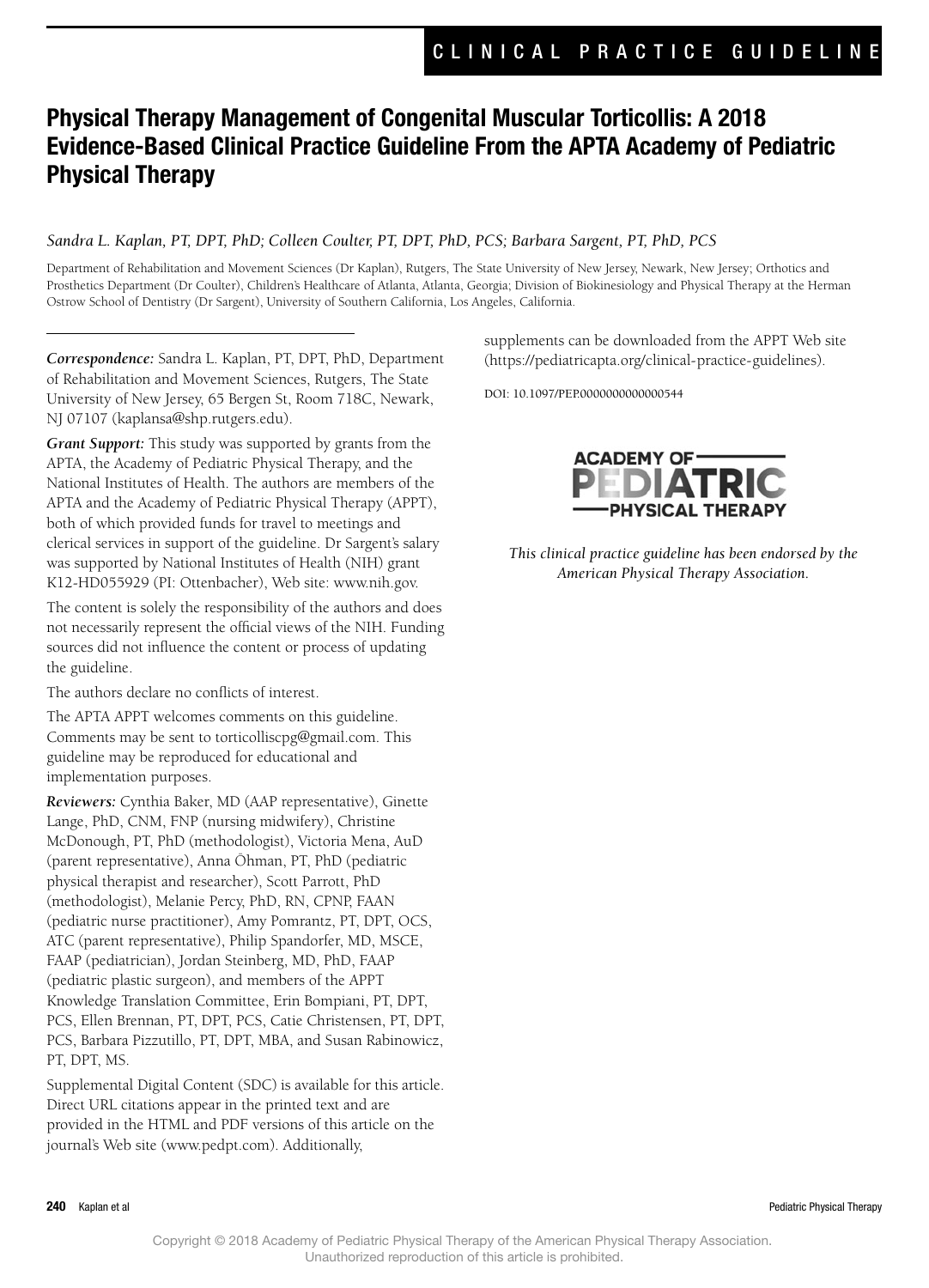## **ABSTRACT**

**Background: Congenital muscular torticollis (CMT) is a postural deformity evident shortly after birth, typically characterized by lateral flexion/side bending of the head to one side and cervical rotation/head turning to the opposite side due to unilateral shortening of the sternocleidomastoid muscle; it may be accompanied by other neurological or musculoskeletal conditions. Infants with CMT should be referred to physical therapists to treat these postural asymmetries as soon as they are identified. Purpose: This update of the 2013 CMT clinical practice guideline (CPG) informs clinicians and families as to whom to monitor, treat, and/or refer and when and what to treat. It links 17 action statements with explicit levels of critically appraised evidence and expert opinion with recommendations on implementation of the CMT CPG into practice. Results/Conclusions: The CPG addresses the following: education for prevention; referral; screening; examination and evaluation; prognosis; first-choice and supplemental interventions; consultation; discontinuation from direct intervention; reassessment and discharge; implementation and compliance audits; and research recommendations. Flow sheets for referral paths and classification of CMT severity have been updated.** *(Pediatr Phys Ther 2018;30:240–290)*

**Key words: clinical practice guideline, congenital muscular torticollis, infant**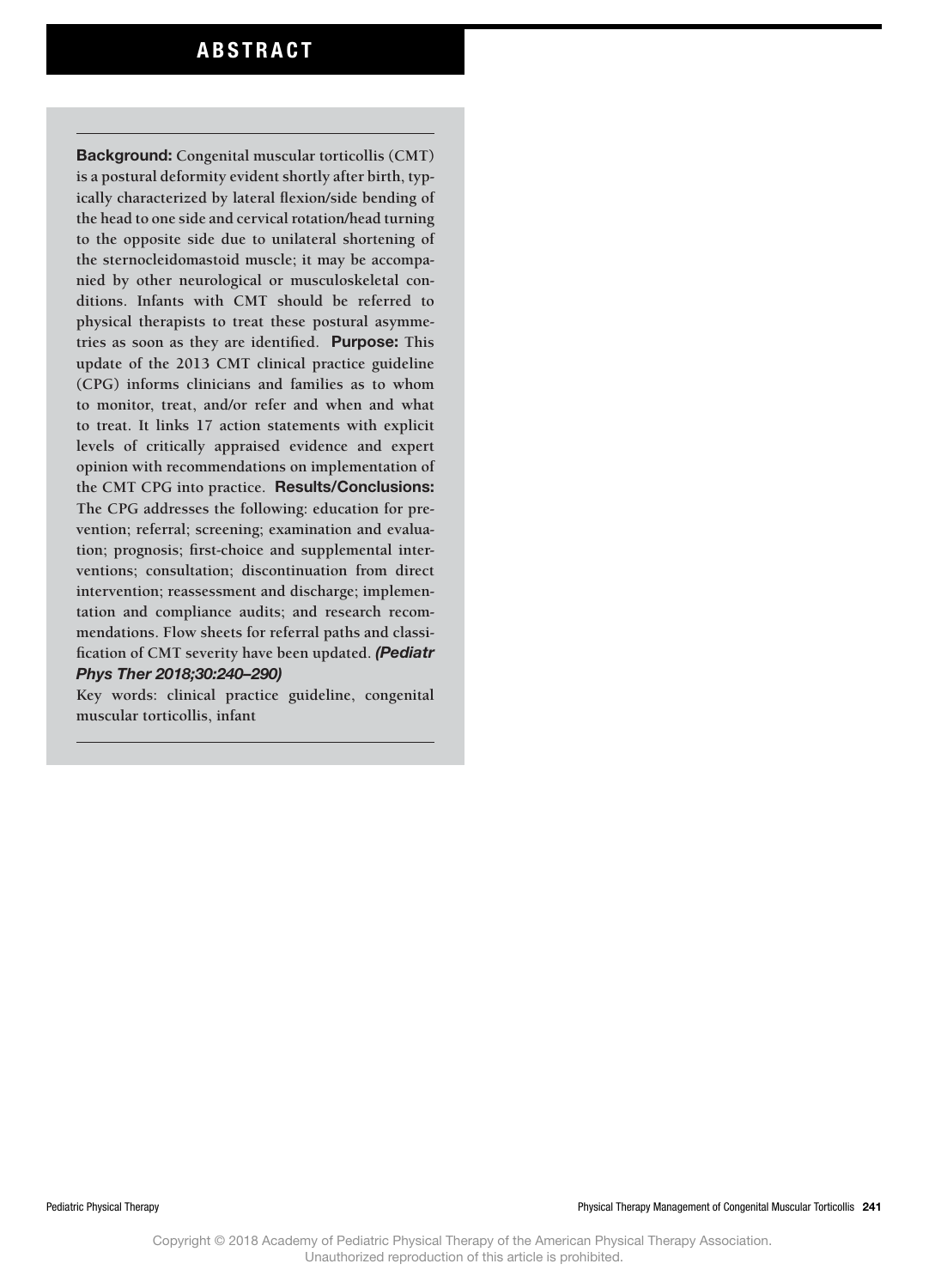This 2018 Congenital Muscular Torticollis Clinical Practice Guideline (2018 CMT CPG) is an update of the 2013 Congenital Muscular Torticollis Clinical Practice Guideline (2013 CMT  $CPG$ ).<sup>1</sup> It is intended as a reference document to guide physical therapists (PTs), families, health care professionals, and educators to improve clinical outcomes and health services for children with congenital muscular torticollis (CMT) and to inform future research. Accepted international methods of evidencebased practice were used to systematically search for peerreviewed literature, assign levels of evidence (Table 1), summarize the literature, formulate action statements, and assign grades for each action statement (Table 2).

Table 3 (also available as Supplemental Digital Content [SDC] at: [http://links.lww.com/PPT/A223\)](http://links.lww.com/PPT/A223) summarizes the 17 action statements with their 2018 status. They are organized under 4 major headings: Education, Identification, and Referral of Infants With Asymmetries/CMT; Physical Therapy Examination and Evaluation of Infants With Asymmetries/CMT; Physical Therapy Intervention for Infants With CMT; and Physical Therapy Discontinuation, Reassessment, and Discharge of Infants With CMT. Following the summary (see Table 3), descriptions of the CPG purpose, scope, and methods are followed by the action statements with standardized profiles of information based on the Institute of Medicine's (IOM's) criteria for transparent clinical practice guidelines (CPGs) (http:// nationalacademies.org/hmd/reports/2011/clinical-practice-

[guidelines-we-can-trust.aspx\). Research recommendations](http://nationalacademies.org/hmd/reports/2011/clinical-practice-guidelines-we-can-trust.aspx) are placed within the text where the topics arise and are collated at the end of the document. Evidence tables on measurement, the first-choice intervention, supplemental interventions, and long-term follow-up are available as SDC and at [https://pediatricapta.org/clinical-practice-guidelines.](https://pediatricapta.org/clinical-practice-guidelines)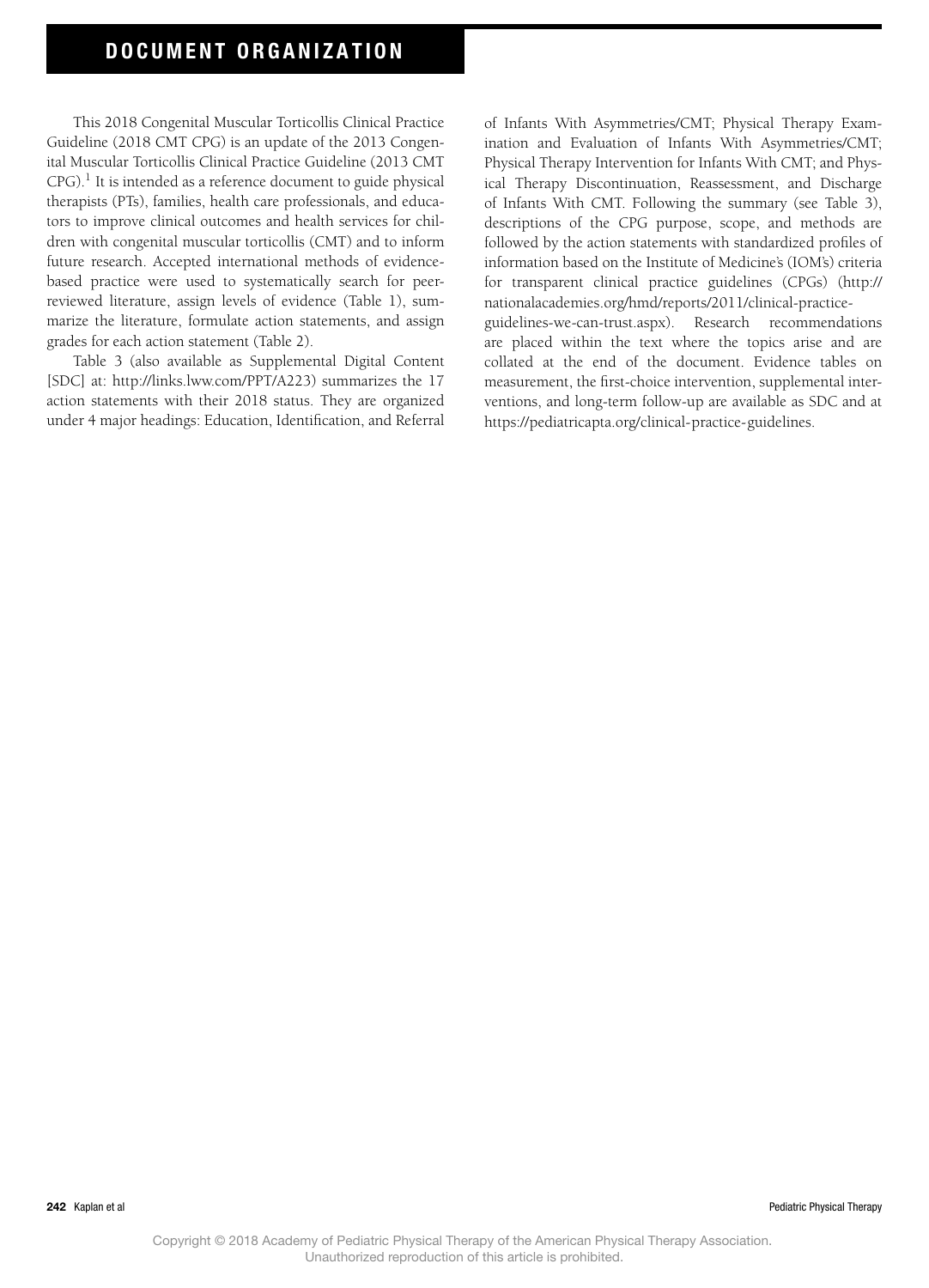## LEVELS OF EVIDENCE AND RECOMMENDATION GRADE CRITERIA

| Recommendation Grades for Action Statements (Table 2)245                 |  |
|--------------------------------------------------------------------------|--|
| Levels of Evidence and Recommendation Grades  245                        |  |
|                                                                          |  |
| Summary and Status of Action Statements for the 2018 Congenital Muscular |  |

## **INTRODUCTION**

| Purpose of the 2018 Congenital Muscular Torticollis Clinical Practice Guideline. 249 |  |
|--------------------------------------------------------------------------------------|--|
| Background and Changes in the 2018 Congenital Muscular Torticollis Clinical          |  |
|                                                                                      |  |
|                                                                                      |  |
|                                                                                      |  |

## **METHODS**

| Incidence and Progression of Congenital Muscular Torticollis 252                                                     |  |
|----------------------------------------------------------------------------------------------------------------------|--|
|                                                                                                                      |  |
| I. EDUCATION, IDENTIFICATION, AND REFERRAL OF INFANTS WITH<br>ASYMMETRIES/CONGENITAL MUSCULAR TORTICOLLIS (CMT)  253 |  |
| II. PHYSICAL THERAPY EXAMINATION AND EVALUATION OF INFANTS                                                           |  |
| III. PHYSICAL THERAPY INTERVENTION FOR INFANTS WITH CMT271                                                           |  |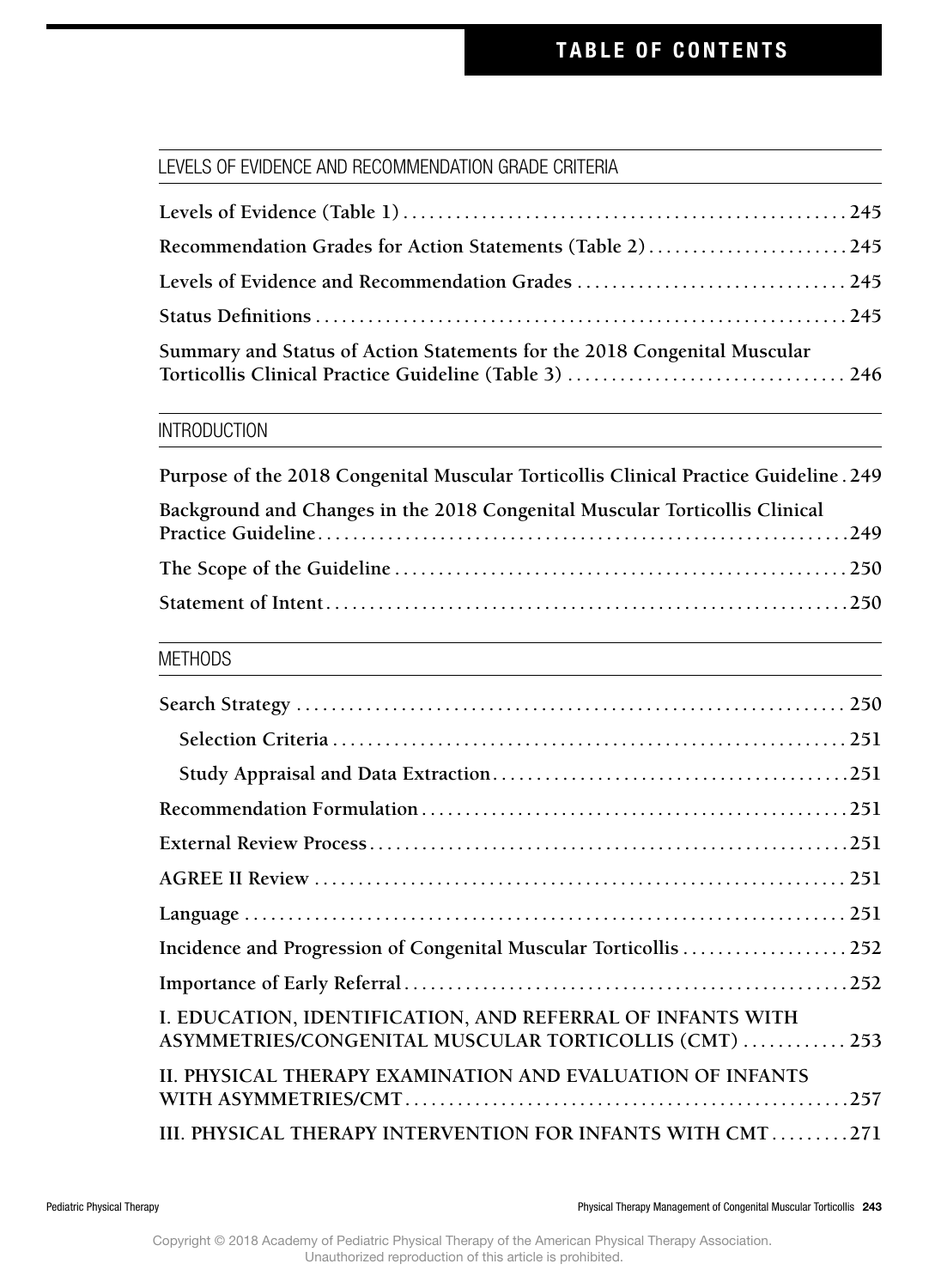## **IV. PHYSICAL THERAPY DISCONTINUATION, REASSESSMENT, AND DISCHARGE OF INFANTS WITH CMT. . . . . . . . . . . . . . . . . . . . . . . . . . . . . . . . . . . . . . . .277**

## SUMMARY

| GENERAL GUIDELINE IMPLEMENTATION STRATEGIES281                                    |
|-----------------------------------------------------------------------------------|
|                                                                                   |
| Strategies for Facilitating CPG Implementation in Other Clinicians  281           |
| SUMMARY OF RESEARCH RECOMMENDATIONS PER ACTION                                    |
|                                                                                   |
|                                                                                   |
|                                                                                   |
|                                                                                   |
|                                                                                   |
|                                                                                   |
| APPENDICES, FIGURES, TABLES, and SUPPLEMENTAL DIGITAL CONTENT (SDC)               |
|                                                                                   |
|                                                                                   |
|                                                                                   |
| Figure 2. 2018 Classification of Severity and Management of CMT (and SDC 2)       |
|                                                                                   |
| Table 2. Recommendation Grades for Action Statements                              |
| Table 3. Summary and Status of Action Statements for the 2018 Congenital Muscular |
|                                                                                   |
| SDC Table 4. Studies on Measurement Approaches                                    |
| SDC Table 5: Studies on the First-Choice Intervention                             |
| SDC Table 6. Studies on Supplemental Interventions                                |
|                                                                                   |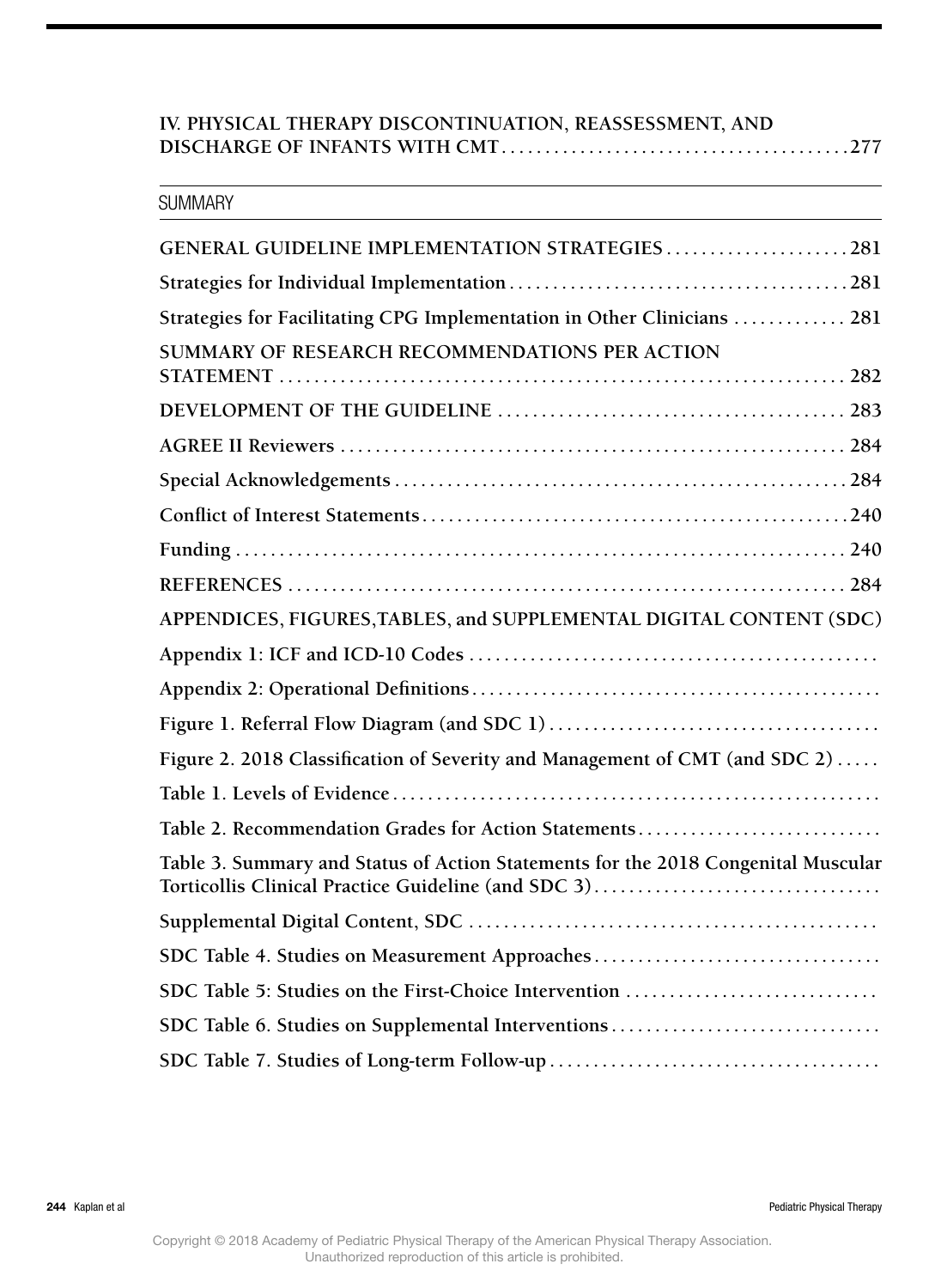Levels of evidence are assigned on the basis of a combination of a risk of bias assessment and the quality of the outcome measures used in a study. Multiple outcome measures in a single study may have stronger or weaker psychometric properties and thus individual outcomes receive stronger or weaker levels of evidence, respectively. Recommendation grades A to C are consistent with the levels of evidence in the BRIDGE-Wiz software deontics.<sup>2</sup> BRIDGE-Wiz is designed to generate clear and implementable recommendations consistent with the IOM recommendations for transparency.<sup>3</sup> These include a standardized content outline of a title; a recommendation with an observable action statement; indicators of the evidence quality and the strength of the recommendation; a list of benefits, harms, and costs associated with the recommendation; a delineation of the assumptions or judgments made by the guideline development group (GDG) in formatting the recommendation; reasons for intentional vagueness in the recommendation; quality improvement, implementation, and audit ideas; and a summary and clinical interpretation of the evidence supporting the recommendation. Theoretical/Foundational (grade D) and Practice Recommendations (grade P) are not generated with BRIDGE-Wiz. Grade D is based on basic science or theory, and grade P is determined by the GDG to represent current best physical therapy practice or exceptional situations for which

studies cannot be performed. Research recommendations identify missing or conflicting evidence, for which studies might either improve examination and intervention efficacy or minimize unwarranted variation.

## **Status Definitions**

These terms are used in the Summary of Action Statements table (see Table 3, also available at http://links.lww.com/PPT/ [A223\) to indicate changes from the 2013 CMT CPG.](http://links.lww.com/PPT/A223)<sup>1</sup>

- **New**—An action statement that was not in the prior version.
- **Upgraded with new evidence**—The action statement has a stronger grade than previously with new references.
- **Downgraded with new evidence**—The action statement has a weaker grade than previously with new references.
- **Revised and updated**—The action statement has been reworded for clarity with new references.
- **Revised; no new evidence**—The action statement has been reworded for clarity with no new references.
- **Reaffirmed and updated**—The action statement is unchanged but has new references.
- **Reaffirmed; no new evidence**—The action statement is unchanged and has no new references.
- **Retired**—An action statement that is withdrawn.

### **TABLE 1: LEVEL OF EVIDENCE**

| Level | Criteria                                                                                                                                                                                                                                                                                                                                             |
|-------|------------------------------------------------------------------------------------------------------------------------------------------------------------------------------------------------------------------------------------------------------------------------------------------------------------------------------------------------------|
|       | Evidence obtained from high-quality diagnostic studies, prognostic or prospective studies, cohort studies or randomized controlled trials,<br>meta-analyses, or systematic reviews (critical appraisal score > 50% of criteria)                                                                                                                      |
|       | Evidence obtained from lesser-quality diagnostic studies, prognostic or prospective studies, cohort studies or randomized controlled trials,<br>meta-analyses, or systematic reviews (eg, weaker diagnostic criteria and reference standards, improper randomization, no blinding, <80%<br>follow-up) (critical appraisal score $<$ 50% of criteria) |
| III   | Case controlled studies or retrospective studies                                                                                                                                                                                                                                                                                                     |
| IV    | Case studies and case series                                                                                                                                                                                                                                                                                                                         |
|       | Expert opinion                                                                                                                                                                                                                                                                                                                                       |

#### **TABLE 2: RECOMMENDATION GRADES FOR ACTION STATEMENTS**

| Grade | Recommendation               | <b>Ouality of Evidence</b>                                                                                                                                                                                                                                           |
|-------|------------------------------|----------------------------------------------------------------------------------------------------------------------------------------------------------------------------------------------------------------------------------------------------------------------|
| А     | Strong                       | A preponderance of level I studies, but at least one level I study directly on the topic support the recommendation.                                                                                                                                                 |
| B     | Moderate                     | A preponderance of level II studies, but at least one level II study directly on topic support the recommendation.                                                                                                                                                   |
|       | Weak                         | A single level II study at <25% critical appraisal score or a preponderance of level III and IV studies, including<br>consensus statements by content experts support the recommendation.                                                                            |
|       | Theoretical/<br>foundational | A preponderance of evidence from animal or cadaver studies, from conceptual/theoretical models/principles, from basic<br>science/bench research, or from published expert opinion in peer-reviewed journals supports the recommendation.                             |
|       | Best practice                | Recommended practice based on current clinical practice norms, exceptional situations where validating studies have<br>not or cannot be performed, and there is a clear benefit, harm or cost, and/or the clinical experience of the guideline<br>development group. |
| R     | Research                     | There is an absence of research on the topic, or higher-quality studies conducted on the topic disagree with respect to<br>their conclusions. The recommendation is based on these conflicting or absent studies.                                                    |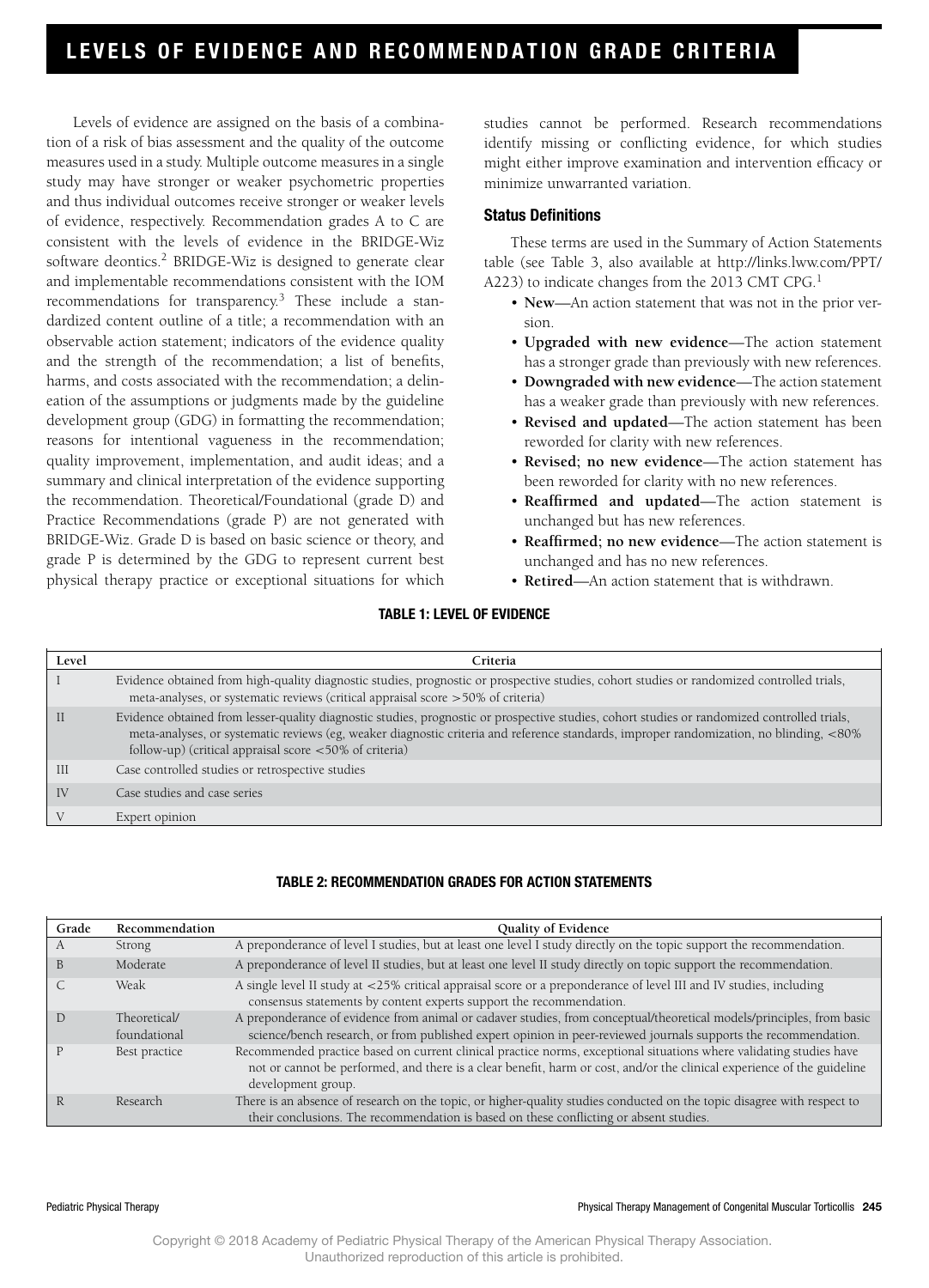# **SUMMARY AND STATUS OF ACTION STATEMENTS FOR THE 2018 CONGENITAL MUSCULAR TORTICOLLIS CLINICAL PRACTICE GUIDELINE**

## **TABLE 3: SUMMARY AND STATUS OF ACTION STATEMENTS FOR THE 2018 CONGENITAL MUSCULAR TORTICOLLIS CLINICAL PRACTICE GUIDELINE**

| <b>Action Statement</b><br>I. EDUCATION, IDENTIFICATION AND REFERRAL OF INFANTS WITH CONGENITAL MUSCULAR TORTICOLLIS (CMT)                                                                                                                                                                                                                                                                                                                                                                                                                                                                                                                                                                                                                                                                           | <b>Status</b>       | Page        |
|------------------------------------------------------------------------------------------------------------------------------------------------------------------------------------------------------------------------------------------------------------------------------------------------------------------------------------------------------------------------------------------------------------------------------------------------------------------------------------------------------------------------------------------------------------------------------------------------------------------------------------------------------------------------------------------------------------------------------------------------------------------------------------------------------|---------------------|-------------|
| P Action Statement 1: EDUCATE EXPECTANT PARENTS AND PARENTS OF                                                                                                                                                                                                                                                                                                                                                                                                                                                                                                                                                                                                                                                                                                                                       | New                 | 253         |
| NEWBORNS TO PREVENT ASYMMETRIES/CMT. Physicians, nurse midwives,                                                                                                                                                                                                                                                                                                                                                                                                                                                                                                                                                                                                                                                                                                                                     |                     |             |
| prenatal educators, obstetrical nurses, lactation specialists, nurse practitioners or physical<br>therapists should educate and document instruction to all expectant parents and parents of<br>newborns, within the first 2 days of birth, on the importance supervised prone/tummy play<br>when awake 3 or more times daily, full active movement throughout the body, prevention<br>of postural preferences, and the role of pediatric physical therapists in the comprehensive<br>management of postural preference and optimizing motor development. (Evidence quality:                                                                                                                                                                                                                         |                     |             |
| V; Recommendation strength: Best Practice)                                                                                                                                                                                                                                                                                                                                                                                                                                                                                                                                                                                                                                                                                                                                                           |                     |             |
| A Action Statement 2: ASSESS NEWBORN INFANTS FOR ASYMMETRIES/CMT.                                                                                                                                                                                                                                                                                                                                                                                                                                                                                                                                                                                                                                                                                                                                    | Revised and updated | 255         |
| Physicians, nurse midwives, obstetrical nurses, nurse practitioners, lactation specialists,<br>physical therapists or any clinician or family member must assess and document the<br>presence of neck and/or facial or cranial asymmetry within the first 2 days of birth, using<br>passive cervical rotation and/or visual observation as their respective training supports,<br>when in the newborn nursery or at site of delivery. (Evidence Quality: I, Recommendation<br>Strength: Strong)                                                                                                                                                                                                                                                                                                      |                     |             |
| B Action Statement 3: REFER INFANTS WITH ASYMMETRIES/CMT TO PHYSICIAN                                                                                                                                                                                                                                                                                                                                                                                                                                                                                                                                                                                                                                                                                                                                | Revised and updated | 256         |
| AND PHYSICAL THERAPIST. Physicians, nurse midwives, obstetrical nurses, nurse<br>practitioners, lactation specialists, physical therapists or any clinician or family member<br>should refer infants identified as having postural preference, reduced cervical range of<br>motion, sternocleidomastoid masses, and/or craniofacial asymmetry to their primary<br>physician and a physical therapist with expertise in infants as soon as the asymmetry is<br>noted. (Evidence Quality: II, Recommendation Strength: Moderate)                                                                                                                                                                                                                                                                       |                     |             |
| II. PHYSICAL THERAPY EXAMINATION AND EVALUATION OF INFANTS WITH ASYMMETRIES/CMT                                                                                                                                                                                                                                                                                                                                                                                                                                                                                                                                                                                                                                                                                                                      |                     |             |
| <b>B</b> Action Statement 4: DOCUMENT INFANT HISTORY. Physical therapists should obtain<br>and document a general medical and developmental history of the infant, including 9<br>specific health history factors, prior to an initial screening. (Evidence Quality: II,<br>Recommendation Strength: Moderate)                                                                                                                                                                                                                                                                                                                                                                                                                                                                                       | Revised and updated | 257         |
| B Action Statement 5: SCREEN INFANTS FOR NON-MUSCULAR CAUSES OF                                                                                                                                                                                                                                                                                                                                                                                                                                                                                                                                                                                                                                                                                                                                      | Revised and updated | 258         |
| ASYMMETRY AND CONDITIONS ASSOCIATED WITH CMT. When infants present<br>with or without physician referral, and a professional, or the parent or caregiver indicates<br>concern about head or neck posture and/or developmental progression, physical therapists<br>with infant experience should perform and document screens of the neurological,<br>musculoskeletal, integumentary and cardiopulmonary systems, including screens of vision,<br>gastrointestinal history, postural preference and the structural and movement symmetry of<br>the neck, face and head, trunk, hips, upper and lower extremities, consistent with state<br>practice acts. (Evidence Quality: II-IV, Recommendation Strength: Moderate)                                                                                |                     |             |
| <b>B</b> Action Statement 6: REFER INFANTS FROM PHYSICAL THERAPISTS TO                                                                                                                                                                                                                                                                                                                                                                                                                                                                                                                                                                                                                                                                                                                               | Revised and updated | 259         |
| PHYSICIANS IF INDICATED BY SCREEN. Physical therapists should document referral<br>of infants to their physicians for additional diagnostic testing when a screen identifies:<br>non-muscular causes of asymmetry (e.g. poor visual tracking, abnormal muscle tone,<br>extra-muscular masses); associated conditions (e.g. cranial deformation); asymmetries<br>inconsistent with CMT; or if the infant is older than 12 months and either facial asymmetry<br>and/or 10-15 degrees of difference exists in passive or active cervical rotation or lateral<br>flexion; or the infant is 7 months or older with an sternocleidomastoid mass; or if the side<br>of torticollis changes, or the size or location of an SCM mass increases. (Evidence Quality:<br>II, Recommendation Strength: Moderate) |                     |             |
| B Action Statement 7: REQUEST IMAGES AND REPORTS. Physical therapists should                                                                                                                                                                                                                                                                                                                                                                                                                                                                                                                                                                                                                                                                                                                         | Revised and updated | 260         |
| request, review, and include in the medical record all images and interpretive reports,<br>completed for the diagnostic workup of an infant with suspected or diagnosed CMT, to<br>inform prognosis. (Evidence Quality: II, Recommendation Strength: Moderate).                                                                                                                                                                                                                                                                                                                                                                                                                                                                                                                                      |                     |             |
|                                                                                                                                                                                                                                                                                                                                                                                                                                                                                                                                                                                                                                                                                                                                                                                                      |                     | (continues) |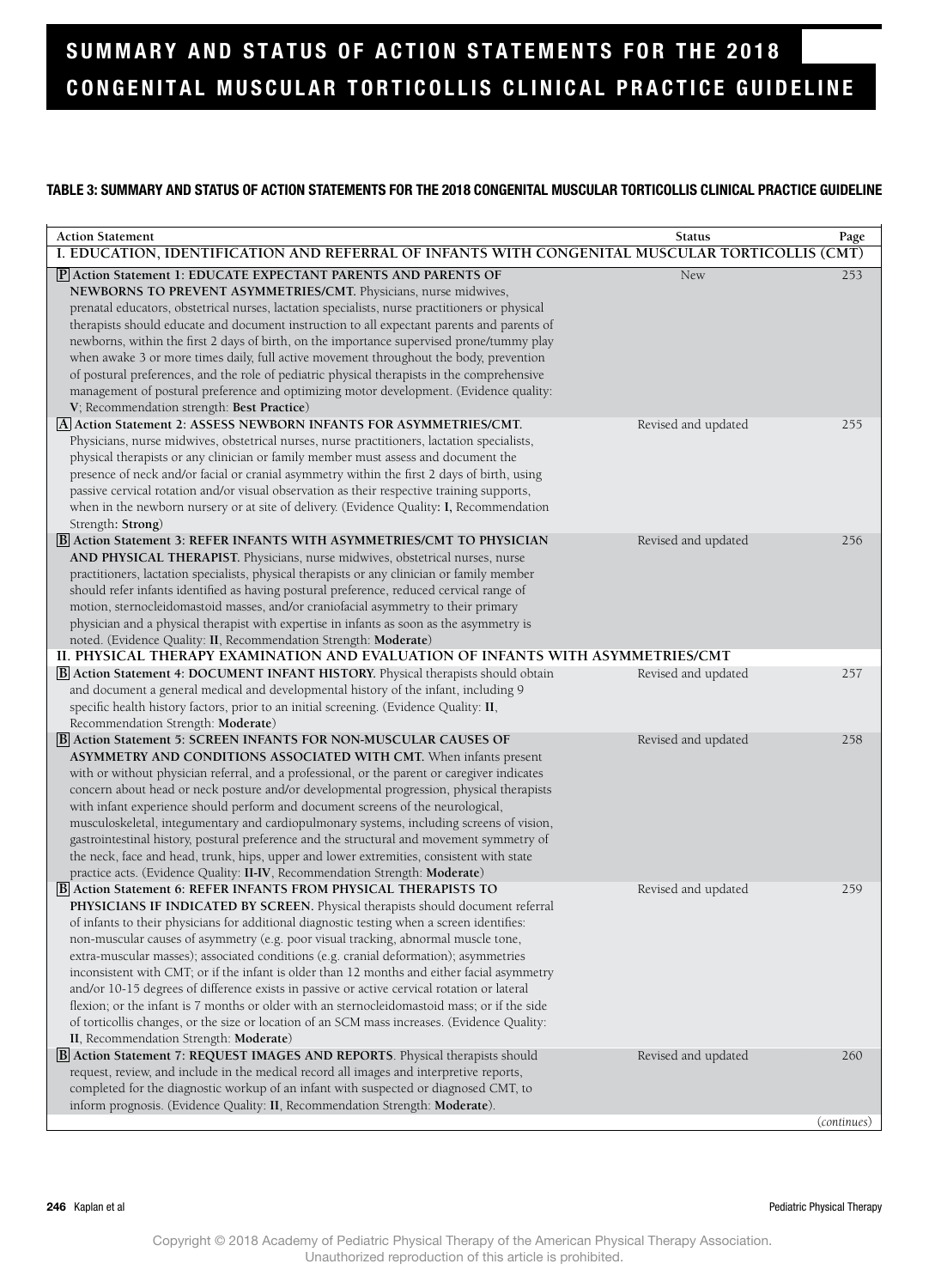## **TABLE 3: SUMMARY AND STATUS OF ACTION STATEMENTS FOR THE 2018 CONGENITAL MUSCULAR TORTICOLLIS CLINICAL PRACTICE GUIDELINE (***Continued***)**

| <b>Action Statement</b>                                                                                                                                                                                                                                                                                                                                                                                                                                                                                                                                                                                                                                                                                                                                                                                                                                                                                                                                                    | <b>Status</b>              | Page        |
|----------------------------------------------------------------------------------------------------------------------------------------------------------------------------------------------------------------------------------------------------------------------------------------------------------------------------------------------------------------------------------------------------------------------------------------------------------------------------------------------------------------------------------------------------------------------------------------------------------------------------------------------------------------------------------------------------------------------------------------------------------------------------------------------------------------------------------------------------------------------------------------------------------------------------------------------------------------------------|----------------------------|-------------|
| <b>B</b> Action Statement 8: EXAMINE BODY STRUCTURES. Physical therapists should<br>perform and document the initial examination and evaluation of infants with<br>suspected or diagnosed CMT for the following 7 body structures:<br>• Infant posture and tolerance to positioning in supine, prone, sitting and standing for<br>body symmetry, with or without support, as appropriate for age. (Evidence quality: II;<br>Recommendation strength: Moderate)                                                                                                                                                                                                                                                                                                                                                                                                                                                                                                             | Revised and updated        | 261         |
| • Bilateral passive range of motion (PROM) into cervical rotation and lateral flexion.<br>(Evidence quality: II; Recommendation strength: Moderate)<br>• Bilateral active range of motion (AROM) into cervical rotation and lateral flexion.<br>(Evidence quality: II; Recommendation strength: Moderate)<br>• PROM and AROM of the trunk and upper and lower extremities, inclusive of<br>screening for possible developmental dysplasia of the hip (DDH). (Evidence quality:<br>II; Recommendation strength: Moderate)<br>• Pain or discomfort at rest, and during passive and active movement. (Evidence<br>quality: IV; Recommendation strength: Weak)<br>• Skin integrity, symmetry of neck and hip skin folds, presence and location of a SCM<br>mass, and size, shape & elasticity of the SCM muscle and secondary muscles.<br>(Evidence quality: II; Recommendation strength: Moderate)<br>• Craniofacial asymmetries and head/skull shape. (Evidence quality: II; |                            |             |
| Recommendation strength: Moderate)                                                                                                                                                                                                                                                                                                                                                                                                                                                                                                                                                                                                                                                                                                                                                                                                                                                                                                                                         |                            |             |
| <b>B</b> Action Statement 9: CLASSIFY THE LEVEL OF SEVERITY. Physical therapists and<br>other health care providers should classify and document the level of CMT severity,<br>choosing one of eight proposed grades (Figure 2), based on infant's age at examination, the<br>presence of a SCM mass, and the difference in cervical rotation PROM between the left and<br>right sides. (Evidence Quality: II, Recommendation Strength: Moderate)                                                                                                                                                                                                                                                                                                                                                                                                                                                                                                                          | Upgraded with new evidence | 265         |
| <b>B</b> Action Statement 10: EXAMINE ACTIVITY AND DEVELOPMENTAL STATUS.<br>During the initial and subsequent examinations of infants with suspected or diagnosed<br>CMT, physical therapists should examine and document the types of and tolerance to<br>position changes, and motor development for movement symmetry and milestones, using<br>an age appropriate, valid and reliable standardized test. (Evidence quality: II;<br>Recommendation strength: Moderate)                                                                                                                                                                                                                                                                                                                                                                                                                                                                                                   | Revised and updated        | 268         |
| <b>B</b> Action Statement 11: EXAMINE PARTICIPATION STATUS. The physical therapist<br>should obtain and document the parent/caregiver responses regarding:<br>• Positioning when awake and asleep. (Evidence quality: II; Recommendation strength:<br>Moderate)<br>• Infant time spent in the prone position. (Evidence quality: II; Recommendation<br>strength: Moderate)<br>• Whether the parent is alternating sides when breast or bottle feeding the infant.<br>(Evidence quality: II; Recommendation strength: Moderate)<br>• Infant time spent in equipment/positioning devices, such as strollers, car seats or<br>swings. (Evidence quality: II; Recommendation strength: Moderate)                                                                                                                                                                                                                                                                               | Revised and updated        | 269         |
| <b>B</b> Action Statement 12: DETERMINE PROGNOSIS. Physical therapists should determine<br>and document the prognosis for resolution of CMT and the episode of care after<br>completion of the evaluation, and communicate it to the parents/caregivers. Prognoses for<br>the extent of symptom resolution, the episode of care, and/or the need to refer for more<br>invasive interventions are related to: the age of initiation of treatment, classification of<br>severity (Figure 2), intensity of intervention, presence of comorbidities, rate of change and<br>adherence with home programming. (Evidence Quality: II, Recommendation Strength:<br>Moderate)                                                                                                                                                                                                                                                                                                       | Reaffirmed and updated     | 270         |
|                                                                                                                                                                                                                                                                                                                                                                                                                                                                                                                                                                                                                                                                                                                                                                                                                                                                                                                                                                            |                            | (continues) |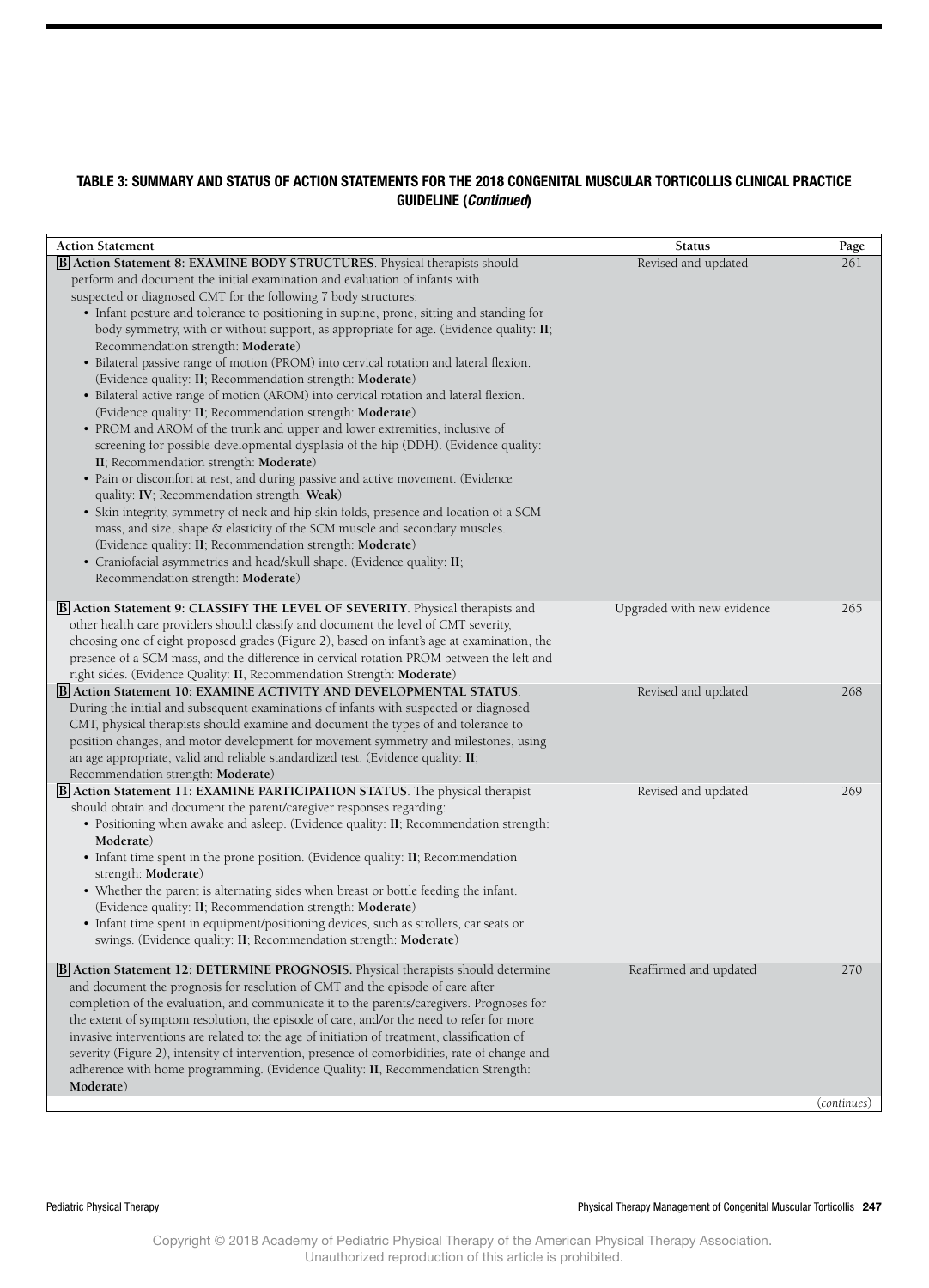## **TABLE 3: SUMMARY AND STATUS OF ACTION STATEMENTS FOR THE 2018 CONGENITAL MUSCULAR TORTICOLLIS CLINICAL PRACTICE GUIDELINE (***Continued***)**

| <b>Action Statement</b>                                                                         | <b>Status</b>       | Page |
|-------------------------------------------------------------------------------------------------|---------------------|------|
| III. PHYSICAL THERAPY INTERVENTION FOR INFANTS WITH CMT                                         |                     |      |
| <b>B</b> Action Statement 13: PROVIDE THESE FIVE COMPONENTS AS THE FIRST                        | Revised and updated | 272  |
| CHOICE INTERVENTION. Physical therapists should provide and document these                      |                     |      |
| five components as the first choice intervention for infants with CMT:                          |                     |      |
| · Neck PROM. (Evidence quality: II; Recommendation strength: Moderate)                          |                     |      |
| • Neck and trunk AROM. (Evidence quality: II; Recommendation strength: Moderate)                |                     |      |
| • Development of symmetrical movement. (Evidence quality: II; Recommendation                    |                     |      |
| strength: Moderate)                                                                             |                     |      |
| · Environmental adaptations. (Evidence quality: II; Recommendation strength:                    |                     |      |
| Moderate)                                                                                       |                     |      |
| • Parent/caregiver education. (Evidence quality: II; Recommendation strength:                   |                     |      |
| Moderate)                                                                                       |                     |      |
| C Action Statement 14: PROVIDE SUPPLEMENTAL INTERVENTION(S), AFTER                              | Revised and updated | 273  |
| APPRAISING APPROPRIATENESS FOR THE INFANT, TO AUGMENT THE                                       |                     |      |
| FIRST-CHOICE INTERVENTION. Physical therapists may provide and document                         |                     |      |
| supplemental interventions, after evaluating their appropriateness for treating CMT or          |                     |      |
| postural asymmetries, as adjuncts to the first choice intervention when the first choice        |                     |      |
| intervention has not adequately improved range or postural alignment, and/or when access        |                     |      |
| to services is limited, and/or when the infant is unable to tolerate the intensity of the first |                     |      |
| choice intervention, and if the physical therapist has the appropriate training to administer   |                     |      |
| the intervention. (Evidence Quality: I-IV, Recommendation Strength: Weak)                       |                     |      |
| B Action Statement 15: INITIATE CONSULTATION WHEN THE INFANT IS NOT                             | Revised and updated | 276  |
| PROGRESSING AS ANTICIPATED. Physical therapists who are treating infants with                   |                     |      |
| CMT or postural asymmetries should initiate consultation with the infant's physician            |                     |      |
| and/or specialists about other interventions when the infant is not progressing as              |                     |      |
| anticipated. These conditions might include when asymmetries of the head, neck and              |                     |      |
| trunk are not starting to resolve after 4-6 weeks of comprehensive intervention, or after 6     |                     |      |
| months of intervention with a plateau in resolution. (Evidence Quality: II,                     |                     |      |
| Recommendation Strength: Moderate)                                                              |                     |      |
| IV. PHYSICAL THERAPY DISCONTINUATION, REASSESSMENT, AND DISCHARGE OF INFANTS WITH CMT           |                     |      |
| B Action Statement 16: DISCONTINUE DIRECT SERVICES WHEN THESE 5                                 | Revised and updated | 277  |
| CRITERIA ARE ACHIEVED. Physical therapists should discontinue direct physical                   |                     |      |
| therapy services and document outcomes when these 5 criteria are met: PROM within 5             |                     |      |
| degrees of the non-affected side; symmetrical active movement patterns; age appropriate         |                     |      |
| motor development; no visible head tilt; and the parents/caregivers understand what to          |                     |      |
| monitor as the child grows. (Evidence Quality: II-III, Recommendation Strength:<br>Moderate)    |                     |      |
| <b>B</b> Action Statement 17: REASSESS INFANTS 3-12 MONTHS AFTER                                | Revised and updated | 278  |
| DISCONTINUATION OF DIRECT SERVICES AND THEN DISCHARGE IF                                        |                     |      |
| <b>APPROPRIATE.</b> 3-12 months following discontinuation from direct physical therapy          |                     |      |
| intervention OR when the child initiates walking, physical therapists who treat infants with    |                     |      |
| CMT should examine postural preference, the structural and movement symmetry of the             |                     |      |
| neck, face and head, trunk, hips, upper and lower extremities, and developmental                |                     |      |
| milestones to assess for reoccurrence of CMT and evidence of atypical development.              |                     |      |
| (Evidence Quality: II, Recommendation Strength: Moderate)                                       |                     |      |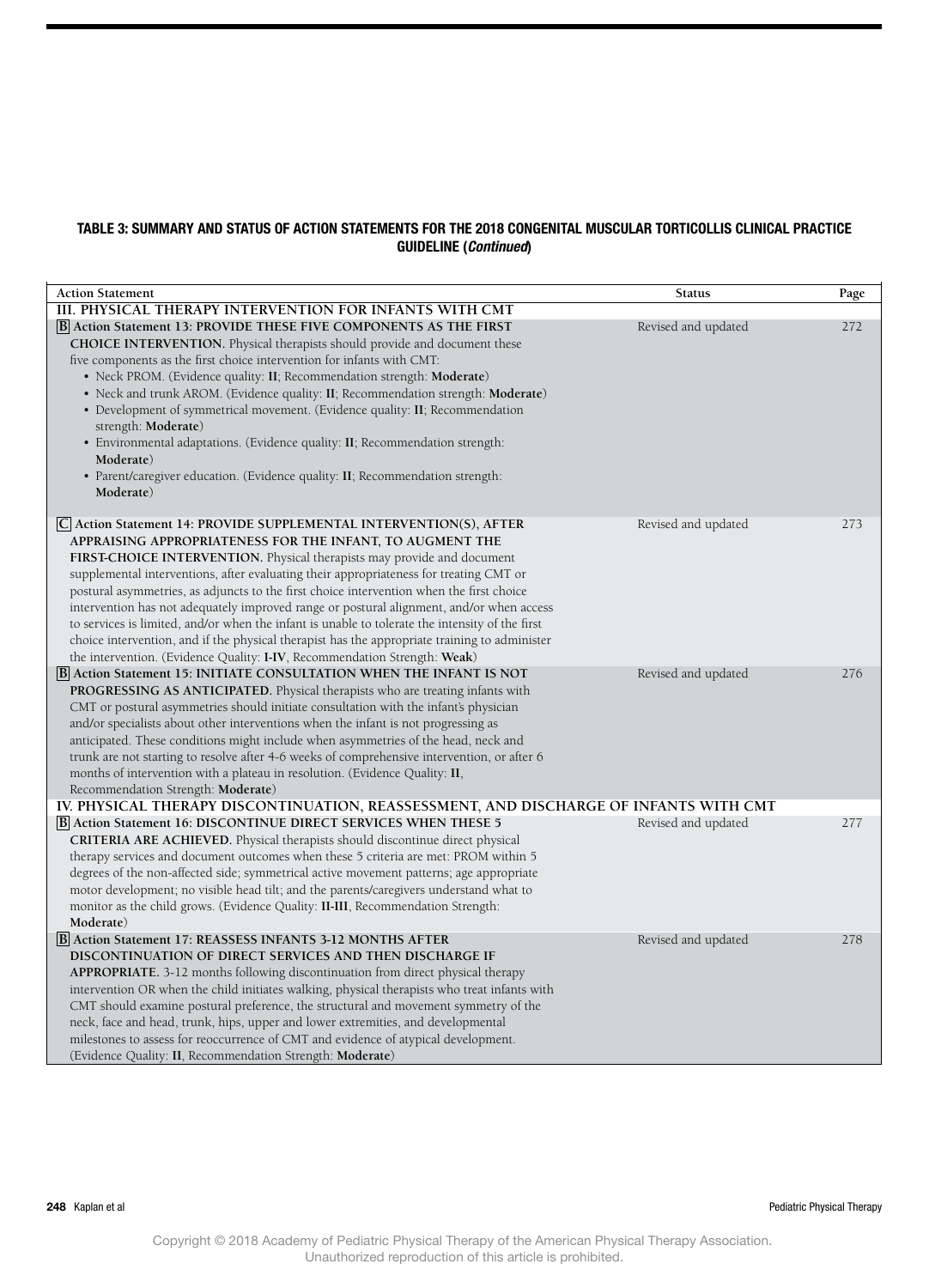## **Purpose of the 2018 Congenital Muscular Torticollis Clinical Practice Guideline**

The APTA Academy of Pediatric Physical Therapy (APPT) supports the development of clinical practice guidelines (CPGs) to assist pediatric physical therapists (PTs) with the identification and management of infants and children with participation restrictions, activity limitations, and body function and structure impairments, related to developmental, neuromuscular, cardiorespiratory, and musculoskeletal conditions, as defined by the World Health Organization's International Classification of Functioning, Disability, and Health (ICF) (www.who.int/ [classification/icf/en/\). In general, the purpose of this CPG is to](www.who.int/classification/icf/en/) help PTs know who, what, how, and when to treat and who and when to refer and to whom.

Congenital muscular torticollis (CMT) is a postural deformity evident shortly after birth, typically characterized by lateral flexion/side bending of the head to one side and cervical rotation/head turning to the opposite side due to unilateral shortening of the sternocleidomastoid (SCM) muscle.<sup>4</sup> This CPG for physical therapy management of infants with CMT is intended as a reference document to guide PTs, families, health care professionals, and educators to improve clinical outcomes and health services for children with CMT and to inform the need for continued research related to physical therapy management of CMT. Current conventions are to update CPGs every 5 to 10 years: this document replaces the 2013 Congenital Muscular Torticollis Clinical Practice Guideline (2013 CMT CPG).<sup>1</sup>

Specifically, for infants (birth to 12 months) and very young children with CMT, the purposes of the 2018 CMT CPG are to:

- Update the evidence and guidance for PTs' management of CMT, including education, screening, examination, evaluation, diagnosis, reasons to refer, classification, prognosis, interventions, outcome measurements, discontinuation, reassessment, and discharge.
- Update evidence on common CMT limitations of body functions and structures, activity, and participation and, where possible, align descriptions with ICF terminology (see SDC 1, available at: [http://links.lww.com/PPT/A221;](http://links.lww.com/PPT/A221) Appendix 1—ICF/ICD-10 Codes).
- Update a CPG for PTs, physicians, families and caregivers, other early childhood or health care service providers, academic instructors, clinical instructors, students, policy makers, and payers that describes, using internationally accepted terminology, best current practice of pediatric physical therapy management of CMT across health care settings, including prenatal classes, newborn nurseries, physician offices, outpatient pediatric physical therapy offices, and early intervention programs. A glossary of terms is provided in Appendix 2–Operational Definitions.
- Identify areas of research necessary to strengthen the evidence for CMT management.

## **Background and Changes in the 2018 CMT CPG**

The 2013 CMT  $CPG<sup>1</sup>$  sets standards for the identification, referral, and physical therapy management of CMT, allowing practices to align documentation with the recommended measures,<sup>5</sup> develop a clinical decision algorithm, $6$  and provide guidance for intervention and follow-up.<sup>7</sup> Implementing the 2013 CMT CPG recommendations improves outcomes.<sup>8</sup> Studies on CMT published since the 2013 CMT CPG, in combination with clinician feedback, warranted a review of the evidence and its effect on the original recommendations.

The following changes to the 2013 CMT CPG were made in this 2018 CMT CPG:

- A recommendation was added to educate expectant parents and parents of newborns on the importance of preventing asymmetrical positioning, use of prone playtime (tummy time), and the role of PTs in the comprehensive management of persistent asymmetries.
- The recommendation to classify severity was upgraded with a level II study that established good reliability for grading.<sup>9</sup>
- The 7 classification grades were increased to 8, with a *very late* category for all infants older than 12 months, and to correct an omitted line to allow classification of *early mild* in 3- to 6-month-olds; see Figure 2 (also SDC 2, available at: [http://links.lww.com/PPT/A222\)](http://links.lww.com/PPT/A222).
- For infants born preterm, the GDG recommends documenting both chronological and corrected ages and using the corrected age for developmental testing, assigning the severity classification, and designing the plan of care.
- For infants who change service providers to treat CMT, the CMT severity should be classified on the basis of the infant's current age, corrected as needed for preterm birth, and initial examination findings by the new provider.
- The major groupings for classification were revised from *Early or Late Identification/Intervention* to *Early, Later, and Very Late Physical Therapy Evaluation/Intervention* to place the emphasis on classifying severity based on the infant's age at the physical therapy evaluation.
- Thirteen recommendations were revised for clarity and updated with new literature, 2 recommendations were reaffirmed and updated with new literature, 1 recommendation was upgraded from Practice to Moderate strength, and no recommendations were retired.
- Clarified the differences between discontinuation of direct physical therapy services, reassessment, and discharge from the physical therapy episode of care.
- All action statements now include individualized recommendations for quality improvement, implementation, and audit. The 2013 CMT CPG section on *Implementation and Audit Recommendations* at the end of the document provided general recommendations for implementing the guideline as a whole. The 2018 version has 2 additional headings in each Action Statement Profile. The *Quality*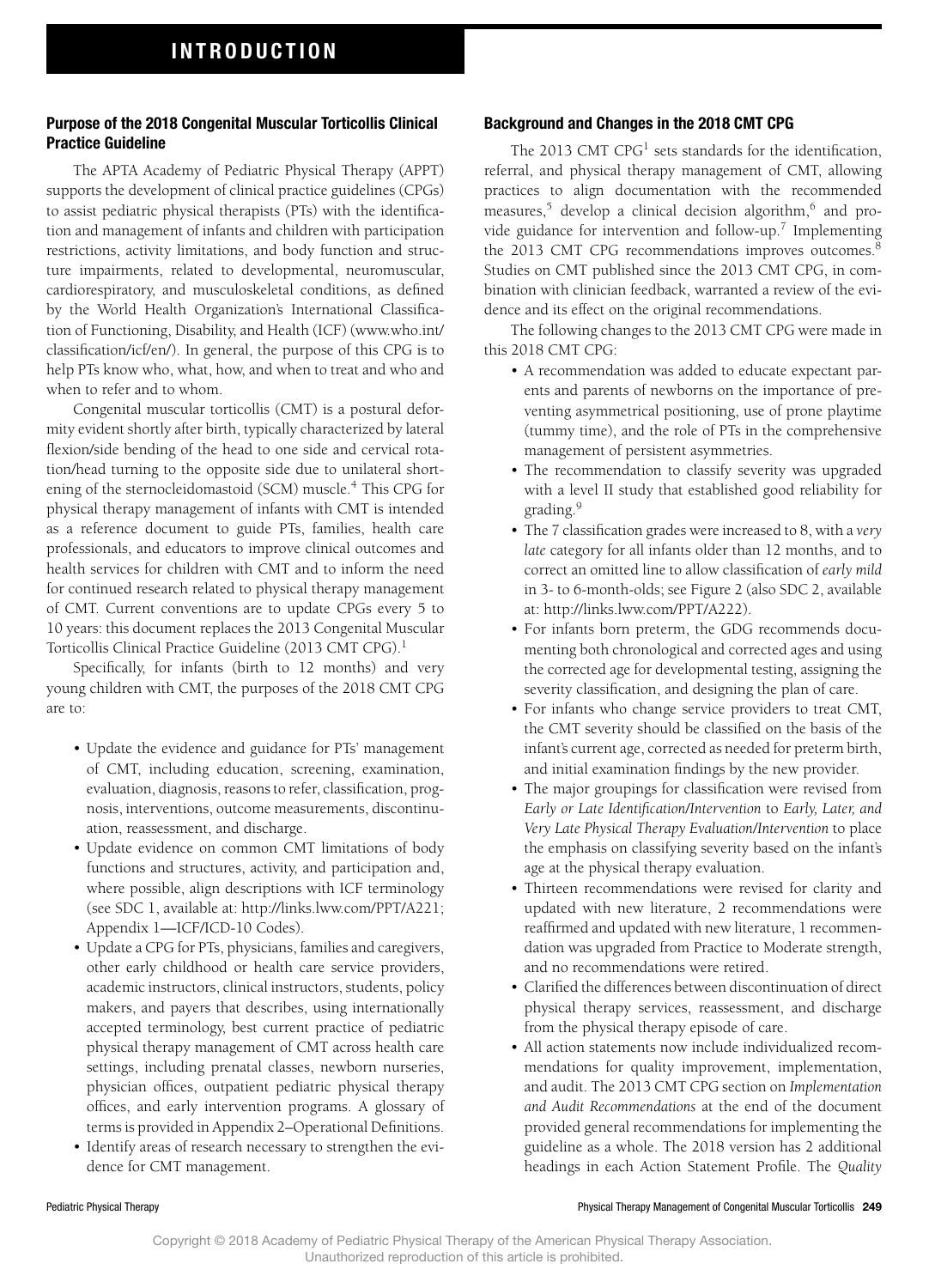*Improvement* section provides a rationale for why that recommendation is important to implement; that is, what aspect of health care services or delivery will improve if the action statement is fully implemented. The *Implementation and Audit* section provides examples of focused recommendations for implementing and monitoring the action statement to ensure quality improvement.

- There are 4 evidence tables in this version. *Studies on Measurement Approaches* and *Studies on the First-Choice Intervention* are updated with new evidence. *Studies on Supplemental Interventions* and *Studies on Long-term Follow-up* are new additions.
- Sections from the 2013 CMT CPG omitted from this update include the historical background on classic studies that identified the types and incidence of CMT and the rationale for developing the 2013 version.<sup>1</sup>

## **The Scope of the Guideline**

The 2013 CMT CPG included a systematic review of literature through May 2013.<sup>1</sup> The 2018 CMT CPG is based on a systematic review of literature from January 2012 through September  $2017$ ,<sup>10</sup> supplemented by critical appraisals of new literature published from September 2017 to May 2018. It is assumed throughout the document that the PT has newborn and early childhood experience.

The CPG addresses these aspects of CMT management in infants and very young children:

- Parent education to prevent or identify postural preference and the role of pediatric physical therapy in its management.
- Diagnostic and referral processes.
- Importance of early assessment and referral of infants with asymmetries/CMT to physician and PTs.
- Reliable, valid, and clinically useful screening, examination, and evaluation procedures that should be documented.
- Determination of a severity classification and a prognosis for intensity of physical therapy intervention and duration of care.
- First-choice physical therapy intervention, including dosage guidance, and supplemental interventions.
- Conditions under which a child should be referred to the infant's physician and/or specialist for consideration of additional tests and interventions.
- Prognosis if CMT is treated with conservative interventions, or treated with other interventions, and the consequences of CMT left untreated.
- Criteria for discontinuation of direct physical therapy intervention, the importance of a reassessment, and criteria for discharge.
- Important outcomes of intervention and patient characteristics affecting outcomes.

#### **Statement of Intent**

This guideline is intended to inform clinicians, family members, educators, researchers, policy makers, and payers. It is not intended to be construed or to serve as a legal standard of care. As rehabilitation knowledge expands, clinical guidelines are promoted as syntheses of current research and provisional proposals of recommended actions under specific conditions. Standards of care are determined on the basis of all clinical data available for an individual patient/client and are subject to change as knowledge and technology advance, patterns of care evolve, and patient/family values are integrated. This CPG is a summary of practice recommendations that are supported with current published literature that has been reviewed by expert practitioners and other stakeholders. These parameters of practice should be considered only as guidelines, not mandates. Adherence to them will not ensure a successful outcome in every patient, nor should they be construed as including all proper methods of care or excluding other acceptable methods of care aimed at the same results. The ultimate decision regarding a particular clinical procedure or treatment plan must be made using the clinical data presented by the patient/client/family, the diagnostic and treatment options available, the patient's values, expectations, and preferences, and the clinician's scope of practice and expertise. The GDG suggests that significant departures from accepted guidelines should be documented in patient records at the time the relevant clinical decisions are made.

## **METHODS**

The GDG was approved by the APPT to update the 2013 CMT CPG in accordance with Academy procedures.<sup>11</sup> The purpose, scope, and content outline builds on the 2013 CMT CPG survey; its content validity is further supported by evidence of the integration of recommendations into practice.<sup>7</sup>

#### **Search Strategy**

This CPG update is based on a systematic review (January 2012-September 2017) on the physical therapy evidence for diagnosis, prognosis, and intervention of CMT to inform the 2013 CMT CPG.<sup>10</sup> Refer to Heidenreich et al<sup>10</sup> for details of the search strategy, study selection, study appraisal, data extraction, and results for the 20 studies that informed the 2018 CMT CPG: 14 studies informed prognosis and 6 studies informed intervention.

To ensure that the updated CMT CPG used the most current evidence, a comprehensive search of 5 databases (CINAHL, Cochrane Library, PsycINFO, PubMed, and Web of Science) was performed from September 2017 to May 2018 by the GDG with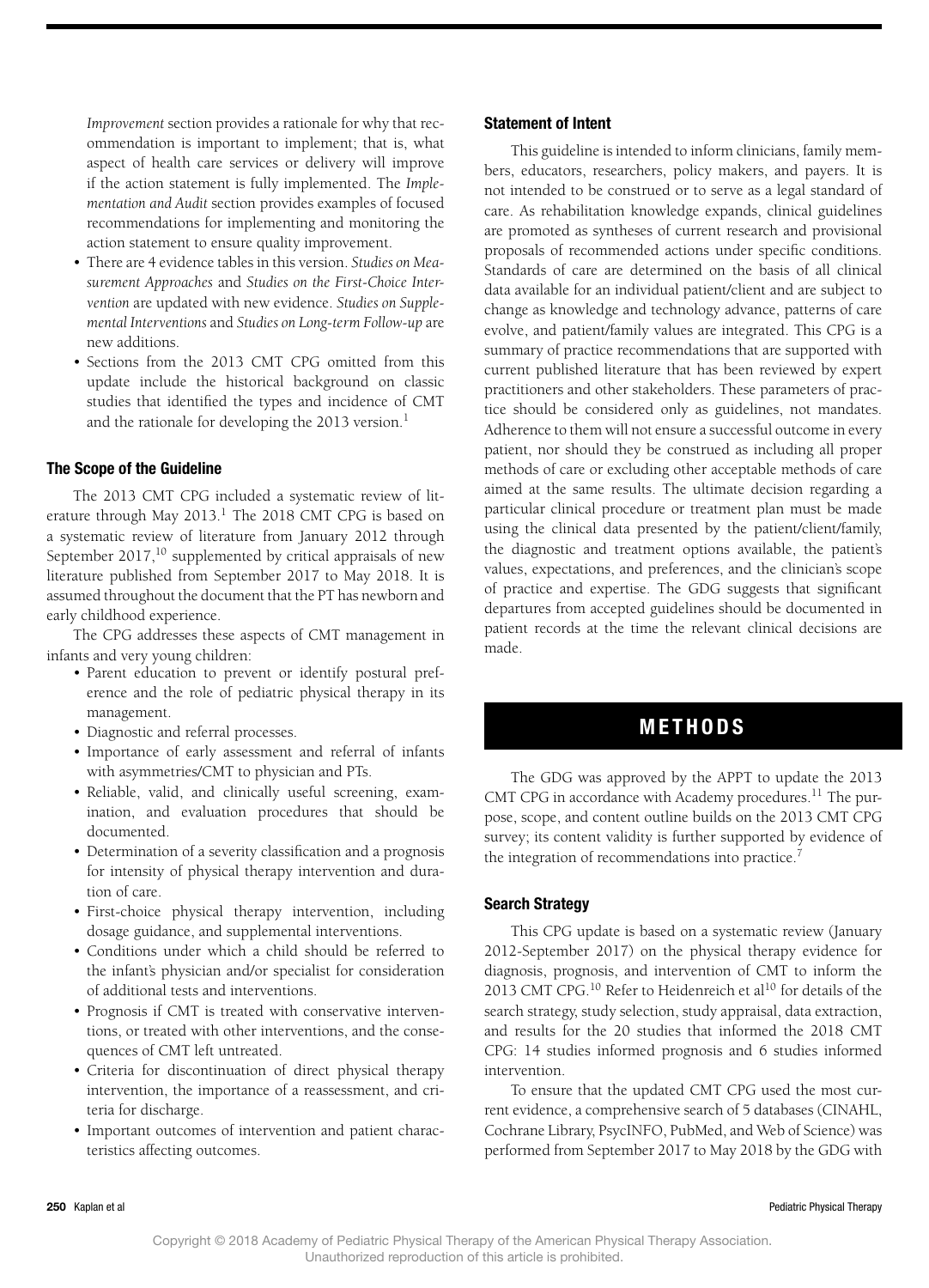the single search term "torticollis," resulting in 199 studies. No filters were applied for study type or language.

**Selection Criteria.** Studies meeting the following 2 criteria were added to those from the 2013 CMT CPG and the 2018 systematic review<sup>10</sup>: participants included infants and children with a diagnosis of CMT, and studies informed the physical therapy management of CMT. All study designs were included. Studies were excluded on the basis of the following 4 criteria: they focused only on plagiocephaly; dissertations and abstracts; not published in English; and no statistical analysis of results.

**Study Appraisal and Data Extraction.** Of the 199 studies, 2 newer studies informed the management of CMT as related to physical therapy that were not available for either the 2013 CMT CPG or the systematic review by Heidenreich et al<sup>10</sup> One study on the measurement properties of the classification of CMT severity grades<sup>9</sup> was appraised using the COSMIN checklist. One study on intervention $12$  was appraised using the APTA's Critical Appraisal Tool for Experimental Intervention Studies (CAT-EI) and the Cochrane Risk of Bias<sup>13</sup> for intervention studies. Two reviewers completed appraisals of 3 articles to establish interrater reliability, with at least 90% agreement on each appraisal tool. The 2 reviewers then appraised each study independently, scores were compared for agreement, and discrepancies were resolved via discussion. In addition, the intervention study was assigned a level of design rigor (level I "most rigorous" to level V "least rigorous") according to criteria from the American Academy of Cerebral Palsy and Developmental Medicine Systematic Review Methodology.14

Data were extracted to maintain consistency with the 2013 CMT CPG<sup>1</sup> and the 2018 CMT systematic review.<sup>10</sup> The 4 evidence tables (SDC 4-7) are SDC Table 4: Studies on Measurement Approaches (available at: http://links.lww.com/PPT/ [A224\), SDC Table 5: Studies on the First-Choice Intervention](http://links.lww.com/PPT/A224) (available at: [http://links.lww.com/PPT/A225\)](http://links.lww.com/PPT/A225), SDC Table 6: Studies on Supplemental Interventions (available at: http:// [links.lww.com/PPT/A226\), and SDC Table 7: Studies of](http://links.lww.com/PPT/A226) Long-term Follow-up (available at: http://links.lww.com/PPT/ [A227\). Strengths and limitations of the evidence are included](http://links.lww.com/PPT/A227) in the "Aggregate Evidence Quality" and "Supporting Evidence and Clinical Interpretation" sections of each action statement.

#### **Recommendation Formulation**

Each 2013 recommendation was evaluated for its currency and consistency with the updated literature. The decision to reaffirm, revise, or upgrade an existing recommendation was informed by the clinical and professional experience of the GDG, trends in practice changes, and the reported effect of the 2013 CMT CPG. The new recommendation on Education is consistent with professional roles to prevent conditions as well as treat them.

#### **External Review Process**

External review is consistent with the IOM recommendations for trustworthy guidelines. $3$  The purposes are to ensure clarity, quality, and comprehensiveness of the CPG and to identify potential bias, lapses in logic, or alternative perspectives. A first draft of the 2018 CMT CPG was reviewed by 16 stakeholders representing medicine, pediatric nursing, midwifery, parents of infants with CMT, methods experts, and PTs representing practice, research, and knowledge translation. Both a rating scale to assess clarity and implementation feasibility and an open-ended invitation for comments and edits were used to gather feedback. Of the 17 statements, 15 were rated as clear and 12 as feasible by at least 75% of the reviewers. After addressing the first round of suggested edits, the document was reviewed by selected American Academy of Pediatrics (AAP) members and posted for public review on the APPT Web site; invitations to review were distributed to APPT members via its electronic newsletters, through a social media posting, and direct e-mail notices to volunteers. Nonmembers could review if notified by APPT members. Suggested edits were addressed, and the final draft was submitted to the *Pediatric Physical Therapy* journal for editorial review. Modifications based on comments from the AAP, APPT members, and the general public included clarification or expansions of the facilitators and barriers to implementation of individual action statements and use of consistent terminology throughout the document. Many reviewers reinforced APPT plans for knowledge translation through the production of parent and medical support documents and downloadable selected figures and tables.

## **AGREE II Review**

This CPG was evaluated by 2 external reviewers using AGREE II.15 AGREE II is an established instrument designed to assess the quality of CPGs using 23 items in 6 domains (www. [agreetrust.org\). Each item is rated using a 7-point scale, with 7](www.agreetrust.org) representing the highest score. Each item includes specific criteria, although reviewer judgment is necessary in applying the criteria. The AGREE II appraisal process supported an iterative process to improve the quality of the guideline. Domain scores for the CMT CPG ranged from 86% to 100%. The 2 reviewers unanimously agreed to recommend the guideline for use. Scores were discussed by the GDG; where possible, items were addressed in the CPG following the AGREE II reviews. Thus, the percentages are likely higher in the final version of the CPG.

#### **Language**

The 2013 CMT CPG is referenced the first time it appears and is used without reference hereafter. In contrast, this document is referred to as the 2018 CMT CPG. In addition, we use the generic phrase "infant's physician" to reference pediatricians, referring physicians, family physicians, or other primary health care providers.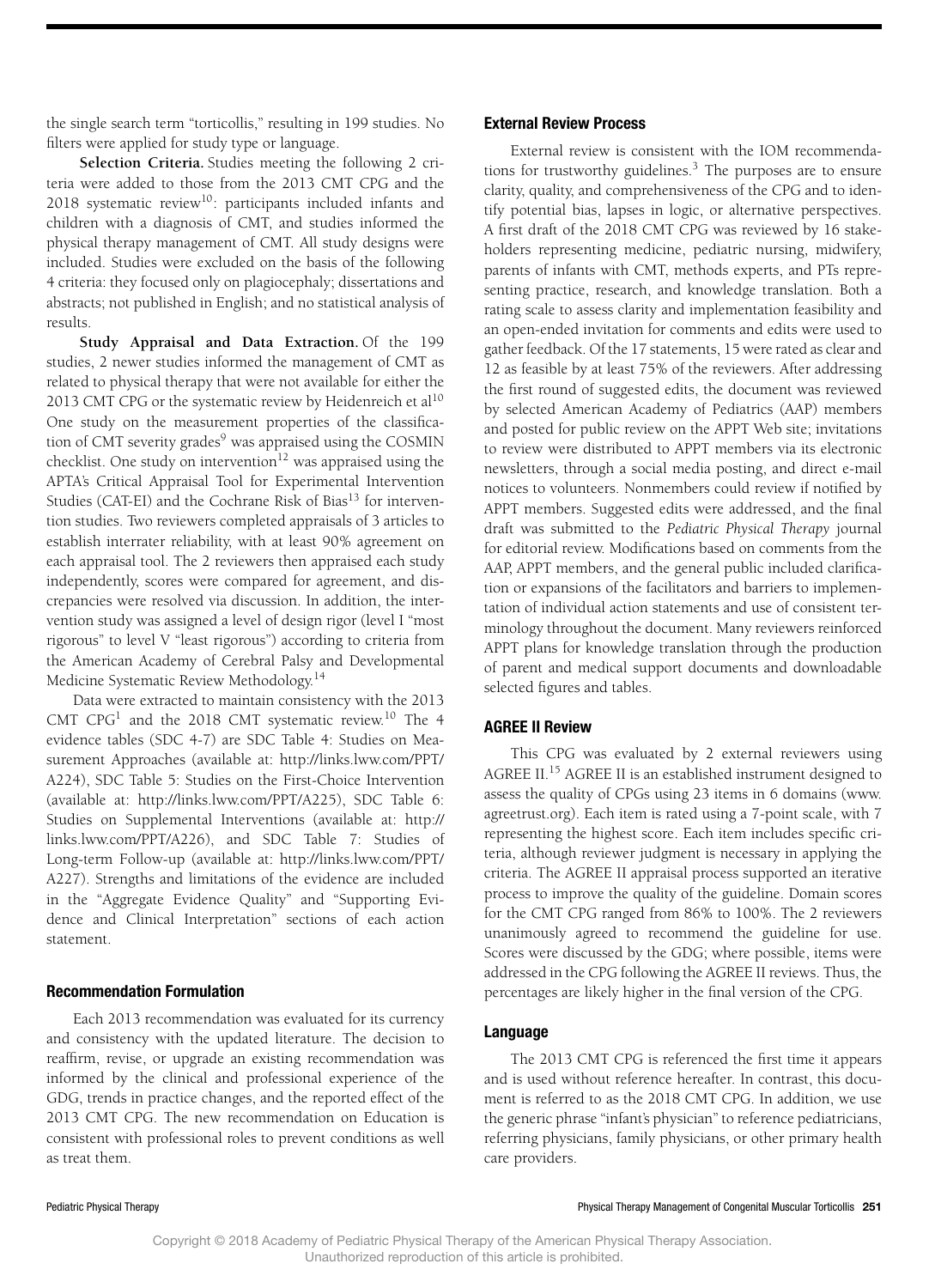#### **Incidence and Progression of Congenital Muscular Torticollis**

Congenital muscular torticollis is a common pediatric musculoskeletal condition, described as a postural deformity of the neck evident at birth or shortly thereafter. Synonyms include fibromatosis colli for the mass type,  $16,17$  wry neck,  $18$  or twisted neck.19 It is typically characterized by a head tilt to one side or lateral neck flexion, with the neck rotated to the opposite side because of unilateral shortening or fibrosis of the SCM muscle. It may be accompanied by cranial deformation  $(CD)$ ,<sup>20</sup> developmental dysplasia of the hip (DDH),<sup>21</sup> brachial plexus injury, $22-24$  and foot or lower extremity anomalies $25-27$  and, less frequently, presents as a head tilt and neck rotating to the same side or as a bilateral condition. $28$  The incidence of CMT ranges from  $3.9\%^{29,30}$  to  $16\%^{20}$  of newborns and may occur slightly more frequently in males $31,32$  and in infants who are exposed in utero to opioids.<sup>33</sup> Congenital muscular torticollis may be present at birth when selected morphologic and birth history variables converge, such as in longer babies, breech presentation, and/or the use of forceps during delivery,<sup>29</sup> or it may evidence itself during the first few months,  $20,26$  particularly for those with milder forms.

Congenital muscular torticollis is typically categorized as 3 types: postural, muscular, and SCM mass CMT. Postural CMT presents as the infant's postural preference<sup>27,34</sup> but without muscle or passive range of motion (PROM) restrictions and is the mildest presentation. Muscular CMT presents with SCM tightness and PROM limitations. Infants with an SCM mass, the most severe form of CMT, present with a fibrotic thickening of the SCM and PROM limitations.<sup>35</sup> Since 2013, CMT has also been graded using 7 levels of severity distinguished by age at evaluation, type of CMT, and the presence or absence of an SCM mass.<sup>1</sup> In general, infants identified early with postural CMT have shorter treatment episodes.<sup>36</sup> Those identified later, after 3 to 6 months of age and who have an SCM mass, typically have the longest episodes of conservative treatment and may ultimately undergo more invasive interventions.35,37

Physicians or parents may be the first to notice an asymmetry, and physicians may provide the initial instructions about positioning and stretching to the parents.<sup>38</sup> The AAP, in its Bright Futures Guidelines for Health Supervision of Infants, Children, and Adolescents publication, recommends checking the newborn for head dysmorphia or abnormal shape at 1 week and skull deformities at 1 month but does not specify checking the neck for symmetry until 2 months, when the term *torticollis* is first mentioned.<sup>39</sup> In the past, if the asymmetry did not resolve after initial exercise instructions by the physicians, infants were typically then referred to physical therapy.<sup>38</sup> While this pattern of identification and eventual referral to physical therapy is described in prior literature, the GDG is in strong agreement with the AAP policy on surveillance that physicians should be providing developmental surveillance for all infants at every well-child preventive care visit from birth and throughout the first 6 months<sup>40</sup> so that infants with any **252** Kaplan et al Pediatric Physical Therapy

identified postural asymmetries are referred immediately for physical therapy intervention.

Physical therapy management of CMT is comprehensive, going beyond just stretching tight neck muscles. A comprehensive plan of care addresses the following 5 components as the first-choice intervention: neck PROM, neck and trunk active range of motion (AROM), development of symmetrical movement, environmental adaptations, and parent/caregiver education. Earlier physical therapy intervention is more quickly effective than intervention started later. $41$  If started before 1 month of age, 98% of infants with CMT achieve normal range within 1.5 months, but waiting until after 1 month of age prolongs the physical therapy episode of care to approximately 6 months, and waiting until after 6 months can require 9 to 10 months of physical therapy intervention, with progressively fewer infants achieving normal range.36

Reports of untreated CMT are rare,  $42,43$  but there are descriptions of unresolved or reoccurring CMT in older children or adults, who later undergo botulinum neurotoxin therapy injections<sup>4,44,45</sup> or surgery for correction of movement limitations, consequent facial asymmetries,  $43,46-49$  or pain.<sup>50</sup> The incidence of spontaneous resolution is unknown, and there are no documented methods for predicting who will resolve and who will progress to more severe or persistent forms.

Finally, CMT has been associated with  $CD$ ,<sup>51</sup> DDH,<sup>52</sup> brachial plexus injury,  $2^{2-24}$  foot deformities,  $2^{6}$  early motor delays,  $53,54$  compromised cosmesis,  $55$  and temporomandibular joint dysfunction.<sup>56</sup> Thus, early identification and treatment are critical for early correction, early identification of secondary or associated impairments, and prevention of future complications.

## **Importance of Early Referral**

The evidence is strong that earlier intervention results in the best outcomes and decreased episodes of care,  $36,41,57$  so early referral is the ideal. A referral flow diagram is provided (see SDC Figure 1, available at: [http://links.lww.com/PPT/A221\)](http://links.lww.com/PPT/A221) that outlines the possible referral and communication pathways based on time of observation, identification of nonmuscular causes of asymmetry, prior models, and current literature.<sup>4,22,58-60</sup>

The referral flow diagram is divided into 2 distinct time frames: Birth to 2 days, representing the newborn period, and throughout infancy, representing the typical time after discharge to home. During the newborn period, many different health care providers may observe the infant because they are involved in the birth and/or postnatal care. These health care providers are in the ideal position to observe the symmetry of the head on the shoulders and screen for passive and active movement limitations. After the infant is at home, the most likely observers will be the primary physician and the parents or other caregivers. Regardless of who performs the initial screen, infants with asymmetry should undergo an evaluation to rule out nonmuscular causes of CMT. If CMT or a persistent postural preference is diagnosed, the infant should be immediately referred to a pediatric PT.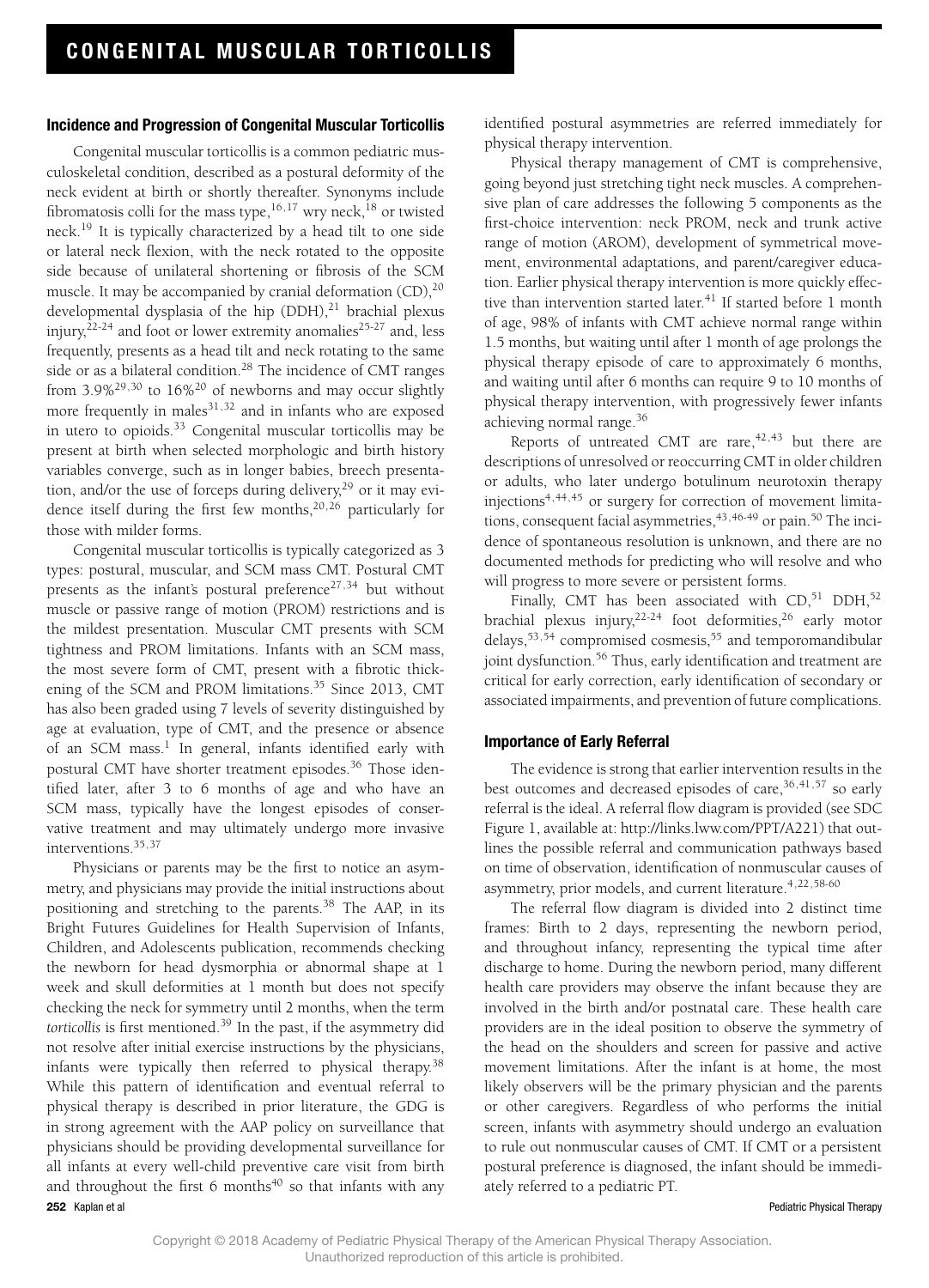



**Fig. 1.** Referral Flow Diagram.

Early referral to a pediatric PT translates to earlier intervention and prevention of secondary sequelae.<sup>26,61-63</sup> In addition, reducing the episode of care and avoiding additional or more invasive interventions are cost-effective. Preliminary evidence suggests that treatment by a PT may be more efficient in achieving symmetrical movements than when parents are the sole providers of home exercise programs,<sup>64</sup> further supporting early referral to PT.

## **ACTION STATEMENTS**

## **I. EDUCATION, IDENTIFICATION, AND REFERRAL OF INFANTS WITH ASYMMETRIES/CONGENITAL MUSCULAR TORTICOLLIS**

**P Action Statement 1: New. EDUCATE EXPECTANT PARENTS AND PARENTS OF NEWBORNS TO PREVENT ASYMMETRIES/CMT.** Physicians, nurse midwives, prenatal educators, obstetrical nurses, lactation specialists, nurse practitioners, or PTs should educate and document instruction to all expectant parents and parents of newborns, within the first 2 days of birth, on the importance of supervised prone/tummy play when awake 3 or more times daily, full active movement throughout the body, prevention of postural preferences, and the role of pediatric PTs in the comprehensive management of postural preference and optimizing motor development. **(Evidence quality: V; Recommendation strength: Best practice)**

## **Action Statement Profile**

**Aggregate Evidence Quality:** Clinical experience of the GDG.

#### **Benefits:**

• Increases parent/caregiver self-efficacy in caring for their newborn.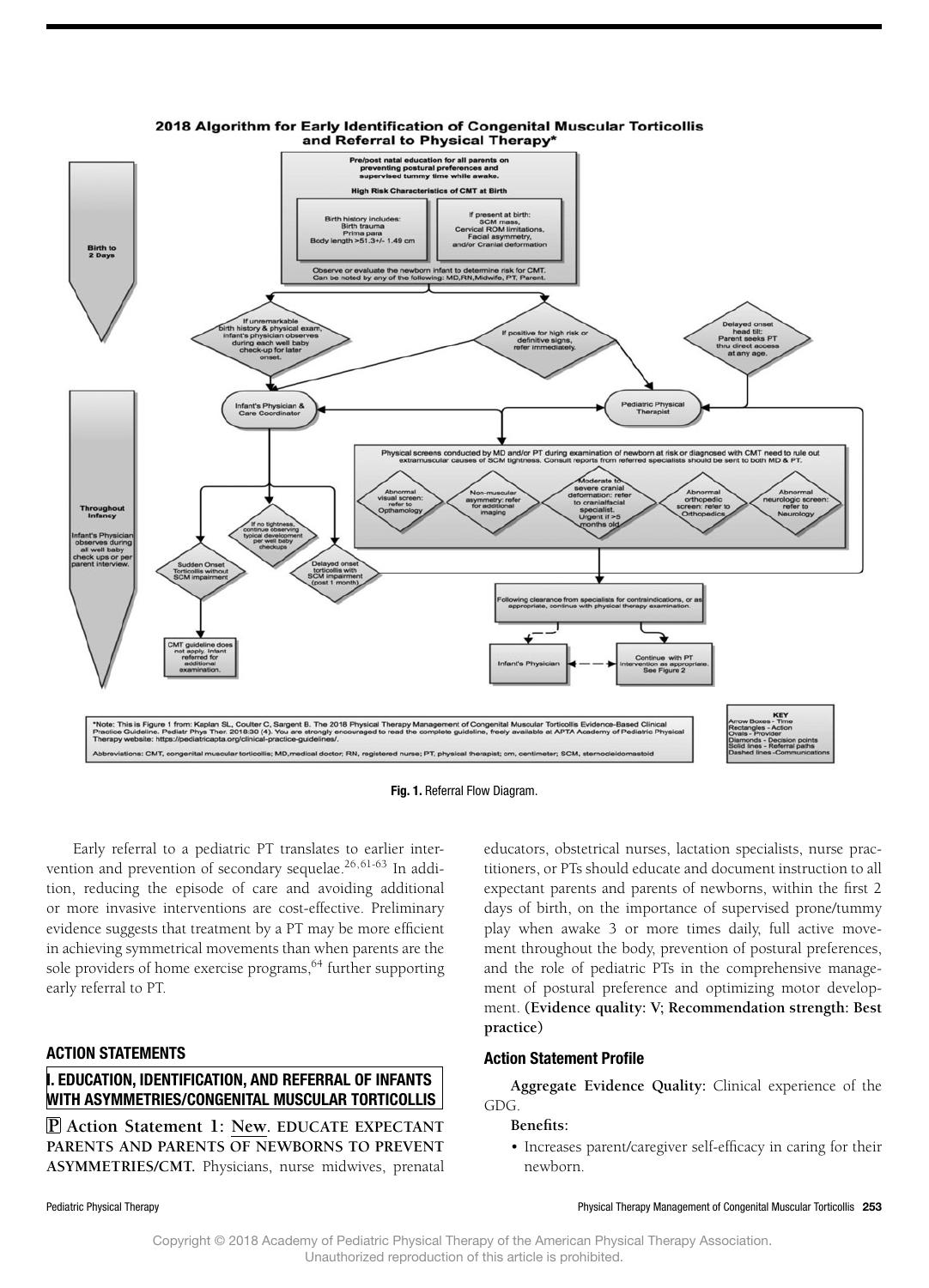- prenatal care) or at different phases in their pre- to postnatal experience. **Exclusions:** None. **Quality Improvement:**
	- Pre-/postnatal education for parents on postural preference and the benefits of early intervention may shorten the episode of care or improve outcomes if an infant receives a diagnosis and referral to physical therapy early. This is especially true for parents of multiples, whose

**Role of Patient/Parent Preferences:** Because of the amount of information that parents of newborns receive during the first days of parenthood, they may benefit from multiple educa-

because the amount of time awake is limited, though the need to start prone positioning right away for short periods should be reinforced. As time awake increases, infants should be placed in prone position for supervised play as often as tolerated and practical.

tional opportunities before and after the baby's arrival. Parents may prefer receiving instruction using different modes of education (by video, brochure) or by different health care providers (with those they already have a relationship with or as part of

tummy time during awake periods and are empowered to report their concerns to their physician, these asymmetries could be reduced more quickly or even prevented. **Intentional Vagueness:** Prone positioning for supervised play up to 3 times a day is the recommendation for newborns

**Value Judgments:** A preponderance of evidence supports that early identification of postural preference and CMT results in shorter episodes of care and full resolution of asymmetries. The GDG feels that if parents know how to monitor their newborn during the first months of life and how to encourage

• May increase time needed to spend with a newborn and parents during appointments. **Benefit-Harm Assessment:** Preponderance of benefit.

• Informs parents about the role of pediatric PTs in pro-

physician or, in states with direct access, to a pediatric PT.

viding a comprehensive and supportive plan of care to

manage postural preference associated with CMT and CD. • May reduce the episode of care and improve outcomes

• Informs parents on the importance of supervised tummy time to optimize motor development within the first

• Teaches parents/caregivers to initiate early surveillance for postural preference and to bring concerns to the infant's

if postural preference is identified and comprehensively managed early.

## **Risk, Harm, Cost:**

6 months.

- 
- May increase parent/caregiver anxiety about the potential for CMT and CD. • May marginally increase the cost of care if prenatal edu-

cators, labor and delivery personnel, or postnatal care

providers do not incorporate education into usual care.

infants may be at greater risk than singletons for CD that may lead to postural preference.<sup>65</sup>

### **Implementation and Audit:**

- Physical therapists need to do outreach to ensure that health care professionals, including but not limited to physicians, nurse midwives, prenatal educators, obstetrical nurses, lactation specialists, nurse practitioners, doulas, and early intervention providers, have an accurate understanding of the role of pediatric PTs in the comprehensive management of postural preference and optimizing motor development and resources for how and to whom to refer parents.
- Pediatric PTs can provide community education on the prevention and management of postural preference, including CMT and CD.
- Pediatric PTs should distribute the APPT summary brochures on CMT to health care providers or parents as appropriate and educate them about how [to access them online \(https://pediatricapta.org/](https://pediatricapta.org/clinical-practice-guidelines) clinical-practice-guidelines).
- Pediatric PTs should collaborate with the relevant health care providers in their clinical settings to develop a pathway for parent education to ensure that it is provided both before and within the first 2 days of birth.
- Audits of the provision of education to expectant parents and parents of newborns can be completed by quality assurance officers.

## **Supporting Evidence and Clinical Interpretation**

The first step in the AAP's policy on surveillance for developmental disorders is "eliciting and attending to parents' concerns about their child's development."<sup>40(p408)</sup> Porter et al<sup>66</sup> conclude that surveillance does not happen universally such that others who care for the infant, including parents, should be educated on early surveillance. A mixed-methods study determined that 90% of mothers are educated about infant supine sleeping positions, but instruction on awake prone play or rotating prone and supine positions was only received by 27% of mothers postpartum, and 2 months later, only 8% of mothers used prone positioning during awake time, with 70% positioning only 1 to 2 times per day.<sup>67</sup> The success of the Back to Sleep campaign<sup>68</sup> has demonstrably reduced cases of sudden infant death syndrome; however, many ascribe parental adherence to supine positioning and concomitant avoidance of prone positioning for infant play as a contributing factor to an increase in CMT. Early and frequent parent education to monitor for asymmetry and about the importance of "prone for play" or "tummy time," in addition to "supine or back to sleep," may help reduce or prevent asymmetries from developing, particularly when postural preferences are apparent.

**R. Research Recommendation:** Studies are needed on the effect of education on: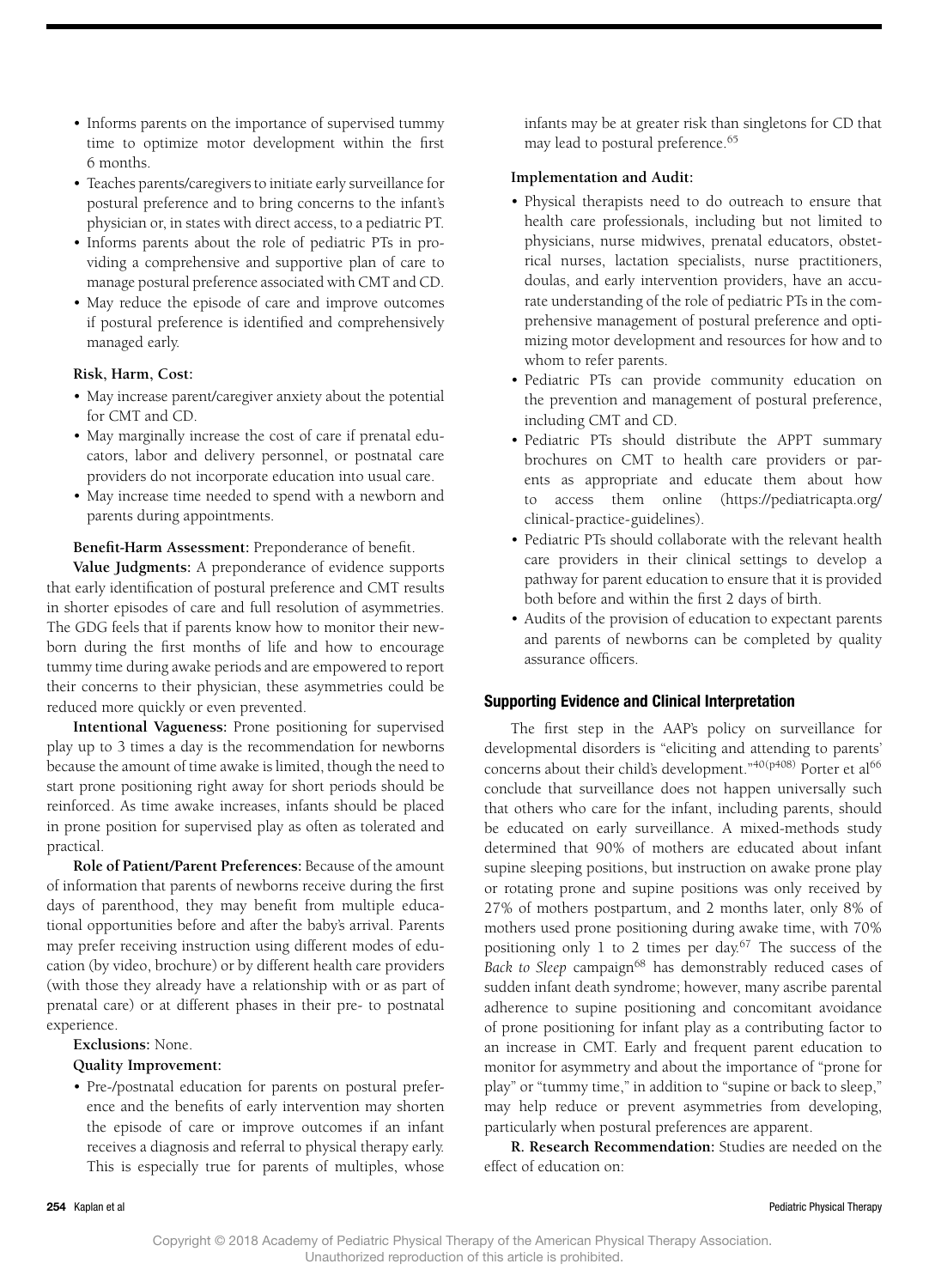- Health care providers and their knowledge of pediatric PTs' roles in managing postural preference.
- Parents/caregivers about the parental experience of receiving this education.

## **A Action Statement 2: Revised and updated. ASSESS NEWBORN INFANTS FOR ASYMMETRIES/CMT**.

Physicians, nurse midwives, obstetrical nurses, nurse practitioners, lactation specialists, PTs, or any clinician or family member must assess and document the presence of neck and/or facial or cranial asymmetry within the first 2 days of birth, using passive cervical rotation and/or visual observation as their respective training supports, when in the newborn nursery or at the site of delivery. **(Evidence Quality: I; Recommendation strength: Strong)**

## **Action Statement Profile**

**Aggregate Evidence Quality: Level I** based on the odds ratios (ORs) for prediction of CMT from facial asymmetry (OR  $= 21.75$ ; 95% CI, 6.60-71.70) and plagiocephaly (OR  $= 23.30$ ; 95% CI,  $7.01-70.95$ ,  $^{69}$  and level II evidence that starting treatment before 6 weeks of age yields greater reductions in SCM thickness than starting after  $6$  weeks.<sup>41</sup>

#### **Benefits:**

- Early identification of infants at risk for CMT or other conditions that may cause asymmetries.
- Early onset of intervention for infants with CMT if referred.
- Reduced episode of care to resolve CMT, with consequent reduction in costs.
- Reduced risk of needing more invasive interventions (botulinum neurotoxin therapy or surgery) in the future.

## **Risk, Harm, Cost:**

- Potential of overidentification of infants may increase costs.
- Potential of increasing parent anxiety.

**Benefit-Harm Assessment:** Preponderance of benefit. **Value Judgments:** None.

**Intentional Vagueness:** None.

**Role of Patient/Parent Preferences:** While parents may not be skilled in formal infant assessment, they are keen observers of their own child. Mothers who are breastfeeding may notice that the infant has greater difficulty feeding on one side, or parents may notice asymmetry in photographs; these observations should trigger range of motion (ROM) screening by an attending clinician.

**Exclusions:** None.

## **Quality Improvement:**

• Documentation of an assessment for cervical ROM and postural symmetry provides uniform data both for more effective communication among clinicians and settings and for uniform data entry in patient registries.

• Early examination can detect asymmetries and support earlier referral to PTs who can provide a comprehensive plan of intervention and follow-up.

### **Implementation and Audit:**

- Physical therapists should share the 2018 CMT CPG [or the summary brochures \(https://pediatricapta.org/](https://pediatricapta.org/clinical-practice-guidelines) clinical-practice-guidelines) with physicians and other referral sources in their geographic area, highlighting this recommendation and the importance of early cervical ROM screening.
- Training on or the development of clinical pathways for health care professionals who see the infant at birth may be needed to ensure that a cervical ROM assessment occurs within the first 2 days of delivery.
- Documentation forms or electronic records may need revision to reflect the cervical ROM and postural symmetry screen.
- Audits of newborn charts may indicate whether patterns of examination are changing.

## **Supporting Evidence and Clinical Interpretation**

The intent of this action statement is to increase early identification of infants with CMT for early referral to a PT. Newborns (up to the first 3 days of life) can be easily screened by checking for full neck rotation (chin turns past shoulder to 100°)<sup>20</sup> and lateral cervical flexion (ear approximates shoulder)<sup>20</sup> while stabilized in the supine position<sup>25</sup> during the first postnatal examination. Newborns are at a higher risk for CMT if their birth history includes a combination of longer birth body length, primiparity, and birth trauma (including use of instruments for delivery), facial asymmetry, and plagiocephaly. Odds ratios from multiple logistic regression for these 5 factors are, from highest to lowest, as follows: plagiocephaly ( $OR = 23.30$ ;  $95\%$  CI,  $7.01$ -70.95); facial asymmetry (OR = 21.75; 95% CI, 6.60-71.70); primiparity (OR = 6.32; 95% CI, 2.34-17.04); birth trauma  $(OR = 4.26; 95\% CI, 1.25-14.52);$  and birth body length  $(OR)$  $= 1.88$ ; 95% CI, 1.49-2.38). This indicates that infants with asymmetrical heads or faces have as much a 22-fold increase in abnormal sonogram for CMT; primiparity, a 6-fold increase; birth trauma, a 4-fold increase; and birth body length, an almost 2-fold increase.<sup>29</sup> In addition, infants with a history of neonatal abstinence syndrome (NAS) and who require postnatal medication have a higher incidence of CMT than infants without NAS.<sup>33</sup> No one item predicts CMT alone, but the presence of 2 or more of the aforementioned risk factors warrants referral for preventive care and parent education.

The importance of early identification of CMT is well supported. Physicians and PTs in Canada agree that infants identified with CMT should receive formal intervention.<sup>38</sup> When intervention is started at earlier ages, it results in shorter episodes of care<sup>57</sup> and greater reductions in SCM thickness<sup>41</sup> that, anecdotally, may have financial, psychological, and qualityof-life implications for the family.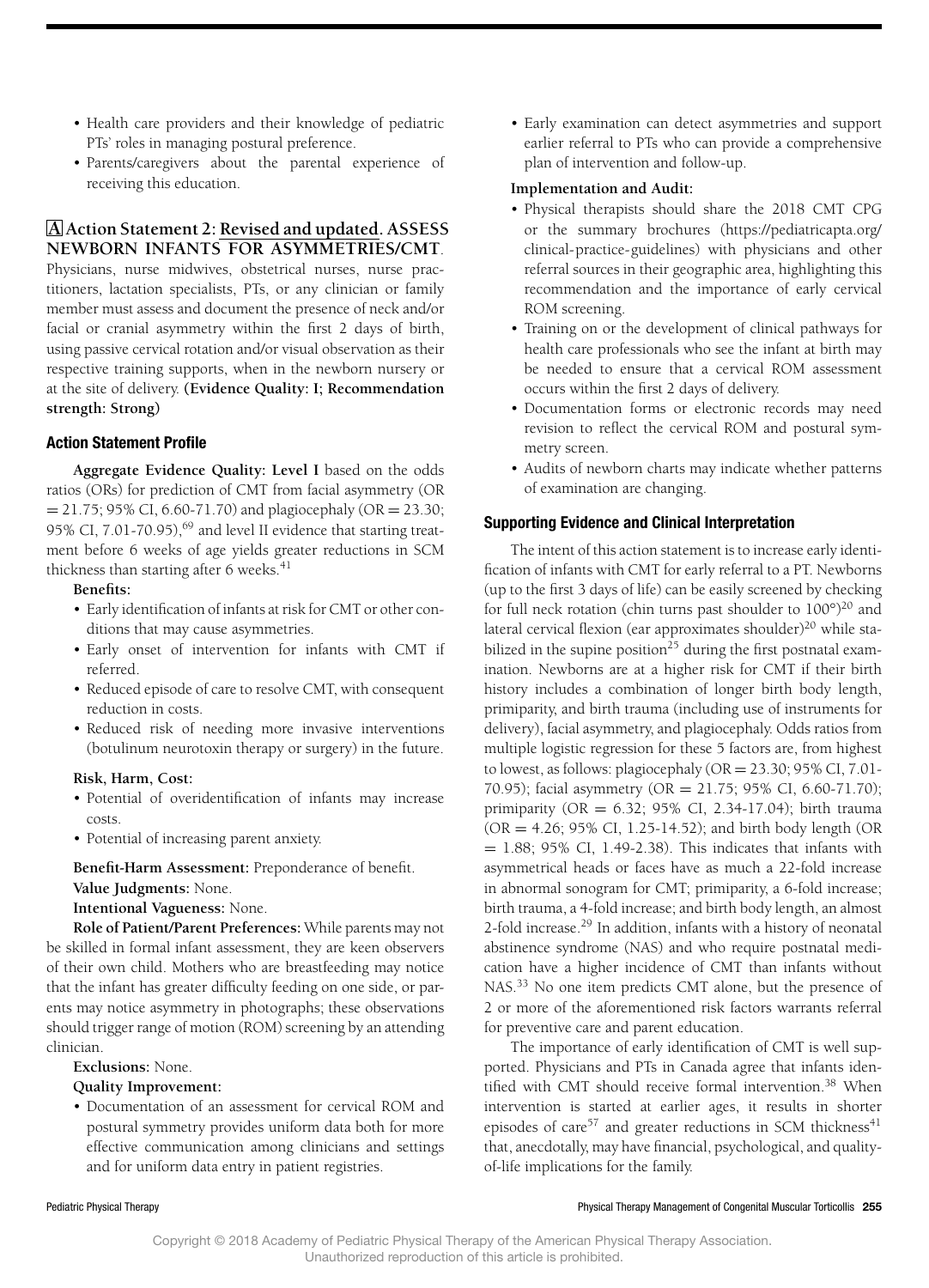**R. Research Recommendation:** Studies are needed to determine:

- Whether routine screening at birth increases the rate of CMT identification and/or increases false-positives.
- The barriers to early referral of infants with CMT to physical therapy.

**B Action Statement 3: Revised and updated. REFER INFANTS WITH ASYMMETRIES/CMT TO PHYSI-CIANS AND PHYSICAL THERAPISTS**. Physicians, nurse midwives, obstetrical nurses, nurse practitioners, lactation specialists, PTs, or any clinician or family member should refer infants identified as having postural preference, reduced cervical ROM, SCM masses, and/or craniofacial asymmetry to their primary physician and a PT with expertise in infants as soon as the asymmetry is noted. **(Evidence quality: II; Recommendation strength: Moderate**)

## **Action Statement Profile**

**Aggregate Evidence Quality:** Level II evidence supports that when intervention is started earlier, it takes less time to resolve the ROM limitation,  $35,36$  there are greater reductions in SCM thickness, $41$  and there is less need for subsequent surgical intervention.<sup>36,61</sup> Importantly, stretching interventions are easier for parents to administer when infants are younger, before the neck musculature strengthens, and cooperation declines.36,63

**Benefits:**

- Early differential diagnosis to determine that the postural asymmetry is due to CMT versus another medical condition, such as a visual impairment or reflux.
- Earlier intervention to resolve limited ROM and asymmetries more quickly.
- Early parental education to facilitate symmetrical development and self-efficacy with home programs.
- Greater infant tolerance with intervention in the first few months of life.

## **Risk, Harm, Cost:**

• Increased cost for treatment of asymmetries that some suggest may spontaneously resolve.

## **Benefit-Harm Assessment:** Preponderance of benefit.

**Value Judgments:** Early referral to a PT ensures early onset of intervention, which strongly correlates with shorter episodes of care, greater success of conservative measures, and thus can lower overall costs of care. A pediatric PT will also screen and follow the infant for developmental delays, feeding challenges, and environmental factors that may be associated with or contribute to postural preference or CMT.

**Intentional Vagueness:** For infants suspected of other causes of asymmetries, that is, bony anomalies, fractures, neurological conditions, or extra-muscular masses, PTs should collaborate with the infant's physician to make a definitive

diagnosis of CMT prior to onset of physical therapy interventions. The focus and prioritization of interventions may change depending on the type of limitations the infant presents with (eg, neurological, musculoskeletal, cardiopulmonary, integumentary, and/or gastrointestinal).

**Role of Patient/Parent Preferences:** Infant tolerance with stretching is easier in the first 2 months than when started after the infant develops greater head control<sup>63,70</sup>; thus, infant cooperation is greater and parent adherence to home programs may be optimized. Later referrals put additional stress on parents to adhere to stretching recommendations.

**Exclusions:** Infants suspected of having nonmuscular conditions that might cause asymmetrical or torticollis posturing should be fully examined by the appropriate specialists to rule out confounding diagnoses before initiating physical therapy.

## **Quality Improvement:**

• This recommendation will reduce delays in referrals to PTs who can provide a comprehensive plan of intervention and follow-up to ensure that the primary caregivers can adhere to the recommended interventions.

## **Implementation and Audit:**

- Training for health care professionals and early intervention providers who see young infants may be needed to ensure that infants are appropriately and quickly referred to a PT. Health care professionals may be reluctant to refer right away if they perceive parents as being overwhelmed during those early weeks; however, earlier referral translates to better outcomes.
- Audits of the age at which parents first noticed the CMT, the date of referral, and the age of first physical therapy examination will provide objective measures of delays between identification and referral to a PT and delays between referrals and the first scheduled physical therapy examination.
- Physical therapists should share the 2018 CMT [CPG and/or the APPT summary brochures \(https://](https://pediatricapta.org/clinical-practice-guidelines) pediatricapta.org/clinical-practice-guidelines) with physicians, early intervention providers, and other referral sources in their geographic area, highlighting this recommendation and the supporting evidence for early referral.
- Clinical pathways for examination and referral processes may reduce delays in the onset of physical therapy services by prioritizing infants with asymmetry/CMT for physical therapy examinations. Physical therapists may need to collaborate with administrators and nonmedical professionals to ensure that these infants receive immediate referrals in the pathway, either internally or through external referrals.

## **Supporting Evidence and Clinical Interpretation**

Clinicians involved with the delivery and care of infants are in the ideal position to assess the presence of CMT. If screening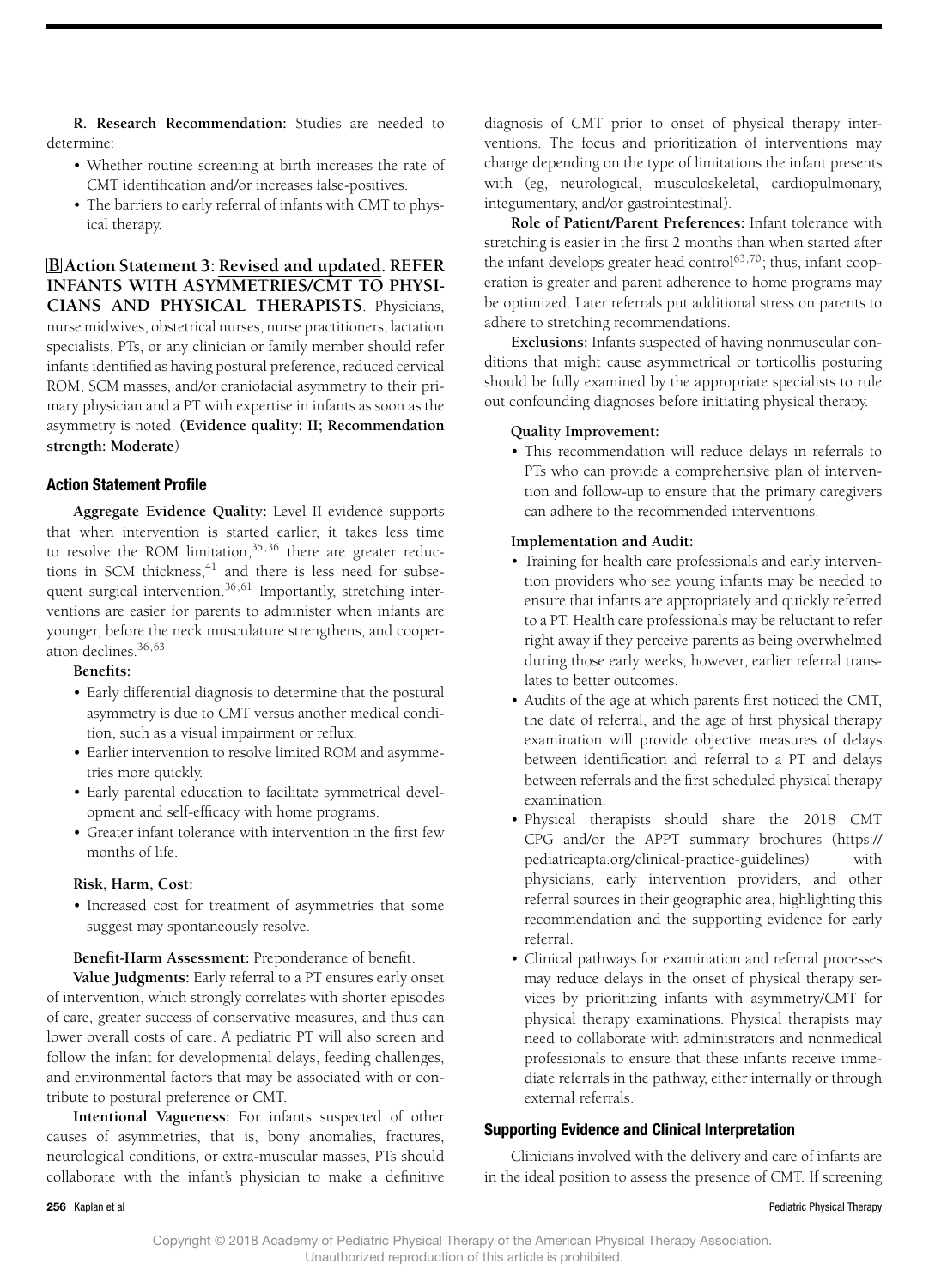for CMT occurs routinely at birth, infants who are at a high risk for CMT or who have identified SCM tightness or masses can have physical therapy initiated when the infant is most tolerant of interventions. Congenital muscular torticollis may not appear until several weeks postdelivery; thus, the 1 month well-baby checkup by the physician may be the first point of identification.

Early intervention for infants with CMT, initiated before 3 to 4 months of age, results in excellent outcomes, with 92% to 100% achieving full passive neck rotation and 0% to  $1\%$  requiring surgical intervention.<sup>36,37</sup> The earlier intervention is started, the shorter the duration of intervention<sup>36</sup> and the need for later surgical intervention is significantly reduced.<sup>57,61</sup> Petronic et al<sup>36</sup> found that when treatment was initiated before 1 month of age, 99% of infants with CMT achieved excellent clinical outcomes (no head tilt, full passive cervical rotation) with an average treatment duration of 1.5 months, but if initiated between 1 and 3 months of age, only 89% of infants achieved excellent outcomes with treatment duration averaging 5.9 months. When initiated between 3 and 6 months of age, 62% of infants achieved excellent outcomes with treatment duration averaging 7.2 months.<sup>36</sup> When initiated between 6 and 12 months of age, 19% of infants achieved excellent outcomes with an average treatment duration of 8.9 months.<sup>36</sup> In contrast to recommendations to provide stretching instruction to the parents when CMT is identified at birth, and only refer to a PT at 2 months of age if the condition does not resolve,<sup>37</sup> recent studies suggest that early physical therapy reduces the time to resolution compared with parent-only stretching,  $64$  that infants become more difficult to stretch as they age and develop neck control,<sup>63</sup> and that earlier intervention can negate the need for later surgery.<sup>57,61</sup>

Physical therapists address a broad range of developmental and environmental factors that influence outcomes, such as parental ability to perform the home exercise programs, transportation distance from the clinical setting,<sup>38</sup> feeding positions, and the infant's motor and developmental progression.38,71 Since developmental delays are detectable at 2 months in infants with  $CMT$ <sup>54</sup> and the delays may be inversely related to time spent in the prone position,  $54$ instruction to parents and early modeling of prone playtime may help negate potential developmental lags that can occur with CMT.

## **R. Research Recommendations:**

- Studies are needed to clarify the predictive baseline measures and characteristics of infants who benefit from immediate follow-up and to compare the cost-benefit of early physical therapy intervention and education versus parental instruction and monitoring by physicians.
- Longitudinal studies of infants with CMT are needed to clarify how the timing of referral and initiation of intervention impact body structure and functional outcomes, as well as overall costs of care.

## **II. PHYSICAL THERAPY EXAMINATION AND EVALUATION OF INFANTS WITH ASYMMETRIES/CMT**

**B Action Statement 4: Revised and updated. DOC-UMENT INFANT HISTORY**. Physical therapists should obtain and document a general medical and developmental history of the infant, including 9 specific health history factors, prior to an initial screening. **(Evidence quality: II; Recommendation strength: Moderate)**

#### **Action Statement Profile**

**Aggregate Evidence Quality**: Level II cohort and outcome studies.

#### **Benefits**:

• A complete history of the pregnancy, delivery, known medical conditions, developmental milestones, and daily management of the infant can provide information important to the physical therapy diagnosis, prognosis, and intervention.

**Risk, Harm, Cost:** None.

**Benefit-Harm Assessment:** Preponderance of benefit. **Value Judgments:** None.

#### **Intentional Vagueness:** None.

**Role of Patient/Parent Preferences:** Parents/caregivers can provide much of the history through interview and preadmission information packets; however, obtaining medical records may provide specifics that oral histories may not.

**Exclusions:** None.

## **Quality Improvement:**

• Documentation of the 9 specific health history factors provides uniform data both for more effective communication among clinicians and settings and for uniform data entry in patient registries.

#### **Implementation and Audit:**

- Create parent/caregiver report forms that are completed prior to the initial examination to assist with collecting the 9 items.
- Documentation forms or electronic records may need revision to reflect the 9 specific health history factors.
- Audit the completeness of history documentation.

#### **Supporting Evidence and Clinical Interpretation**

In addition to documenting the standard intake information (eg, date of birth, date of examination, gender, birth rank, and reason for referral or parental concerns, general health of the infant, and other health care providers who are seeing the infant), the PT should specifically document the following 9 birth and health history factors:

- Chronological age (and corrected age if the infant was born preterm) at initial visit.<sup>41,61,71</sup>
- Age of onset of symptoms,  $26,71$  which may be aided by early photographs.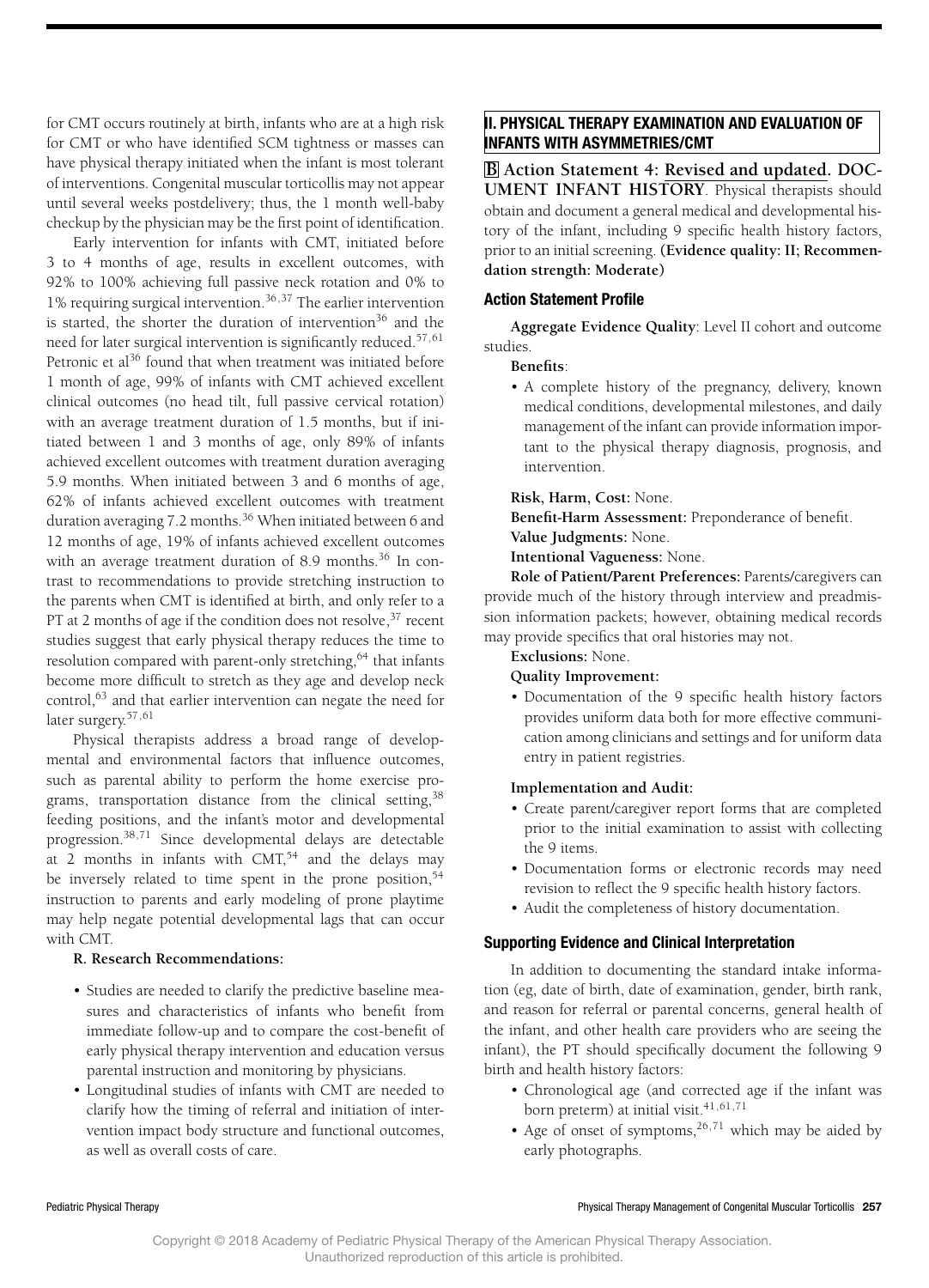- Pregnancy history including maternal sense of whether the baby was "stuck" in one position during the final 6 weeks of pregnancy.<sup>25</sup>
- Delivery history including birth presentation (cephalic or breech presentation)<sup>26,72,73</sup> and low birth weight.<sup>72</sup>
- Use of assistance during delivery such as forceps or vacuum suction.<sup>29</sup>
- Head posture/preference<sup>20,27,74,75</sup> and asymmetries of the head/face.20,26,32,51,76
- Family history of torticollis or any other congenital or developmental conditions.77,78
- Other known or suspected medical conditions. $22,75$
- Developmental milestones.<sup>53,54,79</sup>

**R. Research Recommendation:** Studies are needed to clarify how the health history factors influence physical therapy diagnosis, prognosis, and intervention.

**B Action Statement 5: Revised and updated. NONMUSCULAR CAUSES OF ASYMMETRY AND CONDITIONS ASSOCIATED WITH CMT**. When infants present with or without physician referral, and a professional, or the parent or caregiver, indicates concern about head or neck posture and/or developmental progression, PTs with infant experience should perform and document screens of the neurological, musculoskeletal, integumentary, and cardiopulmonary systems, including screens of vision, gastrointestinal history, postural preference, and the structural and movement symmetry of the neck, face and head, trunk, hips, and upper and lower extremities, consistent with state practice acts. **(Evidence quality: II-IV; Recommendation strength: Moderate**)

## **Action Statement Profile**

**Aggregate Evidence Quality:** Levels II to IV from cohort and outcome studies and expert clinical consensus.

## **Benefits:**

- Thorough screening can identify asymmetries and determine their consistency with CMT.
- Screening for other causes of asymmetry (eg, DDH, clavicle fracture, brachial plexus injury, neurological, congenital and/or genetic conditions) facilitates referral to specialists.
- For infants treated for other conditions (ie, brachial plexus injuries, reflux, and DDH) associated with higher risks for developing CMT, parents can receive preventive instruction for CMT.
- In states where PTs may screen and/or treat without physician referral, infants may receive services more quickly.

## **Risk, Harm, Cost:**

- The cost of a physical therapy screening if the infant is not already being treated for other conditions.
- The risk that PTs without infant experience may miss or misidentify nonmuscular causes of asymmetry.

## **Benefit-Harm Assessment:** Preponderance of benefit.

**Value Judgments:** In some geographic locations or practice settings, particularly where direct access to physical therapy is permitted, PTs may be the first to screen an infant for postural asymmetries. Infants may present for reasons other than head or neck postures, but observing overall symmetry is an element of a thorough physical therapy screen.

**Intentional Vagueness:** None.

**Role of Patient/Parent Preferences:** None.

## **Exclusions:** None.

**Note:** This action statement includes conditions for referral after examination that were in the 2013 CMT CPG Action Statement 14 but are more appropriate in this statement.

## **Quality Improvement:**

- Documentation of screens of the neurological, musculoskeletal, integumentary, and cardiopulmonary systems provides uniform data both for more effective communication among clinicians and settings and for uniform data entry in patient registries.
- Systematic screening ensures that nonmuscular causes of asymmetry or associated conditions are ruled out or that timely referral for additional testing occurs.

## **Implementation and Audit:**

- Documentation forms or electronic records may need revision to reflect the data collected from the screens.
- Clinicians may require training to enhance consistency and reliability of the system screens.
- Audit the incidences in which system screens are positive for potential nonmuscular causes of CMT or potential associated conditions.

## **Supporting Evidence and Clinical Interpretation**

It is within the scope of physical therapy practice to screen for nonmuscular causes of CMT in the neuromuscular and musculoskeletal systems, including testing for ocular cranial nerve integrity and coordination, abnormal tone, orthopedic alignment, and developmental delay.<sup>80</sup> The screen is performed to rule out nonmuscular causes of observed asymmetrical posturing22,74,75,80 and to determine whether the PT should refer to or consult with the infant's physician immediately or continue with a detailed examination for CMT. The screen is conducted through parent report and observation of the infant in different positions. Elements of the screen to document include the following:

**History**: Per parent report as described in Action Statement 4.

**Systems Screen:** Per the APTA Guide to Physical Therapist Practice,  $80$  a systems screen traditionally examines the following 4 domains. For infants with CMT, a gastrointestinal history should be added.

**Musculoskeletal Screen:** Screen for symmetrical shape of the face, skull, and  $spine^{19,56}$ ; symmetrical alignment of the shoulder and hip girdles with particular attention to cervical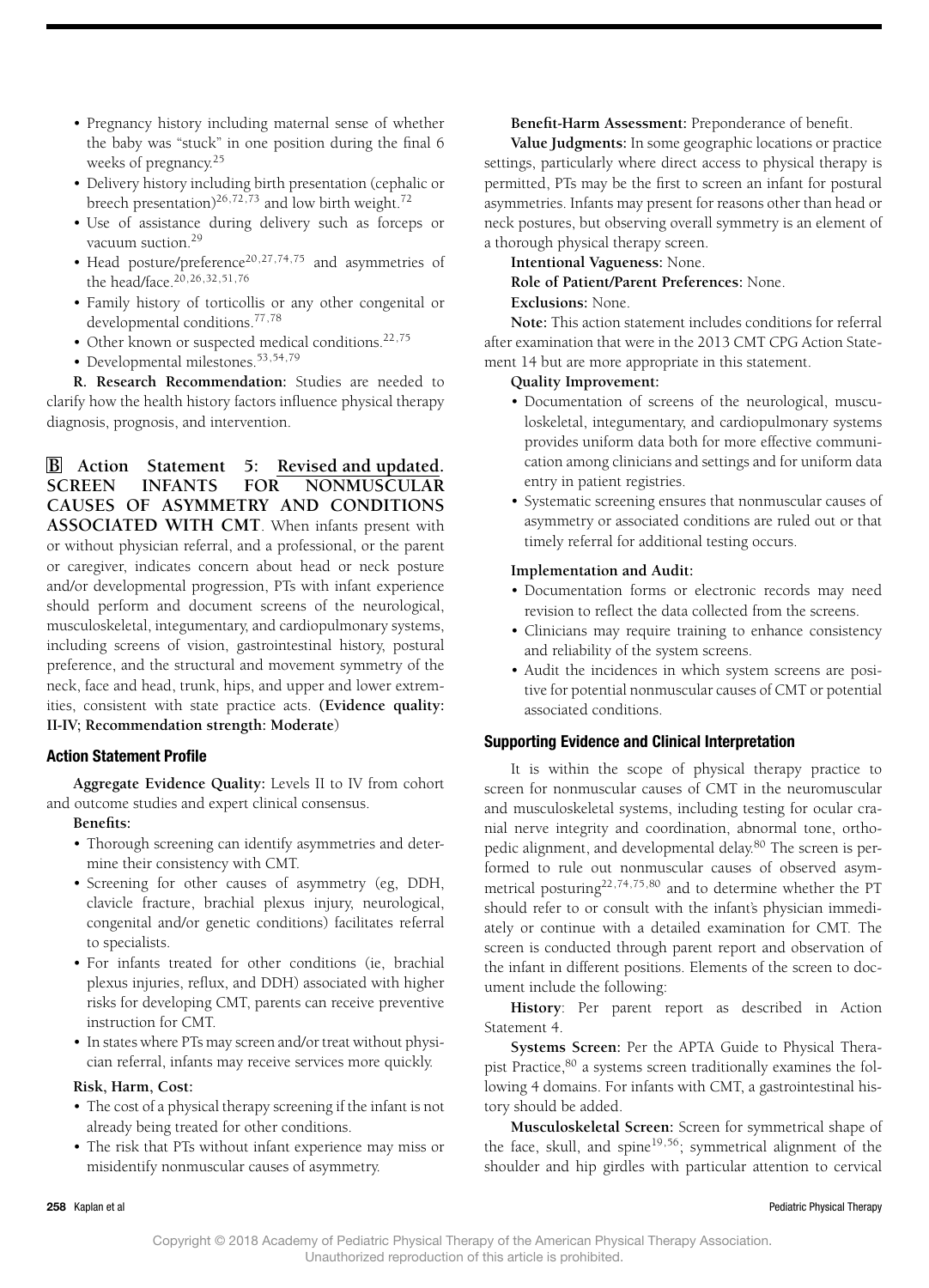vertebral anomalies, rib cage symmetry,<sup>58</sup> and  $DDH<sup>51</sup>$ ; symmetrical PROM of the neck; and palpation for SCM masses or restricted movement.<sup>81</sup>

**Neurological Screen:** Screen for abnormal or asymmetrical tone, retention of primitive reflexes, resistance to movement, cranial nerve integrity, brachial plexus injury; temperament (irritability, alertness); and achievement of age-appropriate developmental milestones<sup>4,22,58,75,79,81</sup> inclusive of cognitive and social integration within the family setting.<sup>82</sup> Perform a **visual screen** comprising symmetrical eye tracking in all directions, noting visual field defects and nystagmus as potential ocular causes of asymmetrical postures.<sup>4,81,83</sup>

**Integumentary Screen:** Screen for skinfold symmetry of the hips<sup>25,75</sup> and cervical regions<sup>84,85</sup>; color and condition of the skin, with special attention to signs of pressure and trauma that might cause asymmetrical posturing.75

**Cardiorespiratory Screen:** Screen for symmetrical coloration, rib cage expansion, and clavicle movement to rule out conditions that might cause asymmetrical posturing (eg, brachial plexus injuries, Grisel syndrome)<sup>75,78</sup>; check for acute upper respiratory tract distress.<sup>24,86</sup> The infant should be alert and appropriately vocal, without wheezing.

**Gastrointestinal History:** Interview the parents for an infant history of reflux or constipation, $24$  or preferential feeding from one side, $27$  both of which can contribute to asymmetrical posturing.

**Reasons for Consultation or Referral:** The following are the basis for consultation with or referral to the infant's physician or other specialists.

- Cranial deformation and/or facial asymmetry, including plagiocephaly and brachycephaly.19,20,29
- Atypical presentations, such as tilt and turn to the same side, or plagiocephaly and tilt to the same side.
- Abnormal tone. $2^{4,75,81}$
- Late-onset torticollis at 6 months or older, which can be associated with neurological conditions, tissue mass, inflammation, or acquired asymmetry.<sup>24,75</sup>
- Visual abnormalities including nystagmus, strabismus, limited or inconsistent visual tracking, and gaze aversion.75,81
- History of acute onset, which is usually associated with trauma or acute illness.<sup>22,87</sup>
- Suspected DDH. $21,52,75,88,89$
- Changes in the infant's color during screening of neck PROM.
- If the infant is older than 12 months on initial screening and either facial asymmetry and/or 10° to 15° of difference exist in active or passive cervical rotation or lateral flexion ROM; or the infant is older than 7 months on initial screening and an SCM mass is present.

**R. Research Recommendation:** Studies are needed to identify the precision of screening procedures specific to CMT.

**B Action Statement 6: Revised and updated. REFER INFANTS FROM PHYSICAL THERAPISTS TO PHYSICIANS IF INDICATED BY SCREEN**. Physical therapists should document referral of infants to their physicians for additional diagnostic testing when a screen identifies the following: nonmuscular causes of asymmetry (eg, poor visual tracking, abnormal muscle tone, extra-muscular masses); associated conditions (eg, CD); asymmetries inconsistent with CMT; or if the infant is older than 12 months and facial asymmetry and/or 10° to 15° of difference exists in passive or active cervical rotation or lateral flexion; or the infant is 7 months or older with an SCM mass; if the side of torticollis changes or the size or location of an SCM mass increases. **(Evidence quality: II; Recommendation strength: Moderate)**

## **Action Statement Profile**

**Aggregate Evidence Quality:** Level II based on cohort follow-up studies of moderate sizes.

#### **Benefits:**

- Infants with positive screen results are identified and can be comanaged with the infant's physician and other specialists, for example, orthotists or surgeons.
- Early coordination of care may resolve CMT more quickly and with less cost, as well as initiate appropriate intervention for conditions other than CMT.
- Parent support starts earlier for effective home programming, parent education, and the balance of intervention with parental needs to enjoy and bond with their infant.

#### **Risk, Harm, Cost:**

- Cost of care is increased in the cases when there is a falsepositive from screening results.
- Additional family stress due to concerns about the infant having more serious health conditions.

#### **Benefit-Harm Assessment:** Preponderance of benefit.

**Value Judgments:** Level II evidence demonstrates that earlier diagnosis of CMT is better, but there is no literature that documents the risks and consequences of a lack of immediate follow-up for the 18% of infants who have conditions other than CMT.22 While the recommendation strength is categorized as "moderate" based on level II evidence, the GDG believes that referral to the infant's physician should be categorized as a MUST, when any nonmuscular causes of asymmetry are identified to collaborate in the comanagement of care of the infant who may have both CMT and other medical conditions.

**Intentional Vagueness:** In settings with direct access to physical therapy services, parents may seek evaluation services for an infant with postural asymmetry without referral from the infant's physician. In either case, a PT should consult with the infant's physician when any of the aforementioned conditions are present.

**Role of Patient/Parent Preferences:** None. **Exclusions:** None.

Pediatric Physical Therapy Physical Therapy Management of Congenital Muscular Torticollis **259**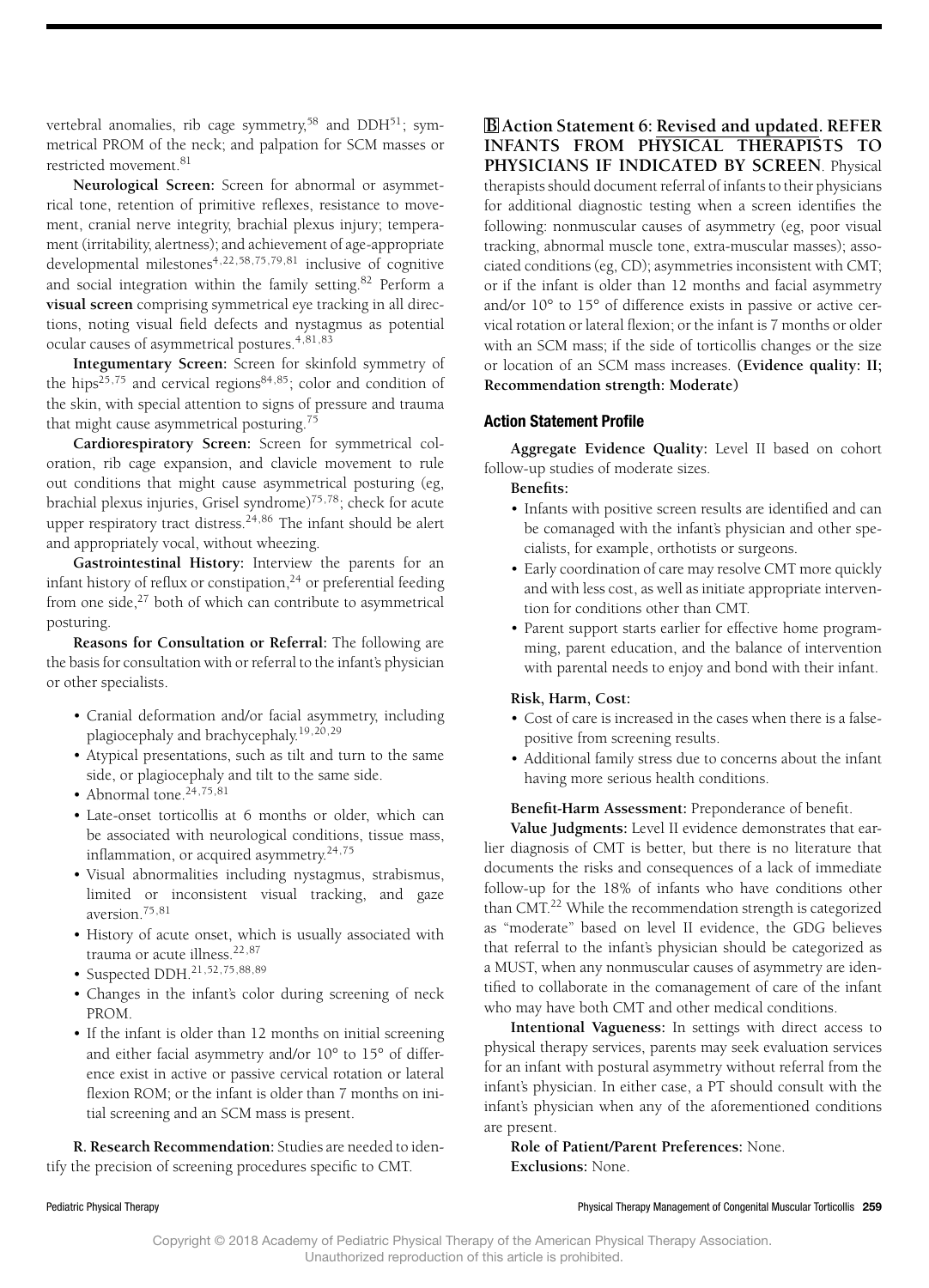#### **Quality Improvement:**

• Documentation of referral to the infant's physician when the PT suspects a nonmuscular cause of the asymmetry or associated medical conditions provides uniform data for communication across clinicians and settings and ensures an accurate record of care.

### **Implementation and Audit:**

- Consultations or referrals to the physician should include the results of the examination and a rationale for concerns underlying the consult or referral.
- Documentation forms or electronic records may need revision with indicators for referrals and rationales for referral.
- Audit the incidences in which referrals helped identify nonmuscular causes of CMT and associated conditions.

## **Supporting Evidence and Clinical Interpretation**

Up to 18% of cases with asymmetrical head posturing may be due to nonmuscular causes, $22$  including Klippel-Feil syndrome,<sup>22</sup> neurological disorders,<sup>22,34</sup> ocular disorders,22,83,90,91 brachial plexus injuries including clavicle fractures,<sup>22</sup> paroxysmal torticollis that alternates sides, $24$  spinal abnormalities $87,92$  and SCM neoplastic masses $34,85$  such as rhabdomyosarcoma.93 Identification of presentations atypical of CMT, including masses that change shape, location, or size, warrants immediate referral to or consultation with the infant's physician.

**R. Research Recommendations:** Studies are needed to clarify the incidence of nonmuscular causes of CMT and associated conditions and how early referral impacts ultimate outcome.

**B Action Statement 7: Revised and updated. REQUEST IMAGES AND REPORTS**. Physical therapists should request, review, and include in the medical record all images and interpretive reports, completed for the diagnostic workup of an infant with suspected or diagnosed CMT, to inform prognosis. **(Evidence quality: II; Recommendation strength: Moderate)**

## **Action Statement Profile**

**Aggregate Evidence Quality:** Level II based on cohort and outcome studies.

#### **Benefits:**

- Images and imaging reports, when available, provide a comprehensive picture of the infant's medical status, including comorbidities.
- Images provide visualization of the SCM muscle fiber organization and the location and size of fibrotic tissue.
- Parents appreciate care that is coordinated and shared across disciplines.

**Risk, Harm, Cost:**

• Requesting reports may require additional time for the parents and/or the PTs.

#### **Benefit-Harm Assessment:** Preponderance of benefit.

**Value Judgments:** Per the APTA Guide to Physical Therapist Practice, <sup>80</sup> requesting relevant clinical reports on an infant's suspected or diagnosed condition is considered appropriate gathering of medical history.

**Intentional Vagueness:** None.

**Role of Patient/Parent Preferences:** Parents need to formally release information for reports to be forwarded to the PT; parents may arrive with reports and images in their possession.

## **Exclusions:** None.

## **Quality Improvement:**

• Document the request for and receipt of reports and images.

#### **Implementation and Audit:**

- Documentation forms or electronic records may need revision with indicators of requests for and receipt of images and reports.
- Audits the incidences in which a report or image helped inform the prognosis or intervention choices.

## **Supporting Evidence and Clinical Interpretation**

The current standard of care does not include routine imaging of infants younger than 1 year with suspected or diagnosed CMT.94 Rather, infants are typically referred for imaging when there is a specific sign or symptom that raises concern or there is a lack of progress despite close adherence to the intervention program. Reports and images from specialized examinations or laboratory tests can rule out ocular, neurological, skeletal, and oncological reasons for asymmetrical posturing.22,87 In particular, there is a growing body of research using sonoelastography<sup>95</sup> or ultrasound imaging to quantify the size, shape, organization, and location of fibrous bands or masses<sup>51,96-98</sup> and to assist with determining an appropriate plan of care and treatment duration.26,99-102 Ultrasound imaging can also indicate the amount of muscle fiber realignment that occurs over time.<sup>96,98,103</sup> Emerging evidence suggests that infants with masses or abnormal fiber organization of the SCM are typically identified earlier but require longer episodes of care.73,102

**R. Research Recommendations:** Studies are needed to determine who would benefit from imaging, at what time in the management of CMT images are useful, and how images affect the plan of care.

**B Action Statement 8: Revised and updated. EXAMINE BODY STRUCTURES**. Physical therapists should perform and document the initial examination and evaluation of infants with suspected or diagnosed CMT for the following 7 body structures: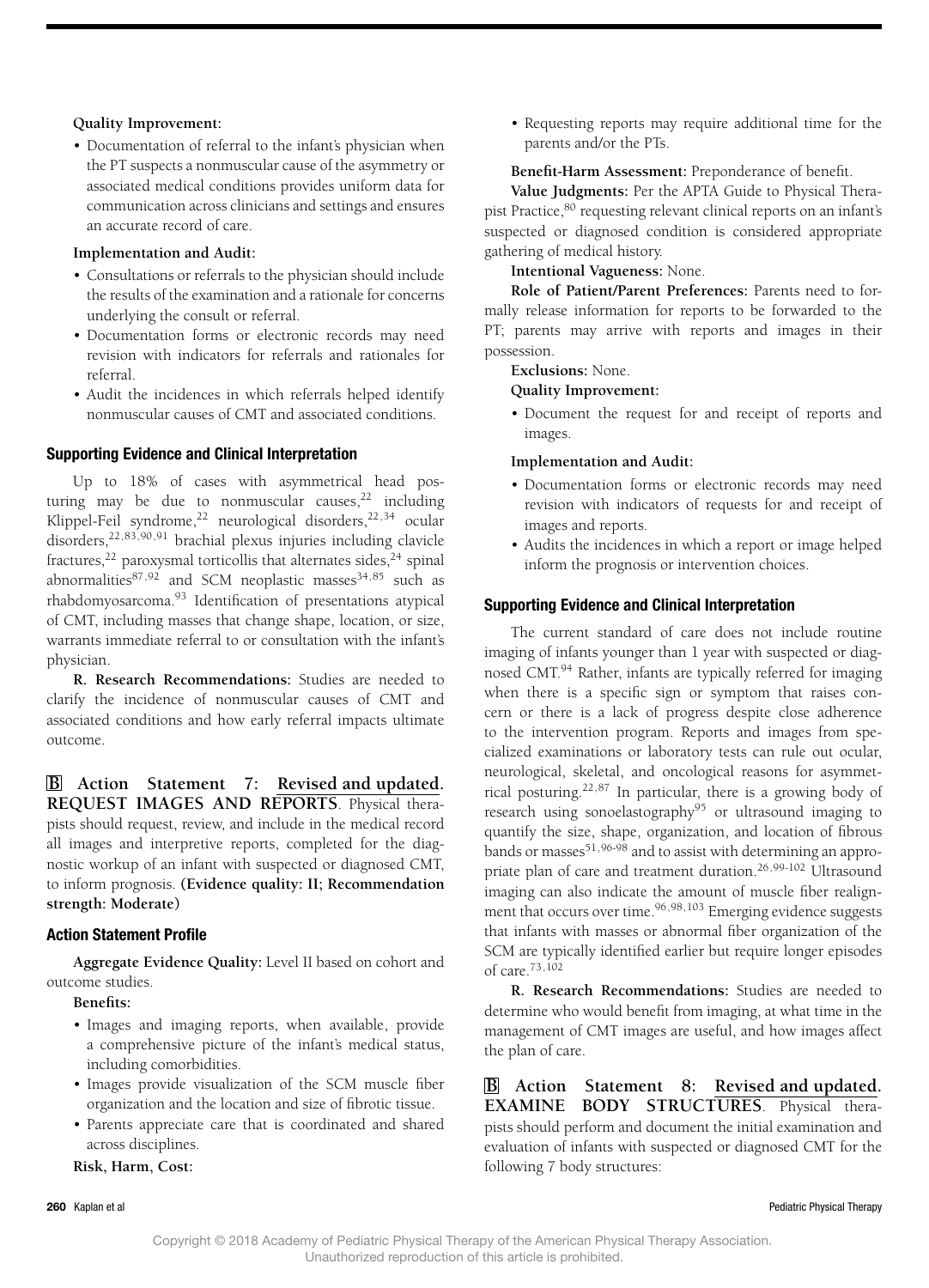- Infant posture and tolerance to the supine, prone, sitting, and standing positions for body symmetry, with or without support, as appropriate for age. (**Evidence quality: II; Recommendation strength: Moderate**)
- Bilateral PROM into cervical rotation and lateral flexion.**(Evidence quality: II; Recommendation strength: Moderate)**
- Bilateral AROM into cervical rotation and lateral flexion. **(Evidence quality: II; Recommendation strength: Moderate)**
- PROM and AROM of the trunk and upper and lower extremities, inclusive of screening for possible DDH.**(Evidence quality: II; Recommendation strength: Moderate)**
- Pain or discomfort at rest and during passive and active movement. **(Evidence quality: IV; Recommendation strength: Weak)**
- Skin integrity, symmetry of neck and hip skinfolds, presence and location of a SCM mass, and size, shape, and elasticity of the SCM muscle and secondary muscles.**(Evidence quality: II; Recommendation strength: Moderate)**
- Craniofacial asymmetries and head/skull shape. **(Evidence quality: II; Recommendation strength: Moderate)**

## **Action Statement Profile**

**Aggregate Evidence Quality:** Preponderance of level II studies based on well-conducted prospective and retrospective cohort follow-up studies of small to moderate sample sizes.

## **Benefits:**

- Confirms the diagnosis of CMT and identifies other problems such as craniosynostosis, DDH, plagiocephaly, brachycephaly, scoliosis, or other orthopedic and medical conditions.
- Determines the extent of primary and secondary muscle involvement to estimate prognosis.
- Establishes baselines to measure progress of ROM, strength and alignment, and infant's ability to incorporate movement through available ranges.
- Facilitates systematic linking of interventions to identified impairments.
- Standardizes measurement and documentation of body structure limitations from CMT to evaluate group outcomes across clinical settings.

## **Risk, Harm, Cost:**

- Examination of passive cervical rotation may result in SCM snapping or a sense of "giving way" in approximately 8% of infants.35
- The infant may feel some discomfort or pain and/or may cry86,104 due to restricted movement, discomfort with ROM tests, or intolerance of general handling.

• In infants with undiagnosed orthopedic conditions (eg, osteogenesis imperfecta, hemivertebrae, or cervical instability), there is a risk that overly aggressive testing of PROM could cause secondary injury, though this has not been reported.

**Value Judgments:** The evidence for selected measurement approaches varies in strength; however, measures of PROM and AROM, strength, and posture *must* be documented as part of any physical therapy examination and are consistent with current standards of practice.<sup>80</sup> For ROM measurement, the GDG recognizes that clinical practicality has to be weighed against the desire for the most reliable measures. Use of photography, head markers, and other devices to increase measurement reliability may create undue burdens for the infant, the family, and the PT in daily clinical practice. While there is only moderate to weak evidence to justify the measurement of cervical spine AROM, AROM of the upper and lower extremities, pain or discomfort, condition of the skinfolds, condition of the SCM and cervical muscles, and head shape, a lack of evidence is not equated with a lack of clinical relevance. Furthermore, documentation of these initial examination findings sets the baseline for regularly scheduled objective reassessment and outcome measurement.

**Intentional Vagueness:** There is no vagueness as to *what* should be documented. There is variability as to *how* selected body structures should be measured because of the limited number of valid tools or methods.

**Role of Patient/Parent Preferences:** During testing, parents may perceive that the baby experiences discomfort or that testing positions could potentially harm the baby, resulting in requests to stop testing if the baby is crying. The clinician must be aware and responsive to the parents' perceptions; it is incumbent on the clinician to fully explain the importance of the measures and the safety precautions used so that parents and infants can comfortably and accurately complete the testing procedures. Clinicians may need to provide the infant breaks during testing to obtain the baby's best performance and most reliable measures. Including the parent in the test procedures may help elicit the infant's best performance, calm the infant if under stress, and generally assist with building trust between the PT and the infant.

**Exclusions:** None.

## **Quality Improvement:**

• Documentation of the 7 elements provides uniform data both for more effective communication among clinicians and settings and for uniform data entry in patient registries.

## **Implementation and Audit:**

- Documentation forms or electronic records may need revision to reflect the 7 body structure elements.
- Additional equipment, such as an arthrodial protractor, may need to be procured.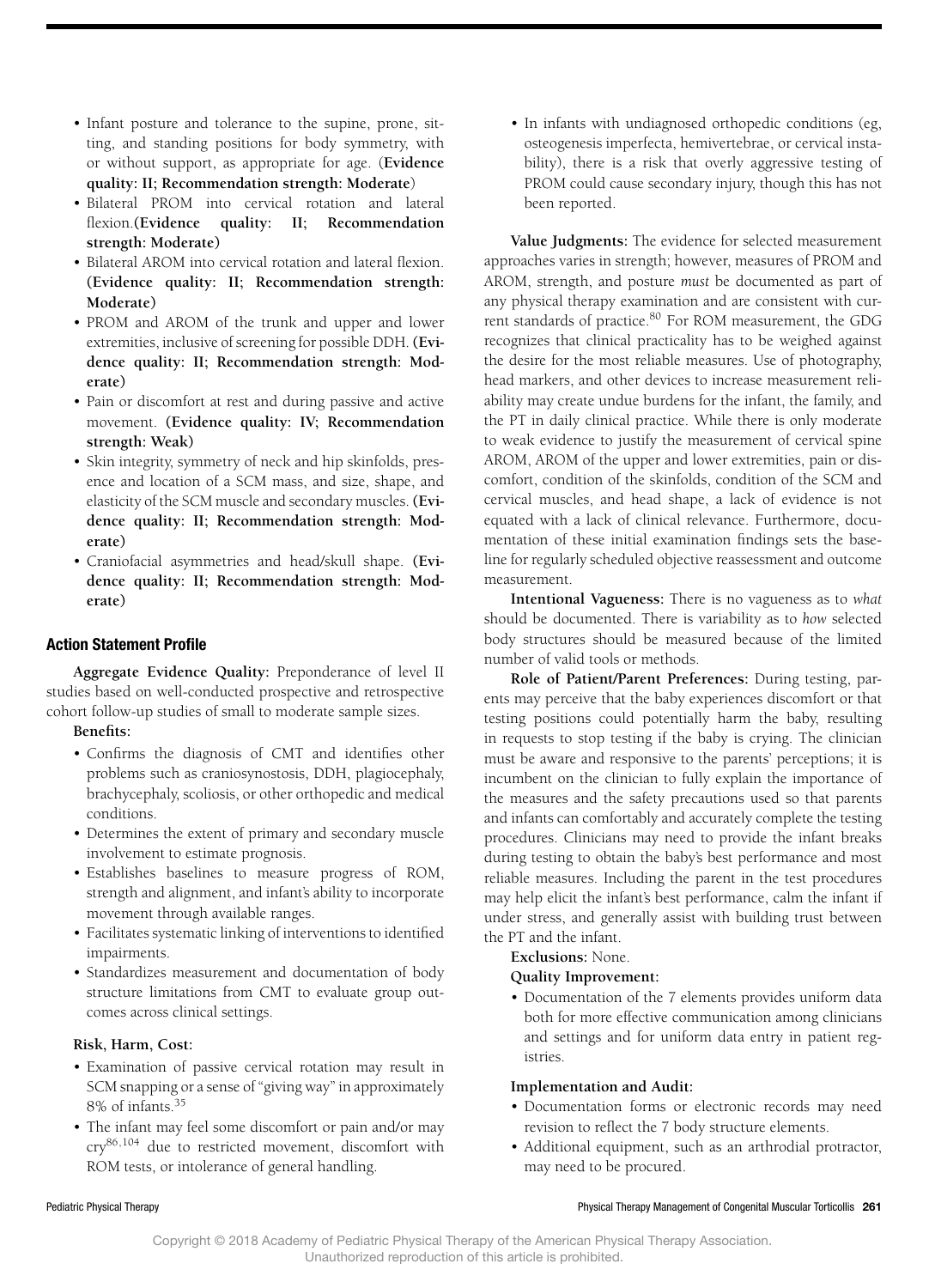- Clinicians may require training to enhance consistency and reliability of the examination elements, specifically cervical PROM using an arthrodial protractor, cervical AROM using the Muscle Function Scale (MFS) and the rotating stool test, pain assessment using the Face, Legs, Activity, Crying and Consolability (FLACC) scale, and craniofacial asymmetries using the Argenta classification scales.
- Use of photographs may require consent and storage procedures for HIPAA compliance.
- Audit the incidences in which body structure elements informed intervention.

#### **Supporting Evidence and Clinical Interpretation**

Following a thorough history and screening to rule out asymmetries inconsistent with CMT, the PT conducts a more detailed examination of the infant. The following items appear as a checklist, but in practice, the PT simultaneously observes for asymmetries throughout all examination positions to reduce infant repositioning and increase infant cooperation.

• **General Posture:** Document infant's posture and tolerance to the supine, prone, sitting, and standing positions for body symmetry, with or without support, as appropriate for age. (**Evidence quality**: **II**; **Recommendation strength: Moderate**)

Observe the infant in all positions, documenting symmetrical alignment and preferred positioning or posturing.<sup>20,27,53,71,105</sup> In the supine position, document the side of torticollis,  $20,25,27,53$  asymmetrical hip positions, <sup>25, 27, 76, 106</sup> facial and skull asymmetries, restricted AROM, and asymmetrical use of the trunk and extremities,  $^{20,25,27,53,107}$  as these are all typical of CMT.

In the prone position, document asymmetry of the head relative to the trunk, the spine, and/or the presence of scoliosis, $43$ asymmetrical use of the extremities, and the infant's tolerance to the position. In infants developing typically, greater time spent in the prone position while awake is positively correlated with higher Alberta Infant Motor Scale (AIMS) scores and fewer delays in achieving prone extension, rolling, unsupported sitting, and fine motor control.<sup>108,109</sup> In infants with CMT, positioning in the prone position at least 3 times per day is correlated with higher AIMS scores.<sup>54</sup>

In the sitting, supported sitting, and supported upright positions (eg, holding the infant vertically in the air or supported standing as age appropriate), document asymmetrical preferential postures and compensations in the shoulders, trunk, and hip.54,58,71,76

If feasible, digital photography may be a fast, reliable method of measuring the preferred supine position.<sup>110</sup> A baseline is drawn through the acromial processes and another is drawn through the midpoints of both eyes. The intersection angle of the eye line with the shoulder baseline provides an objective measure of preferred head tilt. Care needs to be taken not to record artifacts of the placement of the baby on the surface; photographs should represent the typical posture that the baby repeatedly reverts to during the examination session.

• **PROM:** Document the infant's bilateral PROM into cervical rotation and lateral flexion. (**Evidence quality: II**; **Recommendation strength: Moderate**)

Both passive cervical rotation and lateral flexion/side bending should be measured bilaterally with an arthrodial protractor as described by Öhman and Beckung.<sup>111</sup> The CMT severity grade is determined by the *difference* between the left and right PROM measures of cervical rotation. Cervical neutral<sup>112</sup> needs to be maintained for all measures but is easily compromised when the infant compensates with cervical rotation or extension movements at the end ranges. The PT visually checks the cervical neutral position, ensuring that the infant's nose, chin, and visual gaze are directed forward (neutral rotation), with the nose, mouth, and chin vertically aligned (neutral lateral flexion) and the ear lobes and base of the nares are horizontally level (neutral flexion-extension).<sup>112</sup>

Passive cervical rotation should be measured with the infant in the supine position, head in cervical neutral, and the nose aligned with the 90° vertical reference.<sup>32,111</sup> This approach with an arthrodial protractor is the most commonly referenced standard for measuring passive cervical rotation,20,25,26,31,32,70,111,113 with a reported interrater intraclass correlation coefficient (ICC) of  $0.71$ .<sup>114</sup> The benefit of an arthrodial protractor is that the infant's head is supported beyond the edge of the supporting table, allowing full neck rotation and removing the table surface as a possible barrier to full range. Cervical rotation can be measured reliably by the same rater (ICC =  $0.87-0.97$ ) using a standard goniometer aligned along the support surface with the infant lying in the supine position or in the horizontal plane with children older than 2 years if they can independently sit and cooperate $^{115}$ ; however, the values from the method used by Klackenberg et al<sup>115</sup> of (49° to 67°)  $\pm$  (4° to 9°) are distinctly lower than the  $110^{\circ} \pm 6^{\circ}$  found by others.<sup>26,111</sup>

The clinical challenge of using either a goniometer or an arthrodial protractor is that they minimally require 2 adults, one to stabilize the infant's trunk on the support surface (and this can be the parent/caregiver) and one to rotate the head/neck while measuring range. A third person may be needed to hold the arthrodial protractor in place unless it can be attached to the support surface or stabilized in a stand and calibrated to be level. The GDG strongly values the objective measurement of cervical rotation as a means of establishing a baseline for future comparison. Practice surveys in New Zealand and Canada suggest that PTs often visually estimate, rather than measure rotation range with an instrument, the greatest barrier being the absence of a time-efficient and reliable tool.38,71

Cervical lateral flexion should be measured in the supine position with the infant's shoulders stabilized, using an arthrodial protractor for measurement. The PT can either place his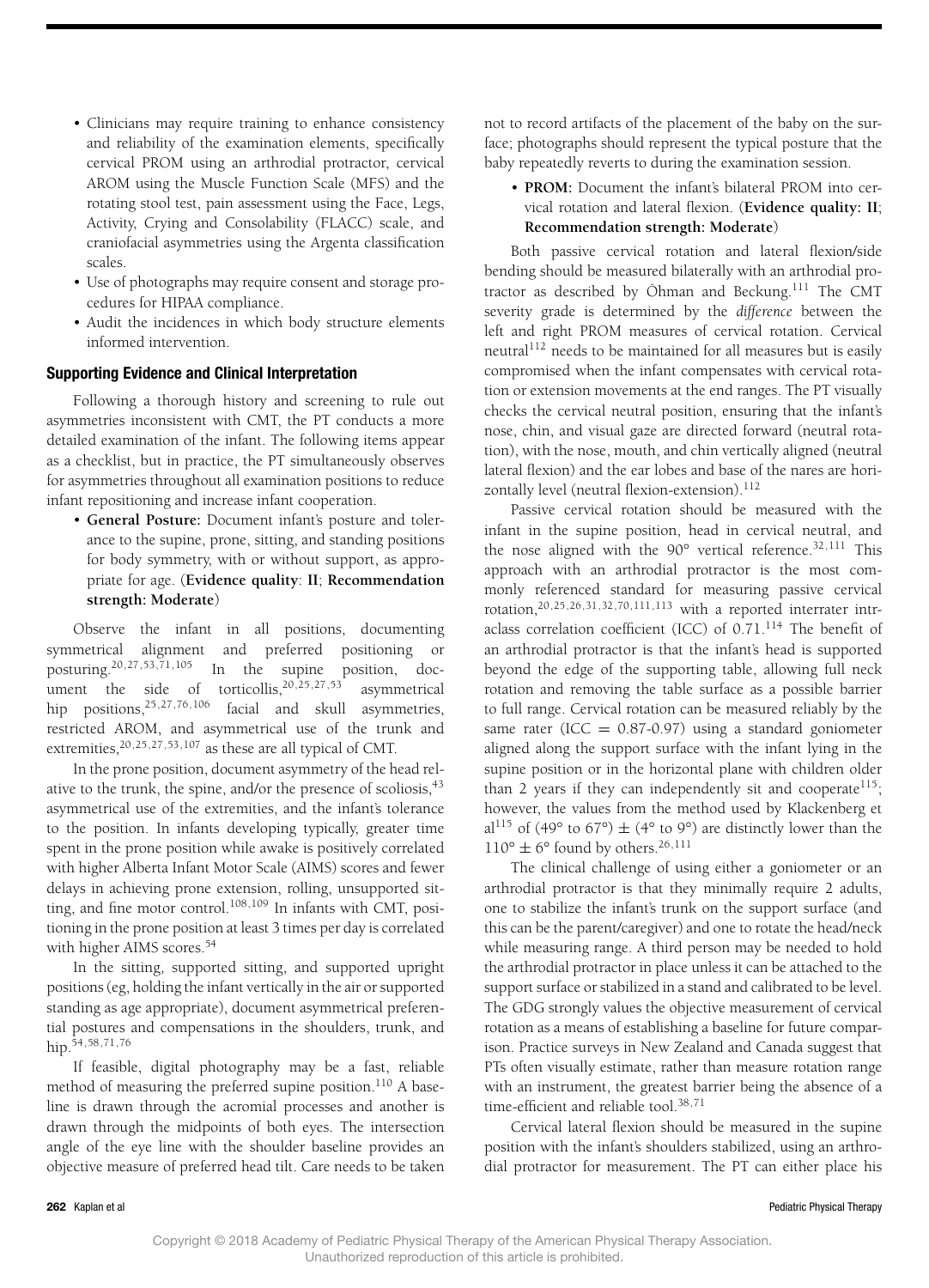or her hands on the side of the head if the parent stabilizes the trunk and shoulders or place one hand under the occiput and one hand diagonally across the baby's chest to palpate for trunk movement and to stabilize the shoulder on the side of the stretch. The head should start in cervical neutral, avoiding neck extension or flexion. The head is laterally flexed until the ear approaches or contacts the stabilized shoulder<sup>115</sup> while the opposite shoulder is stabilized; lateral flexion PROM typically reaches  $70^{\circ} \pm 2.4^{\circ}$ , with the limiting factor being cheek size.<sup>111</sup> This method is reliable (ICC =  $0.94$ -0.98) when the measures are taken by the same person, using the same setup and procedure, and may be more accurate by 2° to 3° than photographs taken of the same end-range positions. $^{115}$ 

When testing cervical PROM, known orthopedic conditions may require modification or avoidance of tests (eg, osteogenesis imperfecta, congenital hemivertebrae, or children with Down syndrome who have not been cleared for cervical instability). In these cases, the GDG recommends that testing for passive range use only very gentle guidance through the range, ending at the first palpable sign of resistance.

**R. Research Recommendation:** Reliable, valid, and timeefficient methods of measuring infant cervical PROM need to be developed, including lateral flexion, and large-scale normative data of PROM should be established by age in months.

• **AROM:** Document the infant's bilateral AROM into cervical rotation and lateral flexion. (**Evidence quality: II**; **Recommendation strength: Moderate**).

Cervical AROM is considered an important indicator of symmetrical development and neck strength<sup>70,76,111,116</sup> and the infant's integration of PROM for functional activities. Treatment to improve AROM is consistent with the goals of early intervention.82 Asymmetrical movements and movement compensations can indicate muscle tightness, restrictions, or weakness.63,117

Active range is challenging to measure in infants due to behavior and movement variability, difficulty with isolating cervical movements, and a paucity of practical measurement tools that capture infant movements in the clinical setting in a timely manner.<sup>38,71</sup> Studies may list "active movement" as an outcome but do not describe how it is measured, and many PTs rely on visual estimation.<sup>71</sup>

Physical therapists should measure active cervical movement by using one of the following techniques, looking for active and full range in all planes, including diagonals, while the baby is enticed to follow toys, sounds, or other forms of stimulation to elicit full range:

- For the infant who is younger than 3 months, head rotation is tested in the supine position.<sup>118</sup>
- For the infant who is 3 months or older, test neck rotation while the infant sits in the clinician's lap who is on a rotating stool, named the rotating stool test. The parent entices the infant to maintain eye contact while the PT rotates the baby away from the parent. The PT observes

neck rotation from above using the baby's nose as a midline indicator as it approaches the shoulder.<sup>118</sup> In addition, neck flexion and extension can be screened in this sitting position.

• For infants 2 months and older, the MFS provides an objective categorization of active lateral flexion in developmentally appropriate positions.<sup>111,119</sup> By holding the infant vertically in front of a mirror and tipping the baby horizontally, the PT classifies the head righting position according to a 6-point scale.<sup>119</sup> Infants developing typically rarely have a difference between sides, and infants with CMT frequently have a difference of 2 to 3 points.<sup>119</sup> Clinicians should refer to Öhman et al<sup>119</sup> for specific reference values and procedures.

#### **R. Research recommendations:**

- Determine the sensitivity and specificity of the MFS to differentiate infants with clinically significant limitations from infants developing typically.
- Establish a clinically practical, objective method of measuring cervical rotation AROM in infants 0 to 3 months old and infants older than 3 months to assess baselines and changes over time.
- Determine what, if any, correlation between AROM and PROM should be used for discontinuation and/or discharge criteria.
- **Trunk and Extremity ROM:** Document the infant's PROM and AROM of the trunk and upper and lower extremities, inclusive of screening for possible DDH.**(Evidence quality: II; Recommendation strength: Moderate)**

The PT should examine PROM and AROM of the spine, shoulder and hip girdle, and arms and legs by observing the natural movements of the infant and by passively moving the arms and legs through all available range at each joint to rule out brachial plexus injuries, clavicle fractures, neurological impairments, hypermobility or central nervous system lesions.<sup>4,22,51,58,60,113</sup>

To rule out DDH, PTs should observe for symmetry and stability of the hip and symmetry of the leg lengths and gluteal skinfolds.106 The incidence of DDH with CMT ranges from  $2.5\%$ <sup>53</sup> to  $17\%$ <sup>21</sup> depending on inclusion criteria, and it increases with the severity of neck rotation restriction.<sup>32</sup> While routine screening of all infants for DDH is controversial,<sup>120,121</sup> infants at risk for or those with a diagnosis of CMT may have a slightly higher incidence.<sup>21,89</sup> Factors such as a history of breech position ( $OR = 4.68$ ;  $95\%$  CI, 1.66-13.03) or cesarean delivery  $(OR = 5.19; 95\% CI, 2.06-12.04).$ <sup>88</sup> family history, maternal age less than 20 years, completion of the evaluation Apgar scores less than 8 at 1 minute,<sup>122</sup> and being female<sup>120</sup> have been associated with a greater risk of DDH. No single test or observation is sufficient to diagnose the presence of DDH, nor does the presence of DDH in young infants necessitate immediate treatment,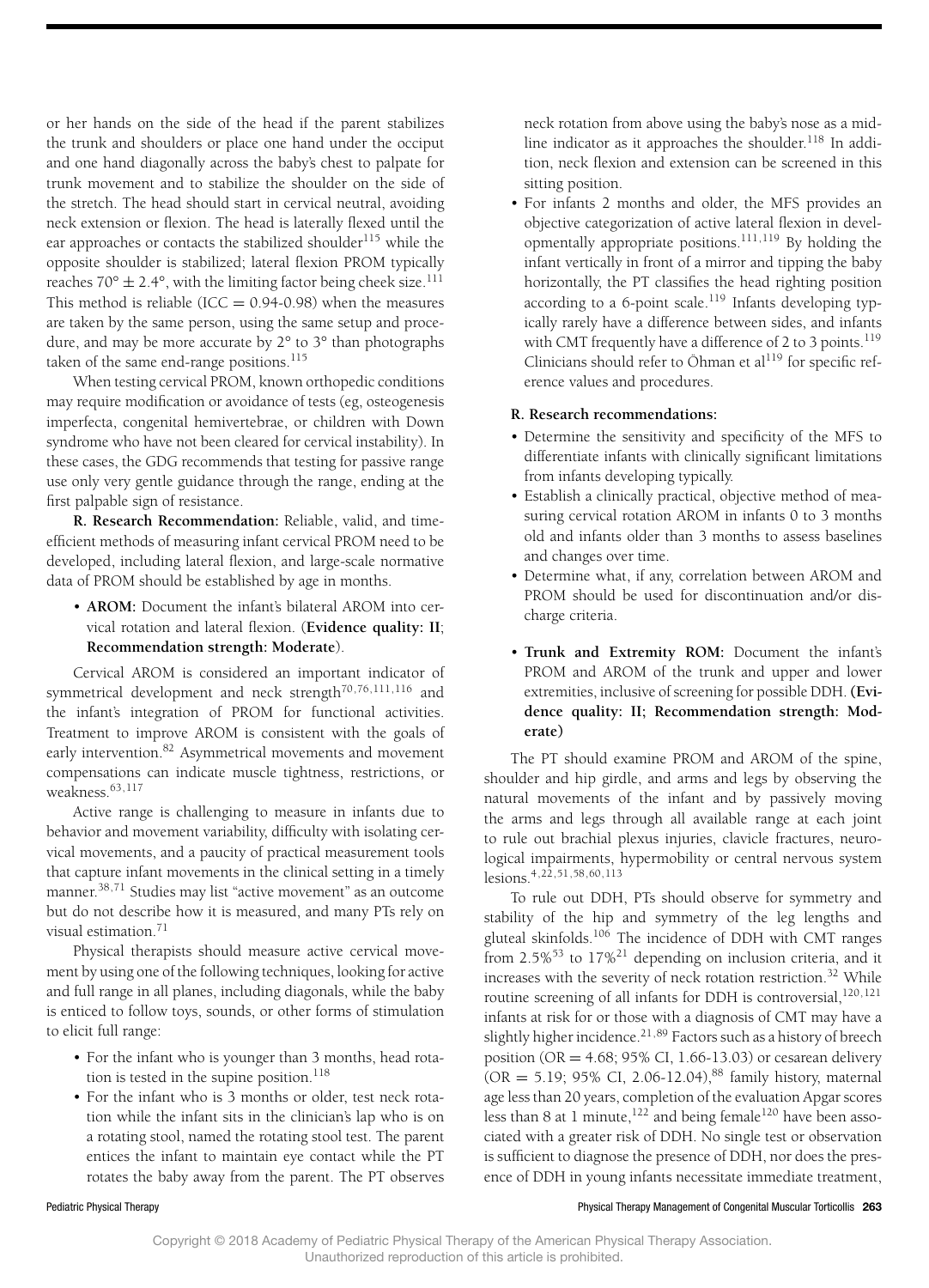as symptoms in more than 90% of newborns with DDH confirmed by ultrasonography (US) may resolve on their own.<sup>123</sup> Conversely, a missed diagnosis of DDH may cause the infant more suffering if treated later with bracing or surgery; thus, the Ortolani and Barlow maneuvers and skinfold assessment are traditionally included in the evaluation of the infant younger than 3 months with CMT.106,124 Although the sensitivity of the tests varies among studies,  $120,125$  the specificity for ruling out DDH is stronger.<sup>120,126</sup> After 3 months of age, the Ortolani and Barlow maneuvers may not be sensitive enough to pick up DDH as the joint capsules tighten.<sup>126</sup> For infants older than  $\overline{3}$  months, the Galeazzi sign (asymmetrical shortening of the affected leg), asymmetrical posture of the legs and skinfolds, and restrictions in hip abduction PROM may be stronger indicators for DDH, especially since it would be expected to resolve by that time.<sup>126</sup>

## • **Pain**: Document the infant's pain or discomfort at rest and during passive and active movement **(Evidence quality: IV; Recommendation strength: Weak)**

Physical therapists should observe for behaviors reflective of body structure discomfort or pain in infants and children during examinations.85,105,127 Pain is not typically associated with the initial presentation of  $CMT^{59}$  but may be associated with passive stretching.<sup>43,128</sup> The infant may cry in response to stretching<sup>128</sup> or in response to handling from the therapist; children older than 2 years may be able to provide self-reports of pain.<sup>127</sup> Physical therapists should differentiate actual pain responses from discomfort or behavioral reactions to stretching, anxiety, or the stress of an unusual environment. Despite acknowledging the possibility of pain, no assessment tools for identifying or rating pain are reported in the CMT literature.

There are 3 clinician-rated pediatric pain scales that quantify infant pain-related behaviors and that do not rely on physiological monitoring (eg, heart rate, blood pressure, oxygen saturation, body temperature). The Children's and Infants' Postoperative Pain Scale (CHIPPS)<sup>129</sup> has been validated for newborns through 5 years of age for postsurgical pain and is available in English and Portuguese.<sup>130</sup> The FLACC scale is valid for children from 2 months to 7 years of age $131,132$  and in children younger than 3 years before and after anesthesia.<sup>133</sup> The revised  $rF LACC<sup>134</sup>$  scale is valid for children 4 to 19 years old including those with cognitive impairments. Parent descriptions of their children's specific pain reactions are part of the rFLACC scale, and the clinician can observe for those specifically.

Since the FLACC scale is valid for the typical age range of infants and children treated for CMT, the GDG continues to recommend its use over the CHIPS or rFLACC scale. The FLACC scale is administered by having the clinician rate facial expressions, movement, and behavior state with a 3-point scale of " $0$ " = no expression or a quiet state, " $1$ " = occasional expression or movements, and " $2$ " = inconsolable and large, frequent movements for a maximum of 10 points; lower scores indicate fewer pain-related behaviors, and higher scores indicate more behaviors. Training in the use of the FLACC scale is required to achieve adequate reliability.<sup>133</sup> One method to differentiate pain from behavioral distress is to hand the inconsolable baby back to its parent/caregiver, observing how quickly the infant quiets. Another option is to have the caregiver do the handling with physical therapy instruction and observe the infant's reactions to differentiate true pain from discomfort or behavioral reactions.

**R. Research Recommendation**: Studies are needed to:

- Describe and differentiate signs of discomfort from the types of pain reactions typically observed in infants with CMT during specific testing or interventions.
- Determine the validity of the FLACC scale in rating true pain reactions during CMT examinations or interventions.
- **Skin and Muscle:** Document the infant's skin integrity, symmetry of neck and hip skinfolds, presence and location of an SCM mass, and size, shape, and elasticity of the SCM muscle and secondary muscles **(Evidence quality: II; Recommendation strength: Moderate)**

**Skin:** Physical therapists should observe the symmetry and condition of the skinfolds around the neck and hips. Typically, the neck skinfolds on the anterior affected side are deeper and reddened.<sup>81</sup> Infants with brachycephaly and limited cervical ROM in all directions may have deeper posterior folds.<sup>85</sup> Observe for symmetry of the hip skinfolds in the inguinal and upper thigh areas as an indicator of DDH.75,106

**Muscle:** Physical therapists should visually inspect and palpate both SCM muscles and document the side of tightness, the presence or absence of a fibrous band and/or mass, and, if a mass is present, note its size and location along the SCM muscle (inferior, middle, superior, or entire length).<sup>96</sup> The presence of a fibrous band and/or mass, particularly a mass that involves more than the distal one-third of the muscle, is correlated with greater severity of the condition.<sup>96,114</sup> These qualities are useful for determining the CMT severity and estimating the episode of care.<sup>26,32,35,51,63,96,102,114</sup>

Physical therapists should document the presence of secondary asymmetries, compensations, or atypical tone in the shoulders, trunk, hips, and distal extremities while the infant moves through positions during the examination. Typical compensations include tightness of the upper trapezius muscle,<sup>135</sup> imbalance of neck muscle strength,<sup>111</sup> hiking of the shoulder on the same side of the involved muscle, $^{136}$ asymmetrical preference for limb use, $76,137$  asymmetrical and delayed protective and righting reactions of the head, neck, and trunk,<sup>79</sup> Trendelenburg's sign in children who are walking,<sup>106</sup> and scoliosis.76 Secondary compensations and asymmetries of movement need to be continually monitored across the episode of care as they can develop and/or worsen over time.18,56,76,136

• **Craniofacial**: Document the infant's craniofacial asymmetries and head/skull shape. **(Evidence quality: II; Recommendation strength: Moderate)**

**264** Kaplan et al Pediatric Physical Therapy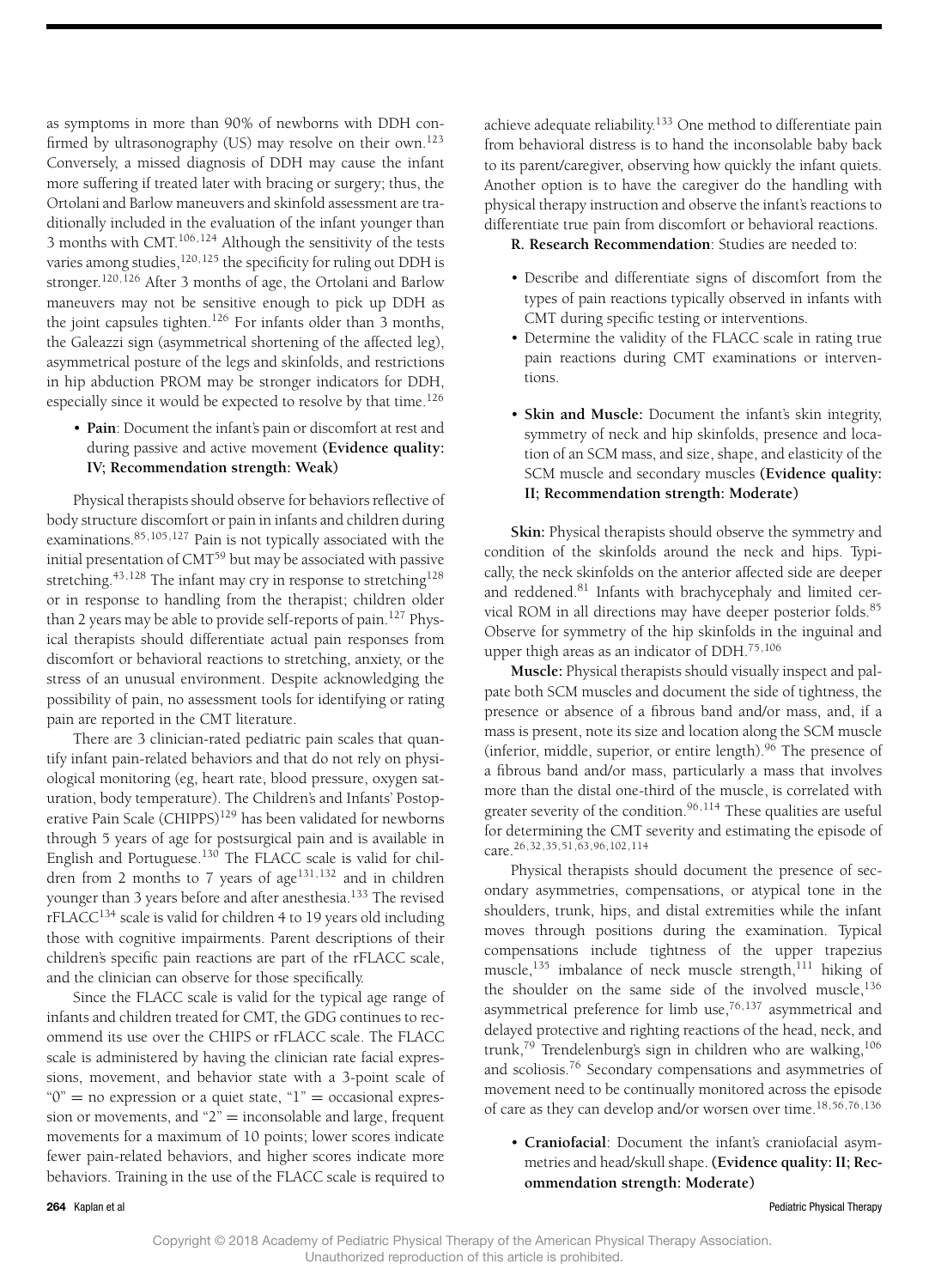Facial asymmetries involve the relative alignment of each side of the jaw, the cheekbones, eye orbits, and ear positions.19,20,25,29,37,56,138 Cranial asymmetries or deformation (CD) refers to asymmetries of the skull, including the frontal, temporal, parietal, and occipital bones, presenting with posterior unilateral flatness (plagiocephaly), bilateral posterior flattening (brachycephaly), asymmetrical brachycephaly, or flattening on both sides of the skull (scaphocephaly).<sup>58,65,139</sup>

Peitsch et al<sup>65</sup> reported the incidence of localized cranial flattening as 13% in typical singleton infants and 55.6% in twins.<sup>65</sup> Cheng et al<sup>26</sup> reported a 90.1% prevalence of craniofacial asymmetry in children with CMT at initial evaluation. Untreated CMT can cause craniofacial asymmetries on the side of the torticollis, including reduced jaw or ramal height, a smaller and elevated eye with changes in the orbit (recession of the ipsilateral zygoma), recession of the ear on the affected side, a flat appearance of the jaw, malocclusion, and possible gum line asymmetry.19,20,56,138

Cranial deformation can either cause or be a result of CMT. Limited AROM from CMT may cause CD, as asymmetrical muscle tensions lead to an asymmetrical postural head preference and subsequent skull deformation.<sup>19,27,59,65,74,118,140</sup> Conversely, for infants with CD and no initial CMT, an asymmetrical resting position of the skull may cause persistent neck rotation that can lead to SCM tightness.25,59,74,118,140,141

Physical therapists should document asymmetries of the skull and face. One of the most clinically feasible tools is the classification scales by Argenta.<sup>139</sup> The method is clinically practical, does not require equipment other than a copy of the scales, includes pictures to assist with rating, and has moderate interrater (mean weighted  $\kappa$  score = 0.54) and substantial intrarater reliability (weighted  $\kappa$  scores ranged from 0.6 to  $0.85$ ).<sup>142</sup> Other methods to quantify head shape asymmetries exist, and when more reliable or accurate methods for quantifying head shape are available and feasible, PTs should use them. Examples include plagiocephalometry,<sup>143,144</sup> the modified Severity Scale for Assessment of Plagiocephaly,<sup>145</sup> a craniometer with a headband,<sup>146</sup> molding a flexible ruler to the infant's head shape and tracing the shape, $147$  3-dimensional computerized scanning,<sup>148</sup> plaster of Paris molds of the infant's head,<sup>149</sup> and the Children's Healthcare of Atlanta Plagiocephaly Severity Scale.<sup>150</sup> These alternative methods may not be available in physical therapy clinics or tolerated well by the infant.

Physical therapists should document when CD or facial asymmetry are inconsistent with deformational plagiocephaly or brachycephaly and refer back to the infant's physician to assess for craniosynostosis.<sup>151</sup>

#### **B Action Statement 9: Upgraded with new evidence. CLASSIFY THE LEVEL OF SEVERITY**.

Physical therapists and other health care providers should classify and document the level of CMT severity, choosing 1 of 8 proposed grades (see Figure 2, also SDC 2, available at: [http://links.lww.com/PPT/A222\)](http://links.lww.com/PPT/A222), based on infant's age at

examination, the presence of an SCM mass, and the difference in cervical rotation PROM between the left and right sides. **(Evidence quality: II; Recommendation strength: Moderate**)

## **Action Statement Profile**

**Aggregate Evidence Quality:** A level II cohort reliability study.

### **Benefits:**

- Classifying levels of severity may assist with prognosis and parent education.
- The 8 grades integrate 2 of the strongest factors related to outcome: the infant's age at which treatment is initiated and the type of CMT the infant presents with.
- More precise classification grades are needed to compare outcomes across research samples.

#### **Risk, Harm, Cost:**

• Minimal costs to update electronic health records to add grade 8 and to retrain staff on its use.

#### **Benefit-Harm Assessment:** Preponderance of benefit.

**Value Judgments:** The GDG recommends the use of its updated CMT Severity Classification System. Clinician feedback and its uptake into practice<sup>7</sup> suggest that the grades assist with educating families about the estimated episode of care.

**Intentional Vagueness:** There is no evidence as to whether the chronological or corrected age should be used for infants born preterm to determine the severity grade. Clinicians should document both ages in their practice setting. The GDG recommends using corrected age when determining the severity grade.

**Role of Patient/Parent Preferences:** None.

#### **Exclusions:** None.

## **Quality Improvement:**

- Documentation of a severity grade provides a common taxonomy both for clinical and research communication and for uniform data entry in patient registries.
- The severity grades are a tool for communicating with parents about the estimated episode of care.

## **Implementation and Audit:**

- Documentation forms or electronic records may need revision to reflect the CMT Severity Classification grades, including the addition of grade 8.
- Clinicians may require training to enhance consistency and reliability of the CMT Severity Classification System.
- Audit the frequency of documentation of the CMT Severity Classification grades and the accuracy of prognoses with respect to episode of care and functional outcomes.
- While there are no studies that correlate the severity of cervical lateral flexion to the severity of CMT or the episode of care, PTs should document objective measures of lateral flexion as a type of asymmetry.
- For infants who change service providers to treat CMT, CMT severity should be classified on the basis of the

#### Pediatric Physical Therapy Physical Therapy Management of Congenital Muscular Torticollis **265**

Copyright © 2018 Academy of Pediatric Physical Therapy of the American Physical Therapy Association. Unauthorized reproduction of this article is prohibited.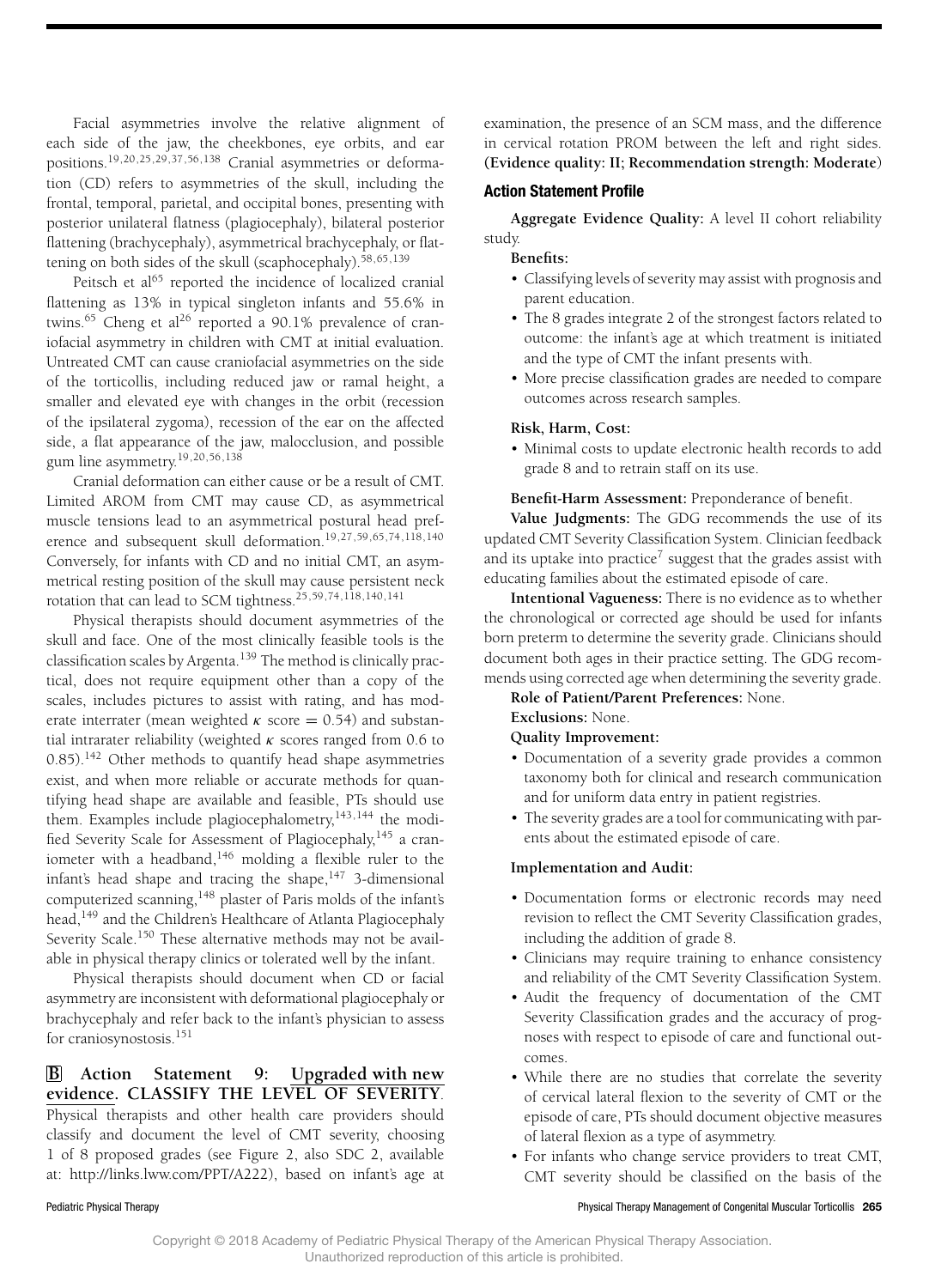

## **CMT Classification Grades and Decision Tree for 0-12 months**

To use this chart: The vertically aligned ovals on the left, list the factors that are most relevant to the classification process (age asymmetry noted, age of referral and PT evaluation, type of CMT); the diamonds below describe the cycle of PT examination, intervention and reassessment. Begin in the larger rectangle with age at evaluation and type of CMT to choose a grade in the ovals below. Abbreviations: PT, physical therapy; TX, treatment; SCM, sternocleidomastoid; L/R, left/right.

**Fig. 2.** 2018 Classification of Severity and Management of CMT.

infant's current age and initial examination findings by the new provider.

#### **Supporting Evidence and Clinical Interpretation**

Multiple taxonomies of CMT classification recur in the literature: age of treatment initiation,<sup>36,57</sup> type of CMT (postural, muscular, or SCM mass),<sup>26,57,113,114</sup> severity of ROM limitations,<sup>26,32</sup> presence of plagiocephaly,<sup>58,60</sup> and muscle fiber appearance by  $\overline{US}^{23,96,152}$  In most studies, these taxonomies are detailed enough to answer the research questions about incidence of various types, incidence of surgical outcomes, and usefulness of US as a diagnostic tool or classification process.

The use of US to determine a CMT classification is beyond the scope of typical pediatric physical therapy practice.

When looking for guidance on intervention effectiveness for CMT, study samples typically analyze outcomes according to the type of CMT (postural, muscular, or SCM mass), the age of presentation, $41$  or cervical rotation PROM.<sup>62,114,153</sup> These 3 factors are considered strongly correlated with outcomes such that the earlier one is treated and the milder the form of CMT, the shorter the episode of care and the higher the probability of complete resolution.36 No studies were found using passive lateral flexion as a factor for categorizing CMT outcomes.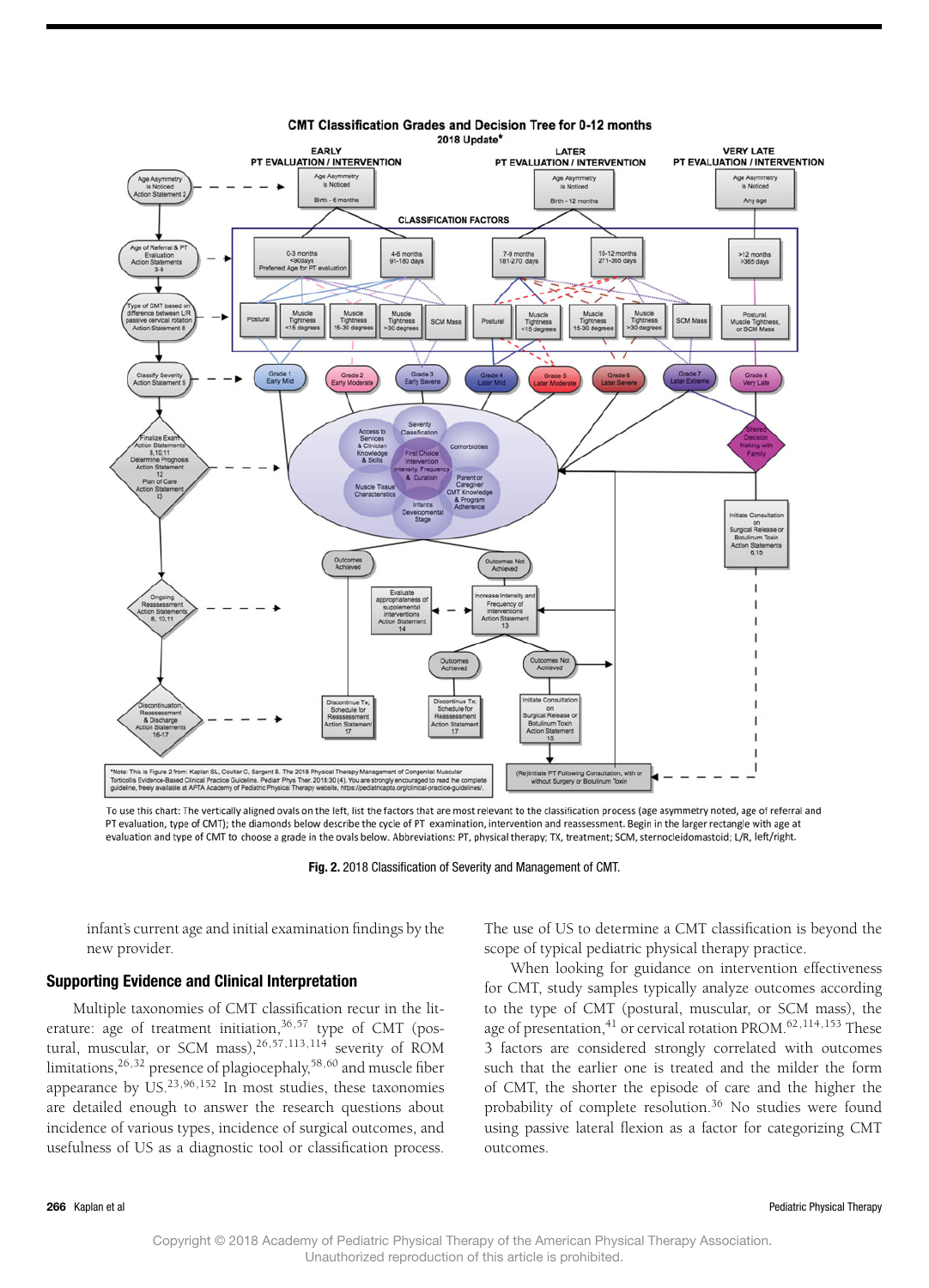The 2013 CMT CPG proposed a 7-grade CMT Severity Classification System that combined the 3 factors (ie, age, PROM, mass) to add clarity to research and aid communication among clinicians. The original 7 grades have good interrater reliability  $(ICC (2,1) = 0.83; 95\% CI, 0.74-0.91)$  and good intrarater reliability (ICC  $(3,1) = 0.81$ ; 95% CI, 0.66-0.91).<sup>9</sup> In a survey of 282 PTs who treat children with CMT, only 3% classified severity with any scale prior to the 2013 CMT CPG; following its publication, the 7-grade CMT Severity Classification System was implemented by 57%.<sup>7</sup> This 2018 CMT CPG updates the original 7 grades to 8, based on clinician confusion as to how to grade toddlers older than  $12$  months<sup>9</sup> and because the majority of the evidence estimating episodes of care is based on infants younger than 12 months.

Figure 2 (also SDC 2, available at: http://links.lww. [com/PPT/A222\) presents the updated diagram to include](http://links.lww.com/PPT/A222) grade 8 for children who are referred for physical therapy at the age of 12 months or older, regardless of the type of CMT (postural, muscle tightness, or SCM mass). The diagram is best viewed in the color version available at [https://pediatricapta.org/clinical-practice-guidelines;](https://pediatricapta.org/clinical-practice-guidelines) however, to aid clarity with noncolor copies, the lines from conditions to grades are patterned. An additional line was added to classify 4 to 6-month-olds with only postural preferences as grade 1. The vertically aligned ovals, at the leftmost edge of the diagram, list the factors that are most relevant to the classification process (age asymmetry noted, age of referral and physical therapy evaluation, type of CMT), followed by diamonds that describe the cycle of physical therapy examination, intervention, and reassessment. To the right are the range of conditions and actions that link the classification with physical therapy management.

## **SEVERITY GRADE DEFINITIONS**

Grade 1—Early mild: Infants between 0 and 6 months of age with only postural preference or a difference between sides in passive cervical rotation of less than 15°.

Grade 2—Early moderate: Infants between 0 and 6 months of age with a difference between sides in passive cervical rotation of 15° to 30°.

Grade 3—Early severe: Infants between 0 and 6 months of age with a difference between sides in passive cervical rotation of more than 30° or an SCM mass.

Grade 4—Later mild: Infants between 7 and 9 months of age with only postural preference or a difference between sides in passive cervical rotation of less than 15°.

Grade 5—Later moderate: Infants between 10 and 12 months of age with only postural preference or a difference between sides in passive cervical rotation of less than 15°.

Grade 6—Later severe: Infants between 7 and 9 months of age with a difference between sides in passive cervical rotation of more than 15° or between 10 and 12 months of age with a difference of 15° to 30°.

Grade 7—Later extreme: Infants between 7 and 12 months with an SCM mass or between 10 and 12 months of age with

a difference between sides in passive cervical rotation of more than 30°.

Grade 8—Very late: Infants and children older than 12 months of age with any asymmetry, including postural preference, any difference between sides in passive cervical rotation, or an SCM mass.

The classification process begins at the top of the diagram. Document the age that asymmetry is first noted by a parent or health care professional; this may be informed by early infant photographs. This age provides history of the condition and may impact the prognosis for the episode of care; however, it does not directly factor into the choice of severity grades. The age of referral for physical therapy evaluation is documented to understand the timeliness between referral and the initial physical therapy evaluation. The age of initial physical therapy evaluation is documented and used in combination with the difference in cervical rotation PROM and/or the presence of an SCM mass to determine a severity grade. Classifications are first grouped as "early," "later," or "very late." "Early" and "later" have a range of severity within the categories. For example, CMT Severity Classification grade 2—Early moderate is assigned to an infant evaluated by a PT either between 0 and 3 months or between 4 and 6 months, with a difference between sides in cervical rotation PROM of 15° to 30°. The estimated episode of care is based on a constellation of factors including environmental and family resources and would be estimated at a shorter period for the younger infant. A CMT Severity Classification grade 7—Later extreme is assigned to an infant evaluated by a PT between 7 and 9 months of age with an SCM mass *or* between 10 and 12 months of age with a difference between sides in cervical rotation PROM of more than 30° or an SCM mass. Although it would be convenient to assume that there is a linear relationship between the severity grades and the episode of care, there are many factors that may influence an overlap in time frames, with unexpected reductions or extensions in the episode of care. A study by van Vlimmeren et al<sup>154</sup> illustrates how the grades can describe study samples more accurately.

Decisions regarding intervention intensity, frequency, and duration take into consideration each of the factors within the large central oval: Severity Classification Grade, Access to Services & Clinician Knowledge and Skill, Patient/Caregiver CMT Knowledge and Program Adherence, Muscle Tissue Characteristics, Infant's Developmental Stage, and Comorbidities. Action Statement 12 regarding prognosis supports the idea that the earlier and more intense the intervention, the shorter the episode of care and the more complete the resolution of symptoms. No specific recommendation of intensity of intervention is appropriate for all cases. Regardless of severity, when physical therapy intervention is initiated, the first-choice intervention should be performed frequently throughout each day, with responses to intervention regularly reassessed for effectiveness. While a minimum of  $1.5$  months<sup>36</sup> and a maximum of 36 months $63$  of conservative intervention are reported, the majority of studies cite a range of 4 to 6 months' duration for intervention.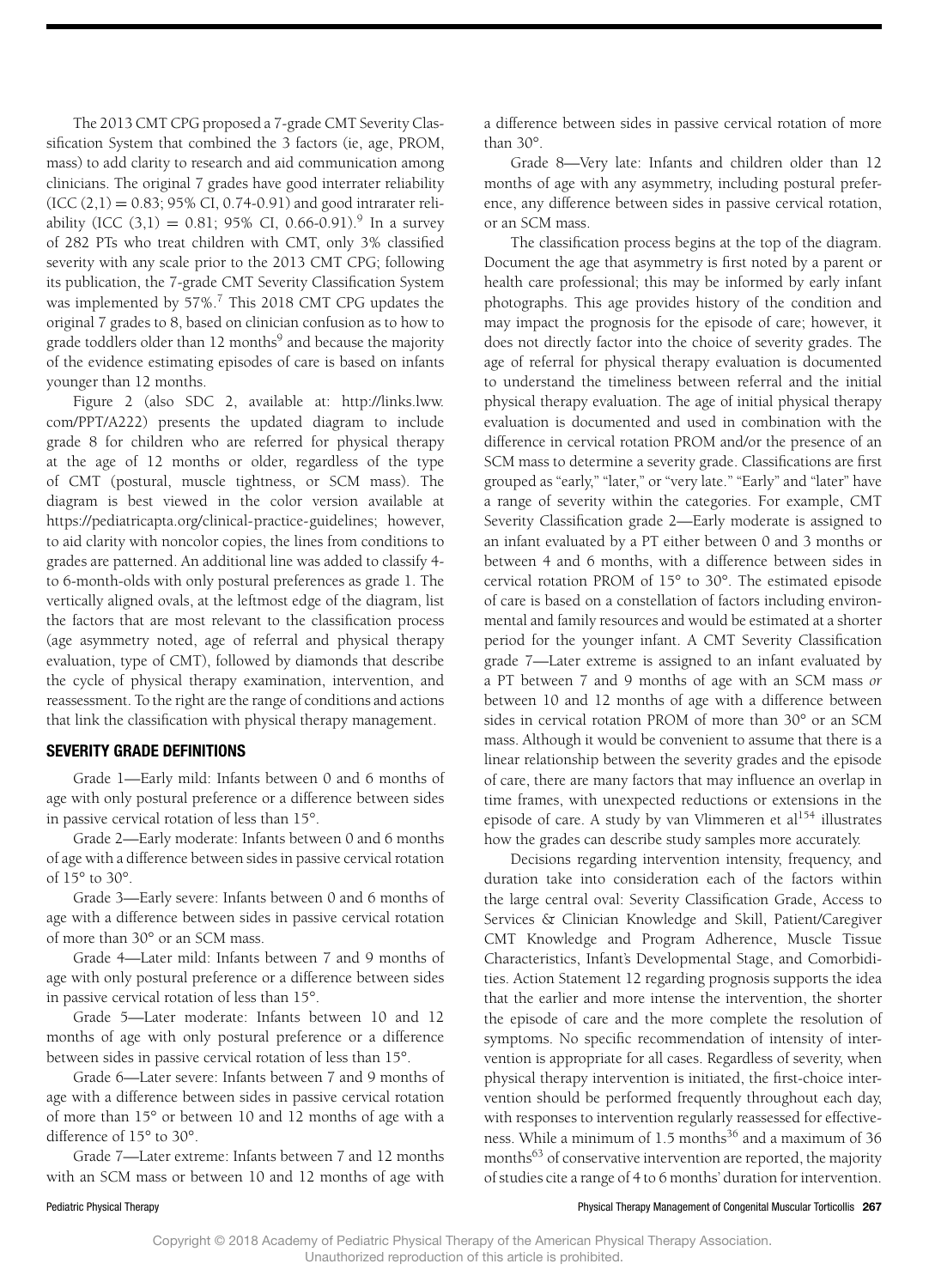**R. Research Recommendation:** Studies are needed to determine a reliable, valid, and clinically practical method of measuring cervical lateral flexion and then to determine how the severity of lateral flexion may relate to the CMT Severity Classification grades.

## **B Action Statement 10: Revised and updated. EXAMINE ACTIVITY AND DEVELOPMENTAL STATUS**. During the initial and subsequent examinations of infants with suspected or diagnosed CMT, PTs should examine and document the types of and tolerance to position changes, and motor development for movement symmetry and milestones, using an age-appropriate, valid, and reliable standardized test. **(Evidence quality: II; Recommendation strength: Moderate**)

## **Action Statement Profile**

**Aggregate Evidence Quality:** Level II from cohort and outcome studies.

**Benefits:**

- Early detection of developmental delays, neurological impairments, movement capabilities, muscle function in developmental positions, and infant preferences help direct the plan of care.
- Provides opportunities for parent education on typical development, importance of prone playtime, alternative positioning, and reinforcement of parent adherence to home programs.
- Standardizes measurement and documentation of motor activity to evaluate group outcomes across clinical settings for infants with CMT.

#### **Risk, Harm, Cost:**

- No risks or harms.
- Norm-referenced developmental standardized tests are proprietary and thus have associated costs for the forms, test manuals, and test items. Proficiency in administering the tests may require training.

#### **Benefit-Harm Assessment:** Preponderance of benefit.

**Value Judgments:** Measures of the infant's activity, symmetry of movements, and developmental progression *must* be documented as part of any physical therapy examination. These are consistent with professional standards of practice<sup>80</sup> and clinical practice specific to CMT.38,71

## **Intentional Vagueness:** None.

**Role of Patient/Parent Preferences:** Parents may perceive that the baby experiences discomfort from the testing positions or that the prone position is harmful and may request that testing not continue if the baby is crying. The clinician should fully explain the importance of varying the infant's positions, including use of prone positioning, which may be avoided by parents because of misinterpretation of *Back to Sleep* instructions.54

**Exclusions:** None.

#### **Quality Improvement:**

• Routine assessment of development ensures that infants with CMT are achieving age-appropriate milestones, and if not, those delays are addressed as they are identified.

#### **Implementation and Audit:**

- Documentation forms and electronic records may need revision to include the recommended standardized developmental tests and documentation of asymmetries during developmental activities.
- Clinicians may require training to enhance consistency and reliability to administer standardized developmental tests.
- Audit the incidences in which the standardized developmental tests are completed and inform intervention.

#### **Supporting Evidence and Clinical Interpretation**

Infants with CMT have a higher prevalence of gross motor delay at 2 and 6 months of age.53,54 The motor delay of most infants undergoing physical therapy for CMT resolves by 8 to 15 months of age,  $53,54$  but similar to the general population, some will continue to demonstrate a gross motor delay.<sup>53</sup> Physical therapists should use a standardized test with established predictive validity to monitor infants with CMT for potential developmental delays and, if identified, should address remediation of those delays in their plans of care. The GDG recommends using age-appropriate, reliable, and valid standardized tests, such as the Test of Infant Motor Performance (TIMP) through 4 months of corrected age [\(http://thetimp.com/\)](http://thetimp.com/), the AIMS from 1 to 18 months of corrected age or until walking,<sup>155</sup> or the Gross Motor subtest of the Peabody Developmental Motor Scales, 2nd edition (PDMS-2) from 1 to 72 months of age,  $156$ during the initial evaluation and reassessments. While certification is not required to administer these tests, the validity of the scores and test-retest reliability may be improved following formal training. In addition, the PT should observe and document asymmetries of age-appropriate developmental activity, movement, and upper- and lower-limb use throughout all examination positions.<sup>76</sup>

**R. Research Recommendation:** Studies are needed to identify the best developmental tests to use for infants with suspected or diagnosed CMT, from birth through 12 months, so that the same measures can be documented on all infants, enabling comparison of outcomes across studies.

## **B Action Statement 11: Revised and updated. EXAMINE PARTICIPATION STATUS**. The PT should obtain and document the parent/caregiver responses regarding:

- Positioning when awake and asleep. (**Evidence quality: II; Recommendation strength: Moderate**).
- Infant time spent in the prone position. (**Evidence quality: II; Recommendation strength: Moderate**)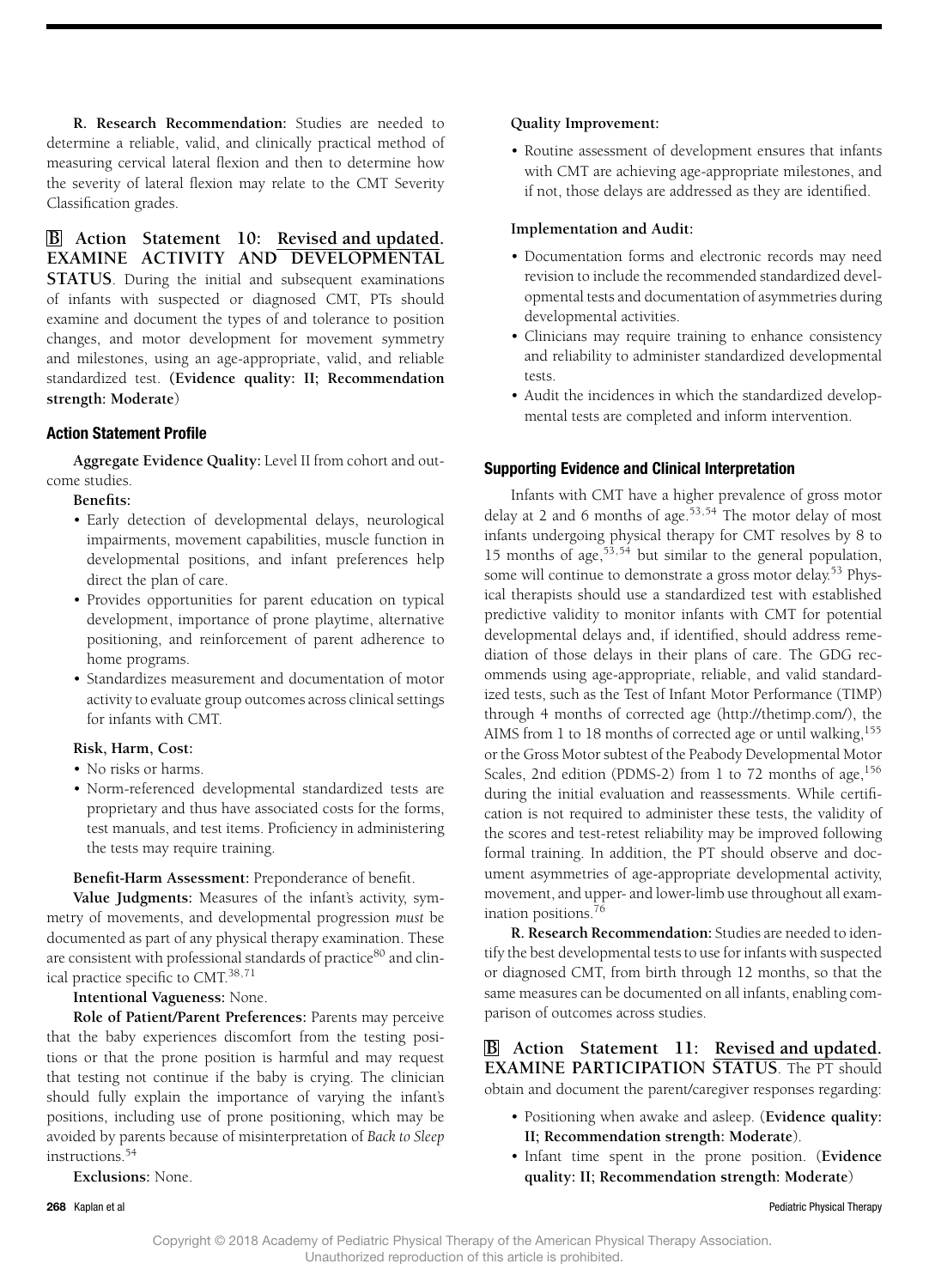- Whether the parent is alternating sides when breast- or bottle-feeding the infant. (**Evidence quality: II; Recommendation strength: Moderate**)
- Infant time spent in equipment/positioning devices, such as strollers, car seats, or swings. (**Evidence quality: II; Recommendation strength: Moderate**)

#### **Action Statement Profile**

**Aggregate Evidence Quality:** Predominance of level II prospective cohort follow-up studies with small sample sizes.

## **Benefits:**

- Identifies routine passive positioning that facilitates asymmetrical positions of the head, neck, and trunk.
- Provides information about the general developmental activities and position preferences of the infant.
- Provides opportunities for parent/caregiver education and counseling about positioning and activities that facilitate symmetrical development, including successful breastfeeding.

#### **Risk, Harm, Cost:** None.

**Benefit-Harm Assessment:** Preponderance of benefit. **Value Judgments:** None.

**Intentional Vagueness:** None.

**Role of Parent or Patient Preferences:** Parents and caregivers must accurately describe the infant's daily care routines so that positioning and home exercise programs can be tailored to maximize implementation opportunities and enhance the success of early parent roles. Fear of blame for the infant's condition may lead parents/caregivers to provide inaccurate descriptions. Clinicians should be sensitive to this and may need to build a level of trust with the parents/caregivers before an accurate description can be obtained.

**Exclusions:** None.

#### **Quality Improvement:**

• Routine examination of participation ensures that parentinfant dyads are appropriately and successfully interacting during daily routines in ways that optimize motor development.

#### **Implementation and Audit:**

- Documentation forms and electronic records may need revision to reflect the 4 participation elements listed earlier.
- Clinicians may require training to enhance consistency and reliability for assessing participation.
- Audit the incidences in which the participation elements are documented and inform intervention.

#### **Supporting Evidence and Clinical Interpretation**

There is consensus about the need to assess across all the domains of the ICF, including infant participation in daily routines, to develop a comprehensive plan of care.<sup>38,71,79</sup> Moderately strong evidence suggests that specific activities are either preludes for possible asymmetrical development or the consequences of existing asymmetries.

**Positioning When Awake and Asleep, Including Time Spent in the Prone Position**: Documentation should address positioning when awake and asleep, during feeding, and while using positioning devices (eg, car seats, changing tables, cribs). The purpose of asking parents/caregivers about positioning is to *prevent* deformational plagiocephaly that may be associated with CMT,<sup>60</sup> to *correct* postural preference that can lead to CMT and plagiocephaly,20,58,74,157 and to *treat* CMT if present. Three aspects of positioning support an interaction effect with CMT resolution: use of prone positioning, asymmetrical handling to activate weak neck musculature, and AROM toward the limited side, including feeding from alternate sides.

Prone positioning while awake for greater than 1 cumulative hour per day, with no minimum amounts of time per opportunity, appears to offset the transient effects of supine sleep positions on motor skill acquisition.<sup>158,159</sup> Supine positioning is associated with postural preference and consequently may facilitate asymmetrical neck ROM and secondary development of plagiocephaly.27,141 Infants who spend more time in the prone and side-lying positions reduce the effect of preferred positioning<sup>27</sup> and achieve motor milestones sooner.<sup>54,160</sup> Although prone sleeping position is counter to the *Back to Sleep* recommendations<sup>161</sup> and is not recommended by the GDG, it has been associated with faster achievement of developmental milestones<sup>162</sup>

The conscientious use of positioning during wakeful activities (eg, play, feeding, and dressing) facilitates symmetrical development of head shape, $60,163$  active and passive neck motion,<sup>60,104</sup> tolerance of prone positioning,<sup>159</sup> and achievement of motor milestones.70,164 Conscientious positioning means that the parent actively places the infant in positions during play, on changing tables, or in cribs, or carries the infant in ways that require head righting, rotation toward the restricted side, neck and upper-body extension, $^{70}$  or visual attraction toward the affected side. Active movement toward the affected side<sup>37</sup> and alternation of trunk and limb movements<sup>165</sup> help counteract asymmetries and prevent potential ones. For the infant with postural preference, these activities may reduce the preference and avoid consequential tightness.

Parents are reported to avoid prone positioning with infants developing typically because the infant does not tolerate the position or because the infant has already achieved independent sitting.159 Education about the importance of prone playtime is critical for infants with suspected or diagnosed CMT, as they have multiple risks of asymmetrical development and delayed motor milestones. Physical therapists should evaluate each parent's ability to carry out exercises and home program positioning.

**Feeding:** Physical therapists should document the infant's feeding positions and difficulties as reported by the parent/caregiver during the initial and periodic evaluations.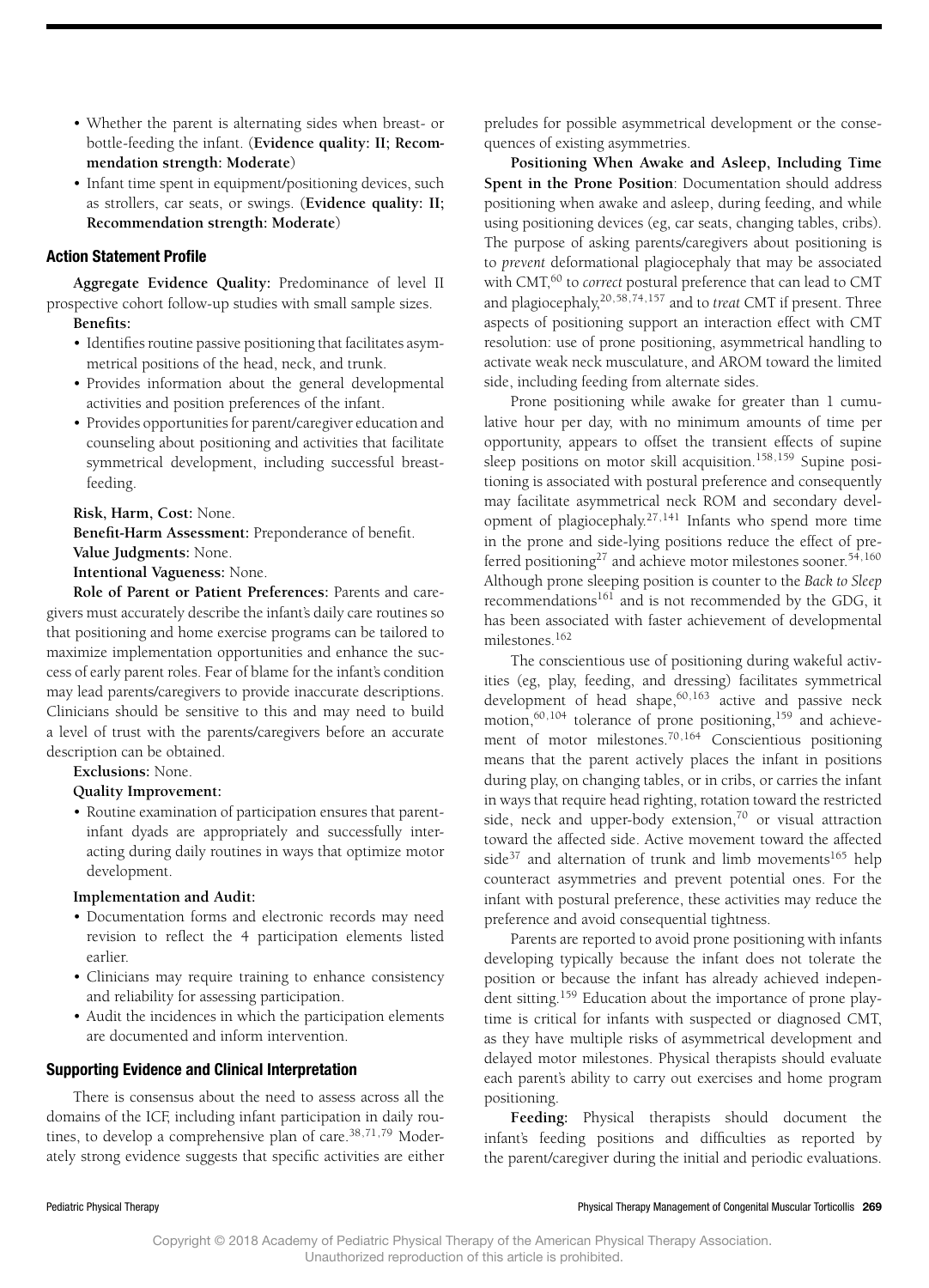Feeding problems have been identified in infants with CMT and/or plagiocephaly as asymmetrical jaw positioning,<sup>166</sup> preference for side of nursing,<sup>74,141</sup> and/or side of bottlefeeding.62,141 As many as 44% of infants with CMT may demonstrate a feeding preference to one side, $62$  and as many as 2.4% are described as having additional feeding problems.<sup>51</sup> In conjunction with infant preference, the parent's preferred side or hand dominance may also bias positioning to bottle-feed from the same side. $27$  Conversely, infants who breastfeed from both sides have a lower incidence of CD and CMT, possibly due to frequency of position changes as compared with infants who are bottle-fed on the same side at each feeding.<sup>167</sup> Intervention that addresses alternating sides and alternative positions<sup>168</sup> for feeding can effectively increase symmetrical positioning, reduce preferred positioning by the infant, and improve parent self-efficacy with feeding. Interviewing parents/caregivers about their comfort with alternating feeding positions is common practice, $38,71$  is consistent with family-centered care,  $82$  and provides an opportunity to suggest positioning strategies.

**Equipment/Positioning Devices:** Physical therapists should document the amount of time the infant spends in positioning equipment as reported by the parents (eg, positioning/seating devices, strollers, car seats, cribs, or swings).<sup>118</sup> Persistent use of supportive equipment, in lieu of time spent playing in the prone or side-lying position, may facilitate the deformation of the developing skull due to gravitational forces, which increases the risk of CMT and other asymmetrical developmental movement patterns. The PT should discuss practical strategies with the parents/caregivers regarding positioning and movement facilitation, including alternating positioning of toys and placement in cribs,  $76,167$  and ensuring frequent opportunities to play in the prone position from an early age.54,85,164 Avoidance of prone placement by parents can occur if the infant does not tolerate it well; the discussion offers an opportunity to assess parent/caregiver comfort and provide graded strategies for prone positioning that build on the infant's tolerance.

**R. Research Recommendations:** Studies are needed to quantify changes in participation and clarify how the participation elements inform the plan of care.

**B Action Statement 12: Reaffirmed and updated. DETERMINE PROGNOSIS**. Physical therapists should determine and document the prognosis for resolution of CMT and the episode of care after completion of the evaluation and communicate it to the parents/caregivers. Prognoses for the extent of symptom resolution, the episode of care, and/or the need to refer for more invasive interventions are related to: the age of initiation of treatment, classification of severity (see Figure 2, also SDC 2, available at: http://links.lww.com/PPT/ [A222\), intensity of intervention, presence of comorbidities, rate](http://links.lww.com/PPT/A222) of change, and adherence with home programming. **(Evidence quality: II; Recommendation strength: Moderate)**

#### **Action Statement Profile**

**Aggregate Evidence Quality:** Level II-IV cohort studies and case reports with long-term follow-up.

#### **Benefits:**

- Links the examination results and CMT Severity Classification grade to interventions and/or referrals.
- Provides guidance on the frequency and dosage of intervention(s) across episodes of care.
- Allows parents/caregivers to psychologically prepare for what to expect from physical therapy and the range of possible outcomes for their infant.
- Assists parents with understanding and implementing the plan of care.
- Articulates the relationship of examination results to expected outcomes for documentation, including letters of medical necessity.

#### **Risk, Harm, Cost:**

Lack of a prognosis by either the referring physician or the PT may lead to underestimation of the CMT severity, resulting in inadequate or untimely delivery of care and/or parent/caregiver confusion about what to expect.

**Benefit-Harm Assessment:** Preponderance of benefit.

**Value Judgments:** The GDG supports the need to document the potential for improvement of CMT before initiating intervention. The physical therapy prognosis is the bridge between the evaluation of initial examination results and classification of severity with the associated interventions within an expected time frame; thus, it should include both objective outcomes to achieve and time frames to achieve them. Articulating the prognosis for physical therapy management ensures clear communication of expectations for the parents/caregivers and sets objective milestones as a basis for referral back to the primary physician if outcomes are not met. Prognosis is a continual process that occurs throughout the episode of care.

#### **Intentional Vagueness:** None.

**Role of Patient/Parent Preferences:** The prognosis for improvement, or the time to achieve change, may need to be corrected on the basis of the parent/caregiver ability to perform the exercises and adhere to a home program designed by the PT. Parents should participate in shared decision-making with the PT to design a home program that addresses both the infant's limitations and other parental responsibilities.

**Exclusions:** None.

#### **Quality Improvement:**

• Determining a prognosis provides the family and caregivers, health care providers, and payers an estimate of the episode of care.

#### **Implementation and Audit:**

• Educate parents and caregivers about the estimated episode of care and the importance of consistently implementing the home program to maximize outcomes.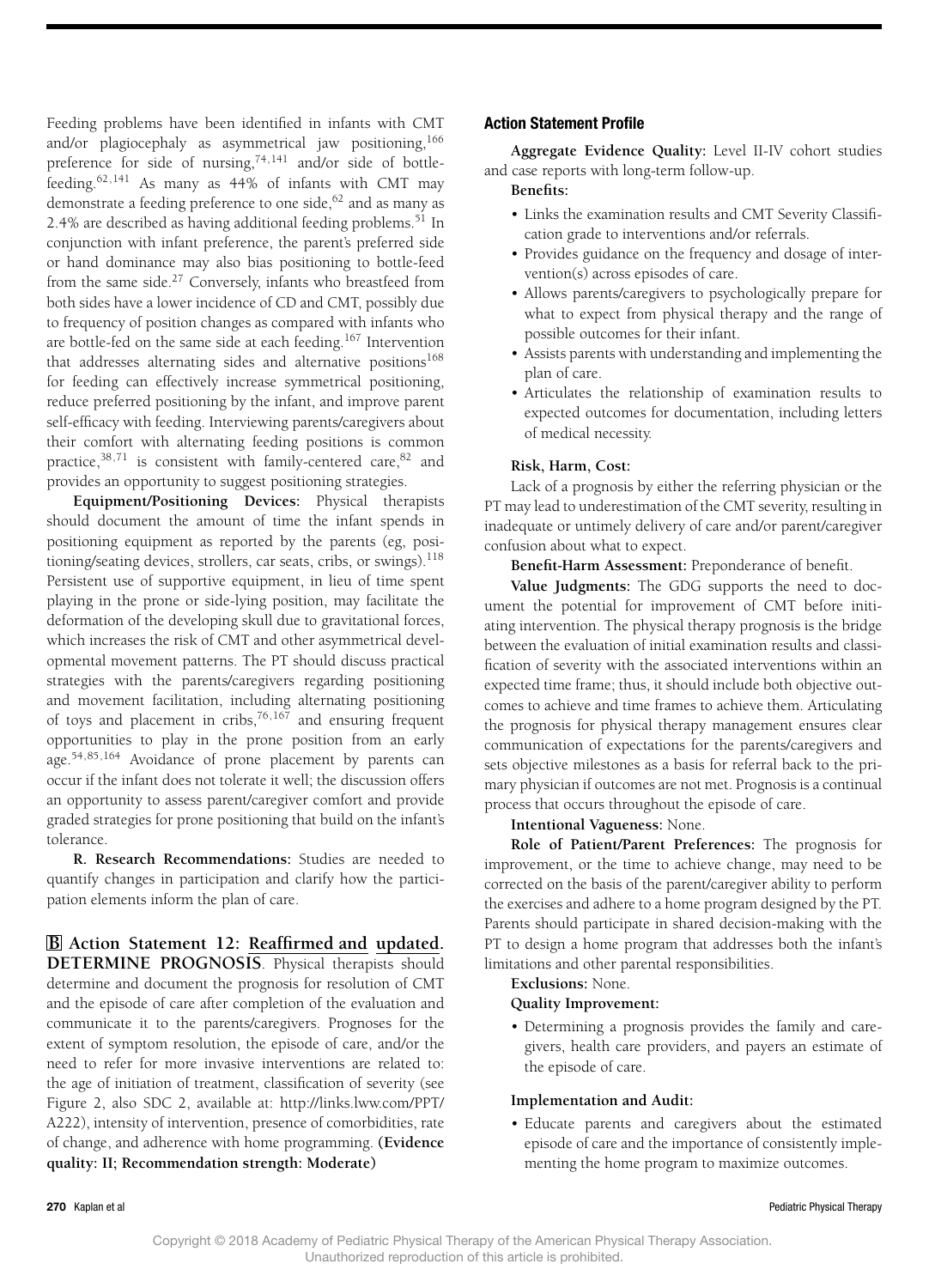- Update documentation forms or electronic records to include prognosis based on uniform collection of age of initiation of treatment, CMT Severity Classification grade, intensity of interventions, presence of comorbidities, rate of change, and adherence to the home program.
- Include the prognosis and estimate of the episode of care on the initial evaluation document and in all professional communications.
- Audit the frequency of documentation of prognoses and the accuracy of prognoses with respect to episode of care and functional outcomes.

#### **Supporting Evidence and Clinical Interpretation**

A PT is responsible for determining a prognosis following the patient evaluation.<sup>80</sup> A prognostic statement should include the expected outcome in objective measurable terms, the time frame for intervention to achieve the outcomes, and a description of the potential courses of the condition if treated or not. For CMT, the earlier and more intense the intervention, the shorter the episode of care and the more complete the resolution of symptoms.32,36,37,43,103,169

Demirbilek and Atayurt $57$  found the prognosis for full resolution of CMT, treated conservatively prior to 3 months of age, was 100% and lower (75%) when treated after 3 months of age. Five factors have been associated with full or more complete symptom resolution including the infant's: (1) participation in physical therapy intervention,  $170$  (2) younger age at initiation of treatment,36,41,43,62-64 (3) decreased difference in cervical rotation PROM between sides,<sup>153</sup> (4) decreased difference in SCM muscle thickness between sides, $^{171}$  and (5) the caregiver's ability to frequently implement a home program of active positioning and passive stretching.64

The episode of care has been associated with the severity of the CMT, with mildest forms requiring an average of 2 to 3 months of treatment and more severe forms requiring up to 5 to 6 months of treatment.<sup>32</sup> Infants who receive surgical interventions may require an additional 4 months<sup>26</sup> to  $11$ months<sup>18,172</sup> of treatment. Seven factors have been associated with a longer episode of care including: (1) older age at initiation of treatment, $72$  (2) increased restriction of neck rotation PROM, $^{63}$  (3) increased severity of head tilt, $^{173}$  (4) motor asymmetry,<sup>107</sup> (5) increased thickness<sup>72</sup> or stiffness<sup>174</sup> of the involved SCM or higher thickness ratio between the involved and uninvolved SCM, $72,173$  (6) the presence of an SCM mass or lesion,63,73,102,175 and (7) delivery history including infants with lower birth weight<sup>72</sup> and breech, compared with cephalic, presentation.72

There is no consensus on the intensity, frequency, or delivery of intervention that is appropriate for all cases except that more frequent stretching and strengthening throughout the day are more effective than the less frequent ones.<sup>176</sup> Öhman et al<sup>64</sup> provide preliminary evidence of better outcomes when infants are treated by a PT versus parents, but the combination of physical therapy and home program is the more frequent intervention plan.31,63,103,114 Individual intervention is the most commonly provided delivery model, but a single observational study of group CMT intervention (each group consisted of 6 infantparent dyads and 2 PTs) suggests that this model may be an alternative to individual intervention.<sup>177</sup> Additional research is needed to determine the equivalency of outcomes and the costeffectiveness of group compared with individual intervention.

**R. Research Recommendations:** Studies are needed to:

- Clarify the interaction between the factors associated with full symptom resolution and episode of care.
- Clarify the accuracy of prognosis with respect to full symptom resolution and episode of care.
- Describe and clarify the efficacy of different delivery models, for example, individual versus group or clinic versus home.

## **III. PHYSICAL THERAPY INTERVENTION FOR INFANTS WITH CMT**

The literature continues to support the following 5 components as the first-choice intervention for CMT: neck PROM; neck and trunk AROM; development of symmetrical movement; environmental adaptations; and parent/caregiver education. The provision of interventions allows for continuous evaluation of progress along all ICF domains, including body structure and function, activities, and participation. Moreover, repeated objective measurements of progress can focus intervention choices to achieve goals more quickly.8 It is incumbent on the PT to educate the parents on the importance of the home program<sup>178</sup> and to partner with them to incorporate a reasonable and effective program into the home and family schedule. Care should be taken to balance the full scope of the family demands and resources on a case-by-case basis.

It is important to look beyond the infant's body structure limitations to include perceptual-motor experiences within the context of the infant's social environment and gross and fine motor exploration as contributing to the development of cognition.82 Infants with limited or asymmetrical exploration, as seen in CMT and CD,<sup>53,79,164</sup> have demonstrated delays in early motor development that may affect the development of early perceptual-motor skills and, by inference, cognition.82 Thus, pediatric PTs should treat beyond the body structure level to design and provide interventions that incorporate the infant's available functional range into activities that promote age-appropriate participation and that promote current and future development and learning across domains.<sup>82</sup>

**B Action Statement 13: Revised and updated. PRO-VIDE THESE 5 COMPONENTS AS THE FIRST-CHOICE INTERVENTION**. Physical therapists should provide and document these 5 components as the first-choice intervention for infants with CMT:

Pediatric Physical Therapy Physical Therapy Management of Congenital Muscular Torticollis **271**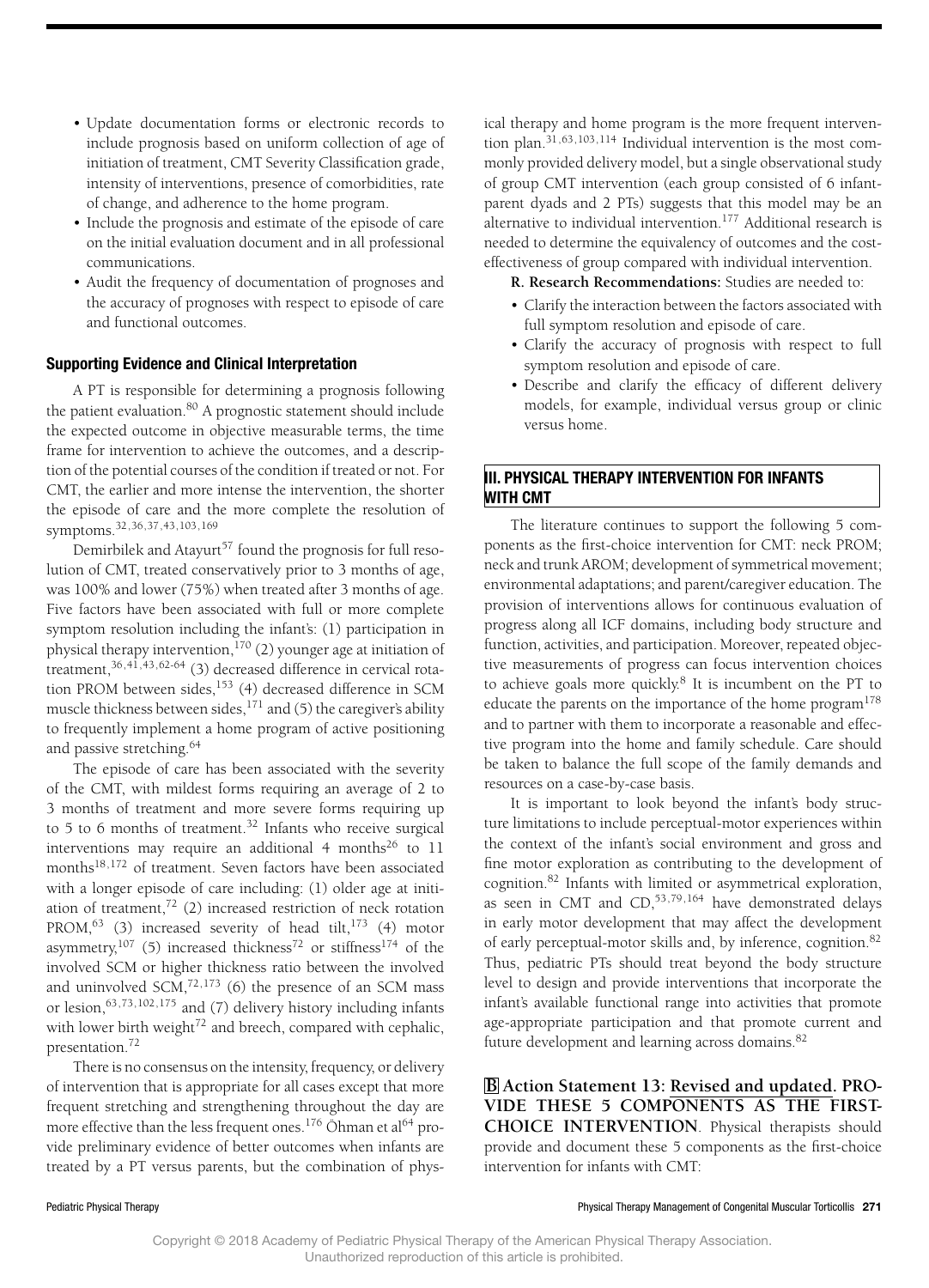- Neck PROM. (**Evidence quality: II; Recommendation strength: Moderate**)
- Neck and trunk AROM. (**Evidence quality: II; Recommendation strength: Moderate**)
- Development of symmetrical movement. (**Evidence quality: II; Recommendation strength: Moderate**)
- Environmental adaptations. (**Evidence quality: II; Recommendation strength: Moderate**)
- Parent/caregiver education. (**Evidence quality: II; Recommendation strength: Moderate**)

## **Action Statement Profile**

**Aggregate Evidence Quality:** Level II randomized controlled trials (RCTs), cohort, and outcome studies.

## **Benefits to the Infant**

- Increases infant's AROM and PROM.
- Facilitates normal and prevents, reduces, or eliminates asymmetrical postural, gross motor, skeletal, cognitive, sensory, and visual development.
- Reduces use of environmental supports/equipment that may increase asymmetry.
- Avoids or minimizes need for future, more invasive procedures.

#### **Benefits to the Parent**

- Enables parents to be active and effective caregivers.
- Education and early intervention provide assurances that they did not cause the CMT.
- Education empowers parents to implement interventions between physical therapy appointments.
- Education provides parents with information about typical developmental milestones and the factors that contribute to asymmetry.
- Balances the use of the supine position as a frequent infant position with activities in the prone, side-lying, and sitting positions during supervised, wakeful activities.
- Reduces potential overall cost of care for CMT with early, intense treatment.

## **Risk, Harm, Cost:**

- Stretching of the SCM can result in muscle snapping, which may or may not cause momentary infant discomfort; however, the documented long-term outcomes are positive.35
- Cost of care may be a burden for families.
- Parents/caregivers may apply interventions incorrectly.
- Parents may decrease the intensity of home exercises if they perceive that the PT is implementing the treatment.<sup>70</sup>

#### **Value Judgments:** None.

**Intentional Vagueness:** The GDG supports that stretching should be frequent through the day, every day; however, there is no dosage standard linking technique and duration of stretches, repetitions within each treatment session, frequency of treatment sessions per day, overall duration of care, and frequency of clinic visits, including tapering schedules, to specific CMT severity classifications.

**Role of Parent/Caregiver or Patient Preferences:** Parental perceptions of the effect of CMT on their infant's function and the importance of the intervention program on their infant's future function are strong factors related to adherence to appointments and home exercises.<sup>178</sup> Parent/caregiver adherence to the plan of care under a PT's guidance $64,176$  is optimal for achieving early intense treatment dosages.

## **Exclusions:** None.

## **Quality Improvement:**

• This recommendation may reduce unwarranted variation in practice and provides consumers with guidance for evidence-based interventions.

#### **Implementation and Audit:**

- Develop home exercise program materials, including online demonstrations of the 5 components of the firstchoice intervention.
- Update documentation forms and electronic records to include the education provided to parents and their understanding and adherence to the exercises.
- While there are no studies that correlate the severity of lateral cervical flexion to the severity of CMT or the episode of care, PTs should document objective measures of lateral flexion and treat until resolved.
- Physical therapists should consider the corrected age of infants born preterm when designing a plan of care.
- Audit PT adherence to providing the 5 components of the first-choice intervention or reasons for deviating from the recommendation.

## **Supporting Evidence and Clinical Interpretation**

**Neck PROM:** Manual stretching remains the most commonly reported form of intervention for CMT,  $37,57,103,105$  with one new randomized controlled study comparing 2 stretching frequencies with infants younger than 3 months with CMT and PROM limitations.<sup>176</sup> One group received 10 sessions per day of 10 stretches each (100 stretches), and the other group received 5 sessions per day of 10 stretches each (50 stretches), with all other stretching parameters held constant. Both groups had significant improvements in head tilt and cervical rotation at 4 and 8 weeks, but the group receiving 100 stretches per day showed greater improvement than the 50 stretches per day group. While this one study provides support for an increased stretching frequency, there is no consensus on the techniques to perform the stretches, the number of repetitions, the duration of stretches and rest periods, and the number of individuals required for the stretches.

Stretching as an intervention should not be painful; stretches should be stopped if the infant resists $59,104$  or the parent perceives changes in breathing or circulation.<sup>176</sup>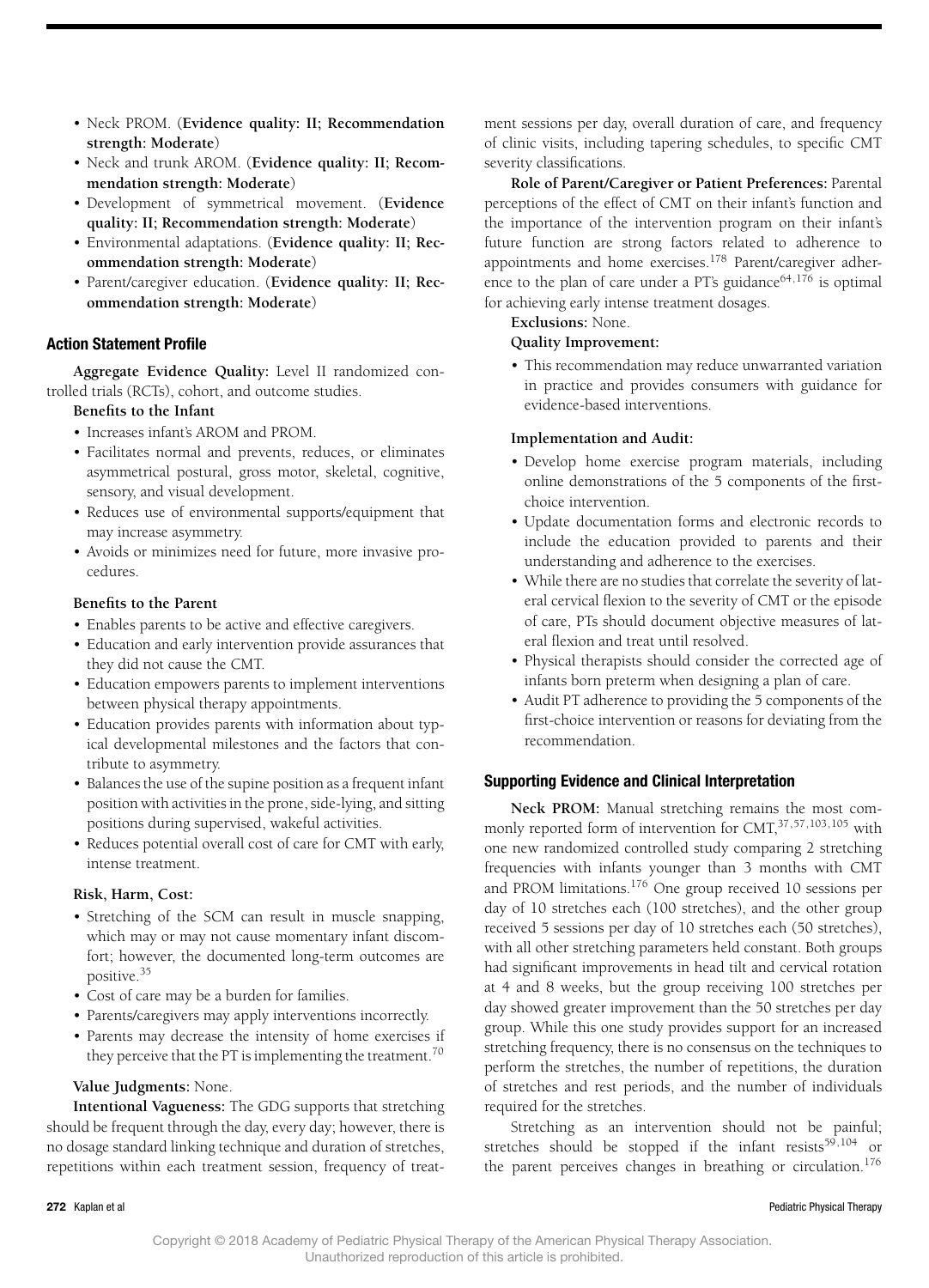Low-intensity, sustained, pain-free stretches are recommended to avoid micro trauma of the muscle tissue.<sup>59</sup>

The 2-person technique for stretching has one person stabilizing the infant in the supine position with the head held beyond the support surface and the second person holding the head to guide it through the available range of cervical rotation and side bending.<sup>37,63,179</sup> Alternatively, the single-person technique has the infant in the supine position on the caregiver's lap with one hand stabilizing the chest and shoulders and the other guiding the head through the range. $^{25}$  Hand placement is important when using either the 1- or 2-person stretch to properly stabilize the infant, to minimize compensatory movements, and to guide the infant's head through the available range.<sup>25,63,179</sup> The choice of technique may depend on the size and age of the infant when stretching is initiated, with younger, smaller infants more easily managed by a single-person technique whereas larger or more active infants may require 2 people to provide adequate positioning support.

Cervical PROM can also be achieved through positioning and handling, $70,76,104$  including carrying or placing the infant in the side-lying position to gently stretch the shortened SCM37,59,76,104 and while lying in the prone position with the face turned to the shortened SCM.31,37,104,180 Passive cervical stretching can also be achieved during feeding<sup>141,167</sup> by encouraging turning toward the shortened side to pursue a bottle or breast, through the use of alternative feeding positions<sup>168</sup> and, when necessary, through positioning in car seats and infant carriers.25,104,118,140

**Neck and Trunk AROM:** Active ROM continues to be the standard of care in combination with other interventions.<sup>180,181</sup> Strengthening cervical and trunk muscles can be achieved through AROM during positioning,<sup>104</sup> handling,<sup>63,70,86</sup> carrying the infant, $^{70,76,86,141}$  while feeding, $^{141,167,168}$  and through exercises isolating the weaker muscles.63,70,76,104 Incorporating righting reactions in upright, rolling, side-lying, or sitting postures has been used effectively during treatment and daily care routines to strengthen muscles opposite of the affected muscles.31,104,182 The affected side of CMT is placed downward, elongating the tighter muscles and encouraging activity of the weaker, nonaffected side.<sup>70,76,104</sup> Positioning the infant in the prone position encourages bilateral neck flexor elongation and strengthens neck and spine extensors.63,81 Using visual and auditory tracking to elicit head turning in supported sitting toward the affected muscle $37,76$  can strengthen cervical rotation.

**Development of Symmetrical Movement.** Observational data (n = 173) suggest that up to 25% (n = 44) of infants with postural CMT may have transient motor asymmetry; twothirds of the 33 infants with follow-up data had no asymmetries by the age of 2 years.<sup>107</sup> Developmental exercises should be incorporated into physical therapy interventions and home programs to promote symmetrical movement in weight-bearing postures and to prevent the development of asymmetrical movement patterns in the prone, sitting, crawling, and walking positions.76,86,107,141

**Environmental Adaptations**. Adaptations to the infant's environment can be incorporated into the home exercise program. Alternating the infant's position in the crib and changing table encourages head turning in the desired direction.25,65,141 Adapting the car seat position to promote desired AROM,<sup>104,160,167</sup> minimizing the amount of time in a car seat and an infant carrier,  $118,140$  and placing toys on the affected side for the infant to turn the head toward the tighter side $104$  have been recommended as part of home programming but not studied.

**Parent/Caregiver Education.** Parents and caregivers should be educated about the importance of "tummy time" or prone play,54,59,67,159,162,164 positioning and handling to encourage symmetry,<sup>25,59,70,81,141</sup> minimizing the time spent in car seats and carriers to avoid CD as a precursor to  $CMT<sub>2</sub><sup>25,27,118</sup>$ and alternating feedings to each side.<sup>167,168</sup> These strategies should be integrated into daily routines and home programs to enhance adherence.

Parents and caregivers may be inclined to seek advice from Internet sites and support groups. These sources can provide an array of information, but the veracity of information can vary, and the sites cannot tailor interventions to an individual child's body structures and activity limitations. Information on the use of prone positioning for play varies widely on when to start, how often, and for how long a session.<sup>67</sup> Parents should be encouraged to review information with their infant's physician and/or PT regarding exercises or interventions they are considering. Identification of evidence-based, reputable Internet resources would assist both clinicians and families in keeping up with current and valid management approaches.

**R. Research Recommendation:** Studies are needed to:

- Identify intervention techniques and dosages, including accurate descriptions of active exercises, with links to the CMT Severity Classification grades.
- Identify the components of optimal home programs.
- Evaluate the benefits of individual versus group therapy conditions.

**C Action Statement 14: Revised and updated. PROVIDE SUPPLEMENTAL INTERVENTION(S), AFTER APPRAISING APPROPRIATENESS FOR THE INFANT, TO AUGMENT THE FIRST-CHOICE INTERVENTION**. Physical therapists may provide and document supplemental interventions, after evaluating their appropriateness for treating CMT or postural asymmetries, as adjuncts to the first-choice intervention when the first-choice intervention has not adequately improved range or postural alignment, and/or when access to services is limited, and/or when the infant is unable to tolerate the intensity of the first-choice intervention, and if the PT has the appropriate training to administer the intervention. **(Evidence quality: I-IV; Recommendation strength: Weak**)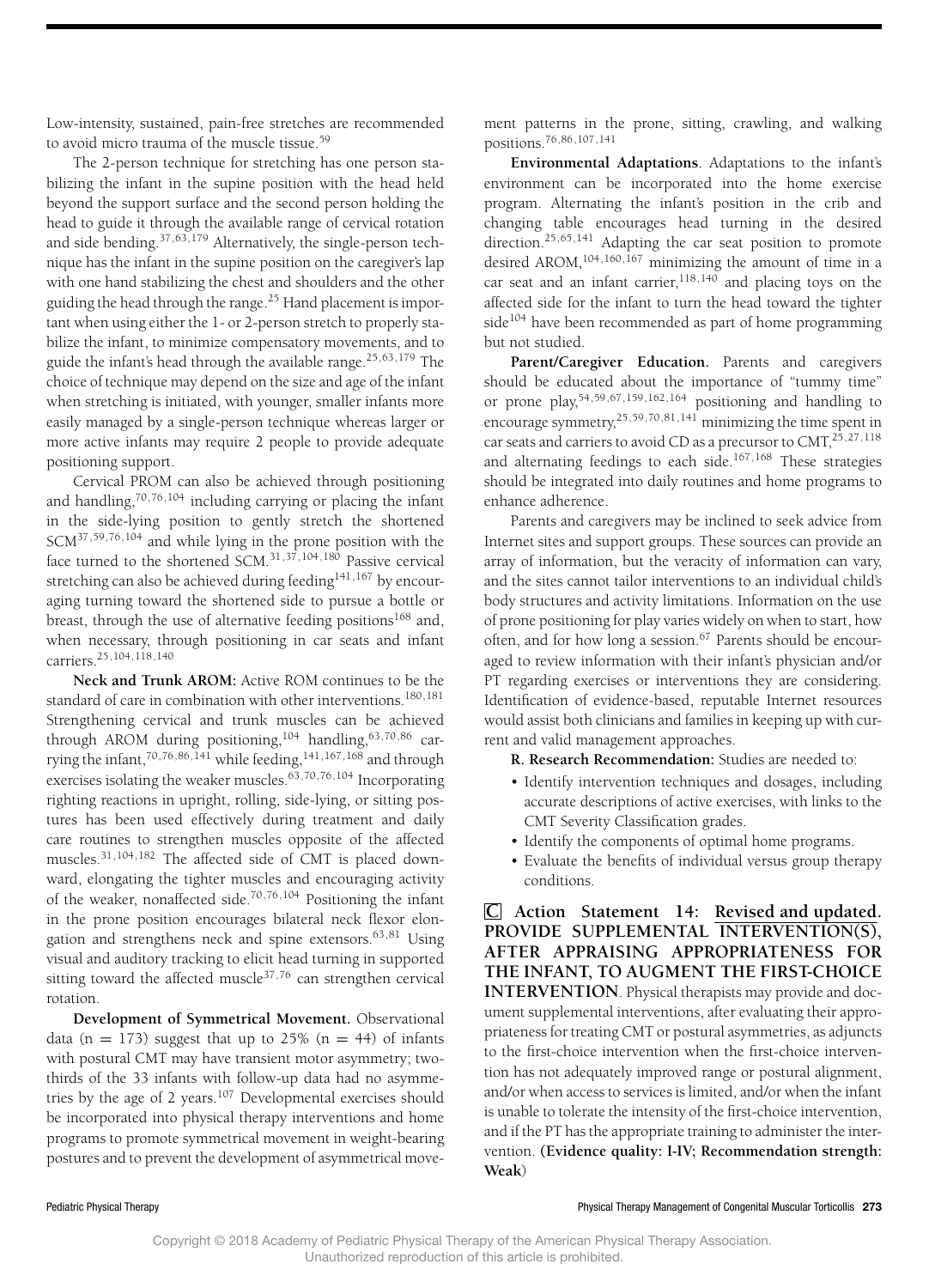#### **Action Statement Profile**

**Aggregate Evidence Quality:** Level I-IV studies; 2 new level I studies on microcurrent (MC) and kinesiology tape (KT).180,181

**Benefits:** On an individual basis, combining supplemental interventions supported by limited evidence with the firstchoice intervention:

- May be effective in improving outcomes or shortening treatment duration.
- May accommodate an infant's temperament or tolerance to treatment.
- May avoid or minimize the need for future, more invasive procedures.
- May increase parent/caregiver ability to implement home program.

#### **Risk, Harm, Cost:**

- Selected supplemental interventions should only be applied by clinicians skilled in that specific technique or modality and who understand the potential risks or side effects.
- There may be an added burden to the parent(s)/caregivers to learn additional intervention techniques.
- Some interventions may not be covered by insurance.
- Some approaches may increase the cost of care.

**Benefit-Harm Assessment:** Preponderance of benefit for MC and equal benefits and harms/costs for other supplemental interventions.

**Value Judgments:** Clinicians who are seeking to augment their first-choice interventions should choose those supplemental interventions with the strongest evidence first. Thus, if trained, clinicians should choose to use MC before choosing among the others of lesser strength.

**Intentional Vagueness:** While evidence supporting the use of MC is increasing, it is not known when it is best to add it to a plan of care.

**Role of Parent/Caregiver or Patient Preferences:** Parents may inquire about different interventions for the treatment of CMT.

**Exclusions:** None. **Quality Improvement:**

• Providing supplementary interventions may accelerate the resolution of CMT in infants whose progress has slowed.

#### **Implementation and Audit:**

- Document the application and dosage of supplemental interventions to accurately measure their effect on infants with CMT.
- Audit the types and documentation of supplemental interventions to determine their overall benefit to patients.

#### **Supporting Evidence and Clinical Interpretation**

The following interventions may be added as supplements to the first-choice intervention described in Action Statement 13 and are presented in descending order of evidence strength. In addition to experimental intervention studies, several studies have used a combination of the first-choice intervention with soft tissue mobilization (STM),<sup>173</sup> massage,<sup>41,153,173,174</sup> and therapeutic US.41,153,173,180 While these studies are designed to look at prediction of outcomes or efficacy of other interventions, they provide preliminary evidence that a multimodal approach is effective; additional research is needed to study their individual effects. Finally, there are some interventions described in the common press for which there are no peer-reviewed publications to explain their effect on CMT and/or support their effectiveness. Departures from this guideline should be documented in the patient's record at the time the relevant clinical decisions are made; clinicians are strongly encouraged to publish the clinical reasoning and results of these alternative approaches.

#### **Interventions With New Evidence: Level I Evidence:**

**Microcurrent** is a low-intensity, single-channel alternating current applied superficially at a level that is not perceived by the patient. Two studies demonstrate reduced treatment duration and improved ROM with the addition of MC to physical therapy intervention. In a 2013 level I RCT,<sup>180</sup> all 20 infants received a home program, 20 minutes of exercises, 5 minutes of US, and 30 minutes with the MC unit setup, but only 10 infants received active MC. Treatment sessions were 3 times per week until PROM resolved or there were no improvements after 6 months of ongoing care. Those receiving the active MC had significantly shorter treatment durations (2.6 months) than those who did not (6.3 months). The results are consistent with a prior  $RCT^{128}$ when 30 minutes of MC was applied to the involved SCM of infants with CMT, 3 times per week for 2 weeks, resulting in improved head tilt angle, neck rotation toward the affected side, and less crying during therapy when compared with a control group of infants with CMT who received traditional stretching and exercises. The sample groups were small  $(n = 7$  experimental vs  $n = 8$  control) and there was no long-term follow-up, but the average infant age was 7 months, and many had already been treated with stretching programs.

**Kinesiological taping (KT)** refers to the use of stretchable tape to support muscles and to provide sensory feedback. In contrast to the 2013 CMT CPG recommendation that KT could be a supplemental intervention, a 2016 level I study suggests that there is no added value to KT when provided for 3 weeks in conjunction with other conservative methods.<sup>181</sup> This was a small, prospective, single-blinded RCT with 3 infant groups who had KT applied 6 days per week for 3 weeks; all groups also received an exercise program and physical therapy intervention. Group 1 had exercise-only, group 2 had KT applied to the involved SCM for inhibition and the uninvolved SCM for facilitation, and group 3 had KT applied only to the involved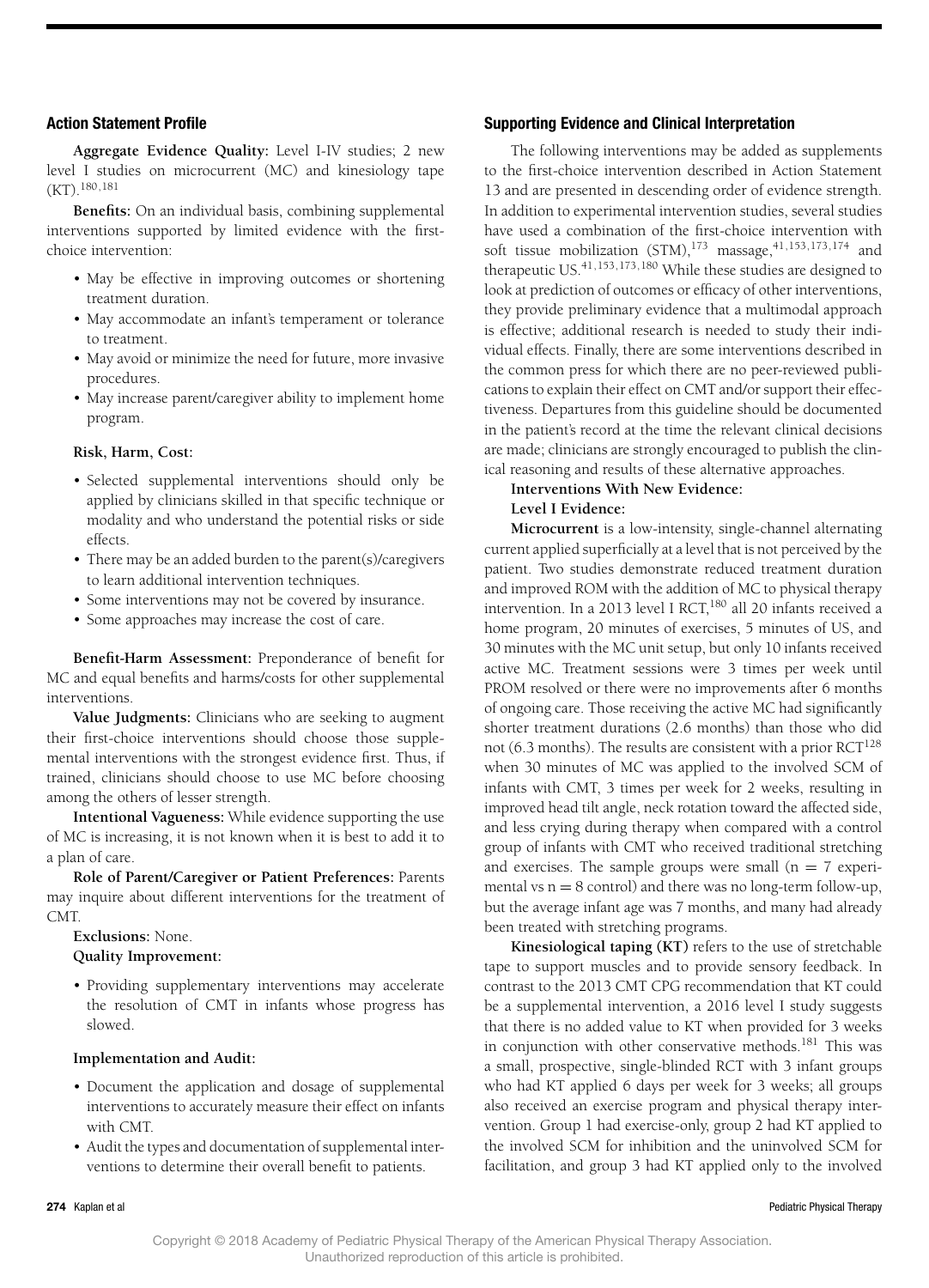SCM for inhibition. While there were within-group changes in neck PROM, MFS scores, and head shape symmetry from their baselines, there were no significant differences between treatment groups immediately after treatment, at 1 month, or at 3 months posttreatment. This suggests that there is no added value of KT beyond exercise even over a 3-week treatment period. Öhman<sup>183</sup> reported an immediate effect of KT on MFS scores while the tape is on; however, it is not clear whether the change lasts beyond the immediate effect when KT is removed. Additional studies of alternative methods of applying KT may further clarify when and whether this approach is supported for use with CMT.

**Soft Tissue Mobilization**, as described by Keklicek and Uygur, $12$  was applied in 3 phases: a passive mobilization phase, mobilization with stretching, and mobilization with active cervical rotation**.** For infants with CMT, a home program with STM 3 days a week for 12 weeks, compared with only a home program, resulted in improved cervical rotation PROM and head tilt after 6 weeks of intervention but not after 12 weeks of intervention or 18 weeks after the start of the study. Between groups, there was no difference in lateral flexion PROM or AROM throughout the study. It is not clear whether the improvements at 6 weeks are due to the treatment technique or intensity of treatment since the intervention for the control group was not dose equivalent and parents performed an unspecified home program of stretching and handling. Physical therapists may choose this approach if an infant is not progressing or is resisting passive stretching.

#### **Interventions With No New Evidence:**

**Level I Evidence:**

**Myokinetic stretching** as described by Chon et al<sup>103</sup> consists of sustained 2-finger overpressure on the taut SCM muscle; 60 repetitions were delivered over 30 minutes, 5 times per week for an average of 1.7 months. Pre- and posttreatment measures of the SCM thickness in infants with either muscular or SCM mass torticollis were made by US. Results describe significant reductions in SCM thickness and improved cervical rotation and head symmetry with retention at the 1-year reassessment by parent reports. The study had no control group and the average age of the sample was 50 days (range, 30-70 days). In addition, the parents performed an unspecified home program of stretching and handling, so it is not clear whether the improvements are due to the treatment technique, intensity of treatment, and/or age of the infants. Most studies demonstrate that symptoms of infants younger than 2 months will resolve with traditional stretching approaches delivered at frequencies of less than 5 days per week. Physical therapists may choose this approach if an infant is not progressing or is resisting passive stretching.

#### **Level IV Evidence:**

The **Tscharnuter Akademie for Motor Organization** (**TAMO**) approach promotes problem solving and movement exploration during treatment, emphasizing light touch and the

infant's responses to gravity and support surfaces. A single case study of TAMO describes the treatment plan for an infant with CMT.86 The subject is a twin born prematurely, hospitalized in the neonatal intensive care unit for 5.5 weeks and for other medical conditions during which he appeared to develop asymmetrical posturing. Despite home programming of position changes, encouragement of AROM, and use of prone positioning, SCM tightness developed and the infant was referred for treatment at 6.5 months of age (4.5 months corrected age). The application of TAMO is mixed with AROM activities, STM, parent instruction for use of home positioning to facilitate muscle lengthening, and carrying techniques that facilitate head righting opposite of the tightness. While the changes across time are well documented, it is not clear what contribution the TAMO approach provides separate from the positioning and handling approaches that others have shown to be effective except for the noticeable absence of passive stretching. This approach may be a useful addition for PTs who have received postgraduate training in the TAMO approach, particularly for infants who are resistant to stretching; however, without any other studies to demonstrate its application, generalizability is limited.

#### **Level V Evidence:**

The **Tubular Orthosis for Torticollis** (TOT) collar has been described in the literature<sup>63,84</sup> and online [\(](www.symmetric-designs.com)[www.symmetric-designs.com](http://www.symmetric-designs.com)[\)](www.symmetric-designs.com) as a neck orthotic designed to prevent movement toward and stimulate active movement away from the tilted head position. The collars are used as an adjunct to conservative treatment of infants with CMT who demonstrate adequate head control in supported sitting position and more than  $5^{\circ}$  to  $6^{\circ}$  of head tilt.<sup>84,179</sup> Although noted as part of routine intervention in the treatment of infants with CMT who meet criteria for their use,<sup>63,81,105,182</sup> there are no studies that isolate the outcomes of the TOT collar compared with other interventions. Pilot data reported by Karmel-Ross<sup>84</sup> suggested that infants treated with the TOT collar achieve 89.5°/90° vertical head position as compared with 84.8°/90° for those who did not.

**Soft foam collars** have been described by Jacques  $&$  Karmel-Ross<sup>84</sup> and have been used postsurgery,<sup>78</sup> postsurgery in conjunction with physical therapy,<sup>184-188</sup> and post-botulinum toxin<sup>44</sup> without specific rationales provided. They may be useful as passive support for the lengthened muscle, to protect incisions from curious hands, or to facilitate active movement away from the previously shortened side. Binder et al<sup>76</sup> describe the use of a soft felt and stockinette collar for infants presenting with less than 45° passive cervical rotation and a constant tilt. In all cases, no studies have been found that isolate the effect of foam or soft collars on the outcomes of conservative care.

**Custom fabricated cervical orthoses** have been described for postsurgical management of CMT in children<sup>186,189</sup> or young adults.190 They reportedly provide greater stabilization of the spine and less mobility than the softer foam collars or semirigid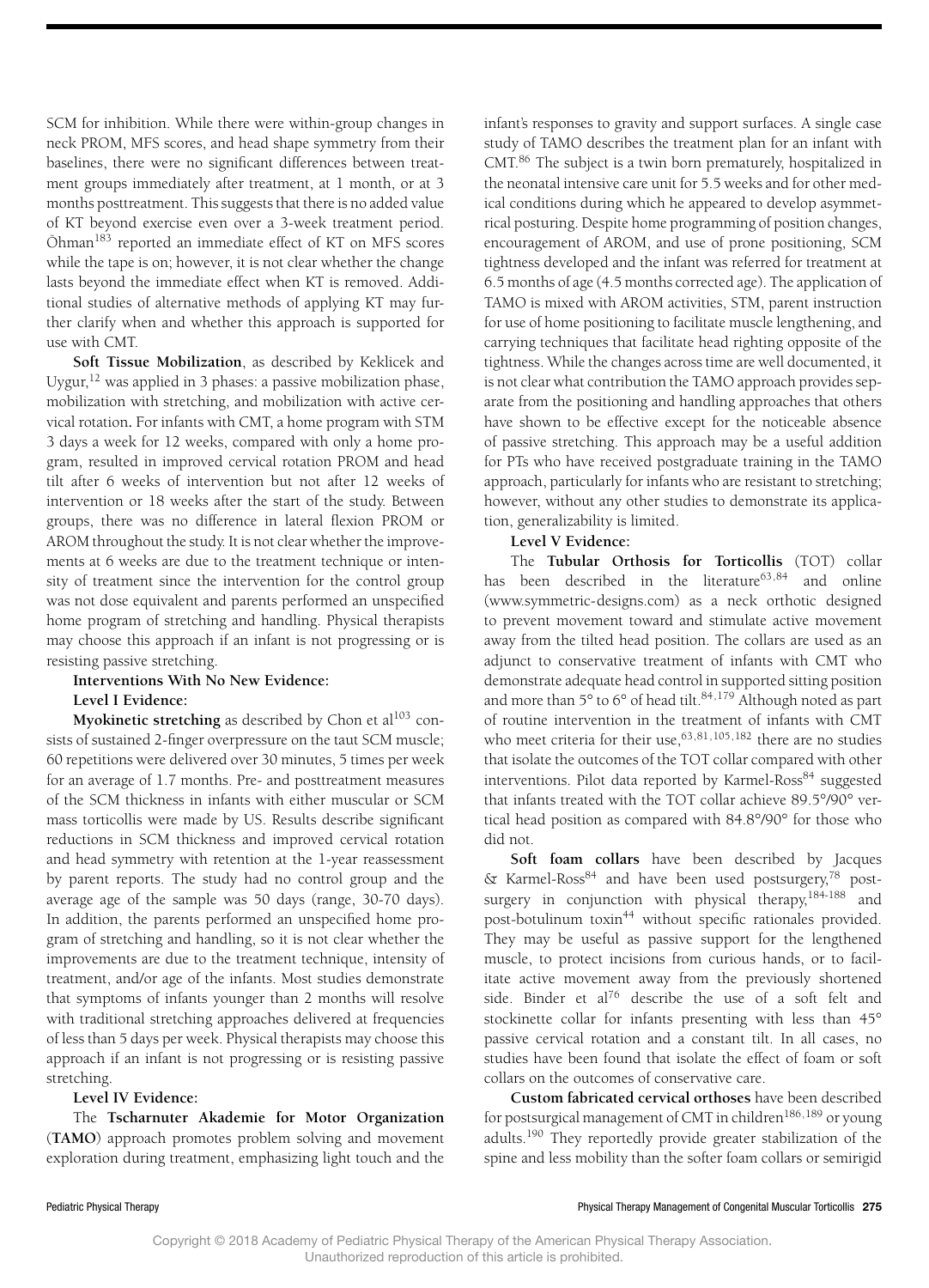cervical orthoses,191,192 but their use with infants has not been reported in the literature.

**Interventions Without Published Evidence of Efficacy:**

The following approaches have either not been studied systematically or shown not to provide any additional benefit. Additional approaches have been found on the Internet and in the common press for which no peer-reviewed literature was found.

**Cervical manipulation** of the infant in the supine position has been compared with standard stretching alone in a small double-blind randomized trial ( $n = 32$ ). Results indicated no differences between the groups, with many confounding variables. The study sample was underpowered, both groups received stretching and home programs, the infants were young (3-6 months of age when stretching alone is known to be effective), and selected measures are reported as unreliable due to infant cooperation. The actual technique used for cervical manipulation is not well described in the study. Others have concluded that the use of cervical manipulation in infants has no sufficient evidence of benefits and may be associated with higher risks of apnea and possible death.<sup>193,194</sup> In weighing the potential risks against the benefits of other approaches, the GDG does not recommend cervical manipulation as an intervention for infants with CMT.

The following interventions appear in print, online, in continuing education brochures, and parent support groups for infants with torticollis and deformational plagiocephaly, but no peer-reviewed studies have been found that describe the specific approaches or their effectiveness for resolving CMT: soft tissue massage as a single modality,  $81,84,86,103$  craniosacral therapy,  $84$ Total Motion Release, and Feldenkrais method.<sup>84</sup> Physicians, therapists, and parents should be aware that these approaches have no peer-reviewed publications that describe or study their effect on CMT, and their clinical application, risks, and anticipated outcomes may only be anecdotally reported. Because of a lack of studies, the GDG cannot recommend these approaches for management of CMT at this time. Clinicians who choose to use these approaches should document departures from this guideline in patient records at the time the relevant clinical decisions are made, obtain consent to treat from parents that acknowledges the lack of published evidence, carefully document objective measures of change, and consider publication of their outcomes.

**R. Research Recommendation:** Studies are needed to describe and clarify the efficacy of all supplementary interventions, including determinants for their choice, principles of application, dosage, and outcomes measures.

**B Action Statement 15: Revised and updated. INI-TIATE CONSULTATION WHEN THE INFANT IS NOT PROGRESSING AS ANTICIPATED**. Physical therapists who are treating infants with CMT or postural asymmetries should initiate consultation with the infant's physician and/or specialists about other interventions when the infant is

not progressing as anticipated. These conditions might include when asymmetries of the head, neck, and trunk are not starting to resolve after 4 to 6 weeks of comprehensive intervention or after 6 months of intervention with a plateau in resolution. **(Evidence quality: II; Recommendation strength: Moderate**)

## **Action Statement Profile**

**Aggregate Evidence Quality:** Level II based on cohort follow-up studies.

**Benefits:**

- Other interventions (eg, botulinum neurotoxin therapy or surgery) can be considered to resolve the current asymmetries and prevent further progression of deformities and compensations.
- Provides the family/caregivers with alternative management strategies to help resolve asymmetries.

## **Risk, Harm, Cost:**

• The consultations and possible subsequent interventions may add to the cost of care.

## **Benefit-Harm Assessment:** Preponderance of benefit

**Value Judgments:** Collaborative and coordinated care is in the best interest of the infant and family-centered care.

**Intentional Vagueness:** The GDG is intentionally vague about the range of 4 to 6 weeks as the amount of time that a PT should treat an infant who is not responding to intervention. Since younger infants typically change more quickly than older infants, the GDG recommends that infants younger than 2 months who are not responding to intervention should be referred to their physician sooner than infants older than 2 months, who may require more time to respond to intervention.

**Role of Patient/Parent Preferences:** The age of the infant, severity of the CMT, rate of changes, needs of the family, cooperation and developmental needs of the infant, and available resources of the family/caregivers should help determine the episode of care before an infant is referred back to the infant's physician for consideration of alternative interventions.

## **Exclusions:** None.

**Note:** The 2013 CMT CPG conditions of referral when an infant presents at older ages with ROM limitations and/or facial asymmetry were incorporated into Action Statement 5 on Screening.

## **Quality Improvement:**

• Referral back to the physician when the infant is not progressing as anticipated enhances coordinated communication about the infant, enables the infant to receive additional or specialized interventions, and promotes stronger professional relationships.

## **Implementation and Audit:**

• Documentation should include information supporting the reason for referral, the PT's hypotheses about other factors that might need attention, and the treatment types and intensities that were used.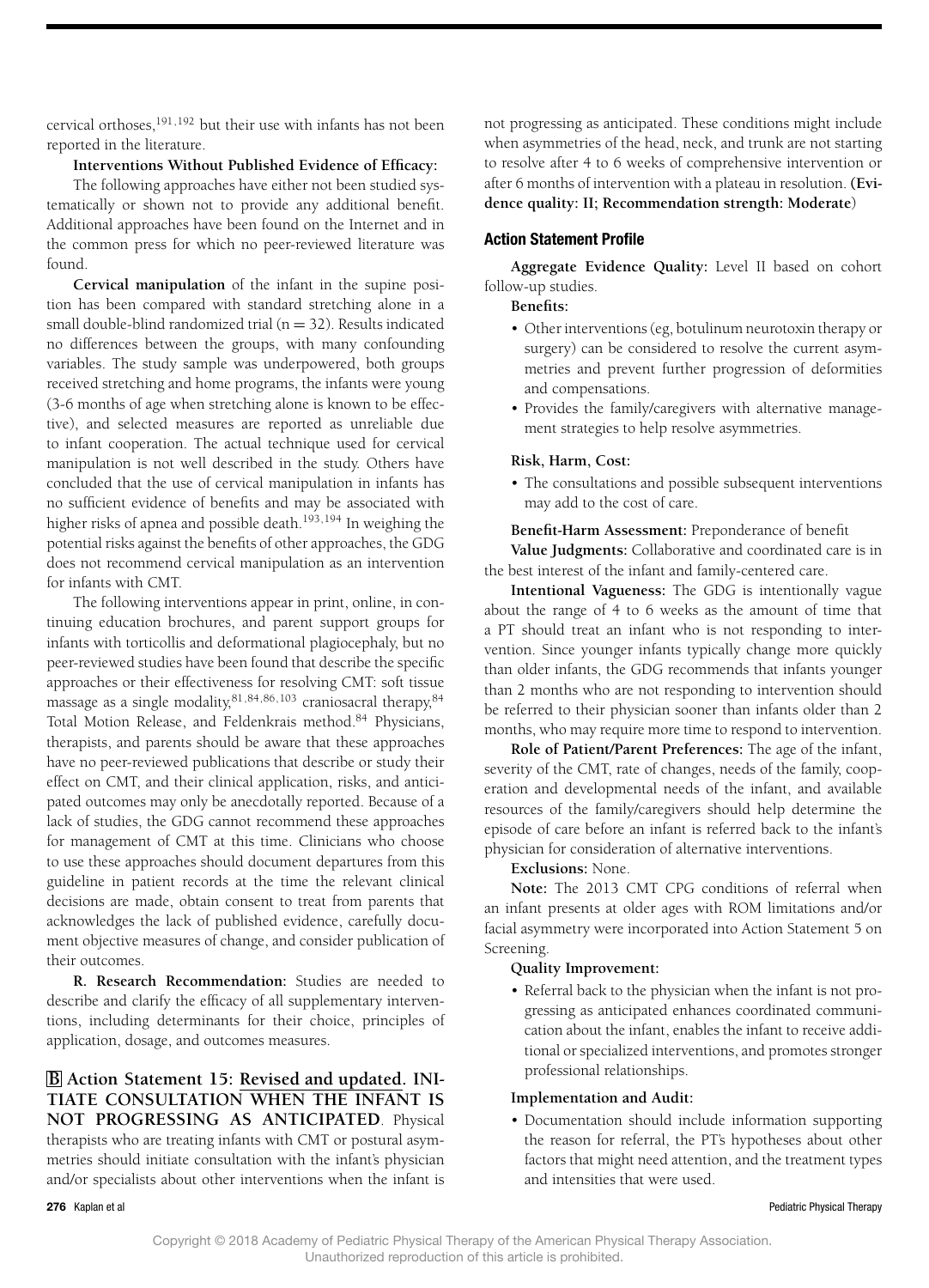- Survey referral sources for how they would like to receive communication about their patients (eg, digital vs hard copy reports or letters).
- Audit the number of infants whose symptoms are fully resolved as compared with those who require referral for interventions other than physical therapy.

#### **Supporting Evidence and Clinical Interpretation**

The literature supports a wide range of treatment durations for conservative care, so the question of when to refer an infant who is not progressing as anticipated has no clear answer. The duration of care will vary depending on the age of diagnosis and referral of the infant for services and the severity grade. Infants who are referred within the first 3 months with severity grades of 1 to 3 (see Figure 2, also SDC 2, available at: http://links.lww. [com/PPT/A222\) will most likely NOT require 6 months of con](http://links.lww.com/PPT/A222)servative intervention if the interventions appropriately address the impairments and there is adherence with home programming. Infants who present with severity grades of 4 to 7 will more likely require the full 6 months of care, or more, depending on the number of comorbidities. Factors that might extend treatment duration include the presence of motor asymmetries,<sup>107</sup> an older age at initiation of treatment,  $36,41$  the presence or absence of an SCM mass,  $63,73,102,175$  the amount of head tilt,<sup>26,36,63,114,173</sup> the quality of the SCM fibers,<sup>72,102,173,174</sup> the presence of facial asymmetry or CD,<sup>36</sup> parental preference for conservative care, inconsistent home program adherence by parents/caregivers, and infant health conditions that may interfere with CMT interventions. Throughout the episode of care, the PT should collaborate with the infant's physician and the family to make a judgment about when to increase the intensity of direct physical therapy treatment or consider alternative approaches. This decision should be based on the rate of change, the persisting impairments, the age of the infant, and the needs and values of the family. The literature supports that if infants have treatment initiated before 3 months of age, 98% to 100% will respond to conservative treatment within a 6-month period of time,  $37,57,61,63$  though full resolution may require longer durations. The determining factors should be documented measures of progressive improvement, with referral triggered by plateaus at or after 6 months of consistent and intensive intervention.

**Invasive Interventions:** There are 2 conditions for which a child may be referred for consideration of more invasive interventions: (1) if after 6 months of conservative intervention there is a lack of progress, or (2) if the child first begins intervention after 1 year of age and presents with significant restrictions and/or an SCM mass. Under these conditions, the PT should consult with the infant's physician or referring physician about other approaches; the 2 most reported are botulinum toxin injections and surgical lengthening of the SCM. The following brief descriptions are provided for information but are not exhaustive reviews of these approaches. Clinicians and families should discuss these options with their infants' physicians when conservative care has not been successful.

Botulinum toxin is a neurotoxin that is postulated to act on the tight SCM in 2 ways: as a neuromuscular block that inhibits acetylcholine release, thus reducing stimulation of an already tight muscle, and as a neurotoxin causing muscle atrophy and weakening that allows for easier stretching.<sup>135,195</sup> While it is not formally approved for use with infants, it is approved for adults with cervical dystonia.<sup>195</sup> Three retrospective studies<sup>44,135,136</sup> describe the effectiveness of botulinum toxin in increasing ROM in infants with CMT as varying from  $25\%$ <sup>136</sup> to  $74\%$ <sup>135</sup> to 93%.<sup>44</sup> Adverse effects include pain and bruising,<sup>44</sup> temporary dysphagia,135 and neck weakness,135 all of which are reported to resolve.

Surgical release of the SCM is the more traditional alternative for treating recalcitrant CMT.<sup>184,188,196</sup> It is beyond the scope of this CPG to describe the variety of surgical approaches, which generally fall into 3 categories: tendon lengthening, unipolar release of the distal SCM attachment, or bipolar release of both SCM muscle attachments.197,198 There is emerging evidence that use of acellular dermal matrix may yield better postsurgical cervical ROM for corrections after 8 years of age.<sup>199</sup> Criteria that have been used to determine the timing for surgery include persisting limitations in cervical ROM more than 15°, 114, 169 progressing limitations, <sup>59</sup> having an SCM mass and being older than 12 months combined with late-age diagnosis,<sup>114</sup> persistent visible head tilt,<sup>26,114,169</sup> not responding to intervention after 6 months,  $26,114$  and reaching the age of 1 year without resolution<sup>169</sup>; surgery before 8 years of age appears to yield better outcomes than after 8 years of age.<sup>200</sup> The postoperative management of CMT is similar to the preoperative one and can range from 4 to 6 weeks<sup>201</sup> up to 11 months<sup>172,202</sup> to work on scar management, muscle strength, and ROM.

**R. Research Recommendations:** Studies are needed to describe the incidence of infants that require invasive care, their history of interventions, the best time for referral, and any associated physical therapy outcomes.

## **IV. PHYSICAL THERAPY DISCONTINUATION, REASSESSMENT, AND DISCHARGE OF INFANTS WITH CMT**

**B Action Statement 16: Revised and updated. DIS-CONTINUE DIRECT SERVICES WHEN THESE 5 CRITERIA ARE ACHIEVED**. Physical therapists should discontinue direct physical therapy services and document outcomes when these 5 criteria are met: PROM within 5° of the nonaffected side; symmetrical active movement patterns; ageappropriate motor development; no visible head tilt; and the parents/caregivers understand what to monitor as the child grows. **(Evidence quality: II-III; Recommendation strength: Moderate**)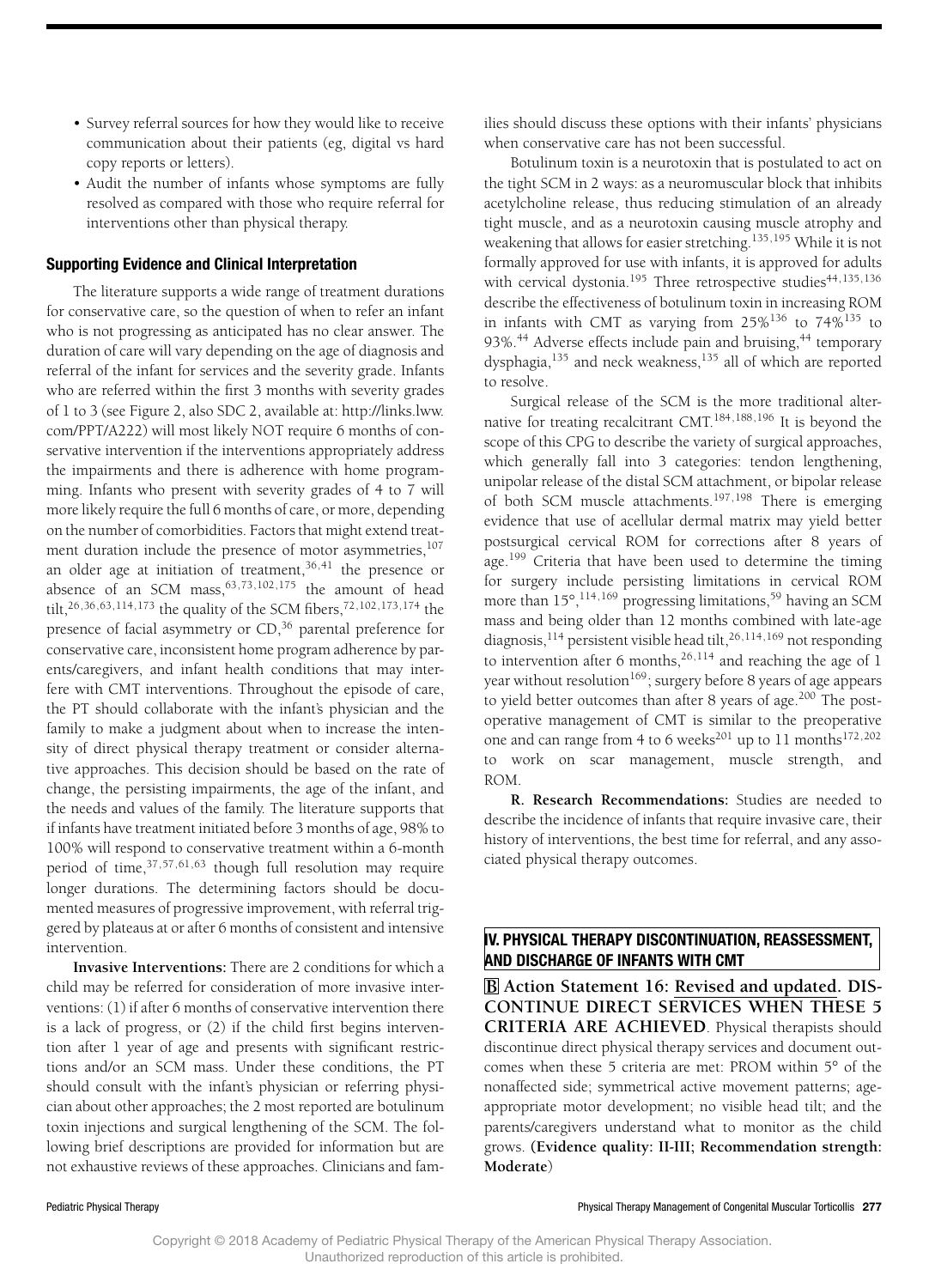#### **Action Statement Profile**

**Aggregate Evidence Quality:** Levels II-III based on longterm follow-up studies.37,203

#### **Benefits:**

Use of these criteria for discontinuation from direct physical therapy reasonably ensures that:

- The CMT has resolved within accepted ranges of measurement error.
- There are no lingering secondary compensations or developmental delays.
- The parents/caregivers know how to assess for regression as the infant grows and when to contact their infant's physician and/or PT for reassessment.
- Discontinuation documentation reflects the expected outcomes for the episode of care relative to the baseline measures taken at the initial examination.

**Risk, Harm, Cost:** There is an unknown amount of risk that discontinuation from physical therapy services with 5° of residual asymmetry will progress to other anatomical areas (cervical scoliosis, craniofacial) or return as the infant grows.

**Benefit-Harm Assessment:** Preponderance of benefit.

**Value Judgments:** The GDG defines cervical rotation and cervical lateral flexion motions as included in PROM. Furthermore, it includes full active cervical rotation and lateral flexion in the phrase "symmetrical active movement."

**Intentional Vagueness:** None.

**Role of Patient/Parent Preferences:** Parents/caregivers need to be educated about the importance of screening for asymmetries as the child grows and becomes more active against gravity. They should be advised that preferential positioning is often observed during times of fatigue or illness and that reevaluation is only warranted if it persists.

**Exclusions:** None.

#### **Quality Improvement:**

- Complete documentation of baseline and discontinuation measures will support more accurate physical therapy outcomes.
- Measurements taken at each treatment session provide feedback to parents about the child's progress and support fine-tuning of the interventions that can shorten the duration of care.<sup>8</sup>

#### **Implementation and Audit:**

- Physical therapists should follow up with families that discontinue direct physical therapy services before achieving resolution of asymmetries or formal discharge to determine the reason for discontinuation.
- Physical therapists should educate parents/caregivers on signs of recurring CMT when changing from direct physical therapy to monitoring with a reassessment at 3 to 12 months of age or when the infant starts walking.

### **Supporting Evidence and Clinical Interpretation**

The 2018 CMT CPG uses the phrase *discontinuation of direct services* to mean when the infant has achieved the 5 criteria and direct intervention is no longer warranted. *Discharge* is defined as occurring 3 to 12 months after the discontinuation of direct services when physical therapy reassessment for potential residual CMT or other developmental concerns is negative.

While the duration of intervention for the individual infant will vary depending on the constellation of factors identified in Figure 2 (also SDC 2, available at: http://links.lww.com/PPT/ [A222\), the criteria for discontinuing direct physical therapy ser](http://links.lww.com/PPT/A222)vices are based on norms for infant growth and development, <sup>111</sup> known risk of early delays,  $53,54,203$  and the emerging evidence of possible long-term sequelae.<sup>43,113</sup> Functionally, it is critical that the infant who has achieved full PROM can actively use the available range, so physical therapy criteria for discontinuation should address developmental activity rather than focus solely on biomechanical measures of change.79 Persistent functional limitations or developmental delays, after achievement of full PROM, are reasons to extend or initiate a new episode of care. Finally, these criteria are common across the literature and thus are in keeping with current practice norms.

**R. Research Recommendation:** Longitudinal studies are needed to understand the best criteria and/or timing for discontinuing infants from direct physical therapy intervention and the final discharge from the episode of care.

**B Action Statement 17: Revised and updated. REASSESS INFANTS 3 TO 12 MONTHS AFTER DISCONTINUATION OF DIRECT SERVICES AND THEN DISCHARGE IF APPROPRIATE**. Three to 12 months following discontinuation from direct physical therapy intervention *or* when the child initiates walking, PTs who treat infants with CMT should examine postural preference, the structural and movement symmetry of the neck, face and head, trunk, hips, upper and lower extremities, and developmental milestones to assess for reoccurrence of CMT and evidence of atypical development. **(Evidence quality: II; Recommendation strength: Moderate**)

## **Action Statement Profile**

**Aggregate Evidence Quality:** Level II based on longitudinal follow-up studies with moderately large samples, reasonable follow-up periods, and reliable outcome measures.

**Benefits:**

- Detection of postures and movement consistent with relapsing CMT, particularly as infants initiate walking and move against gravity.
- Detection of developmental delays.
- Ability to restart home exercise programs if asymmetry is identified.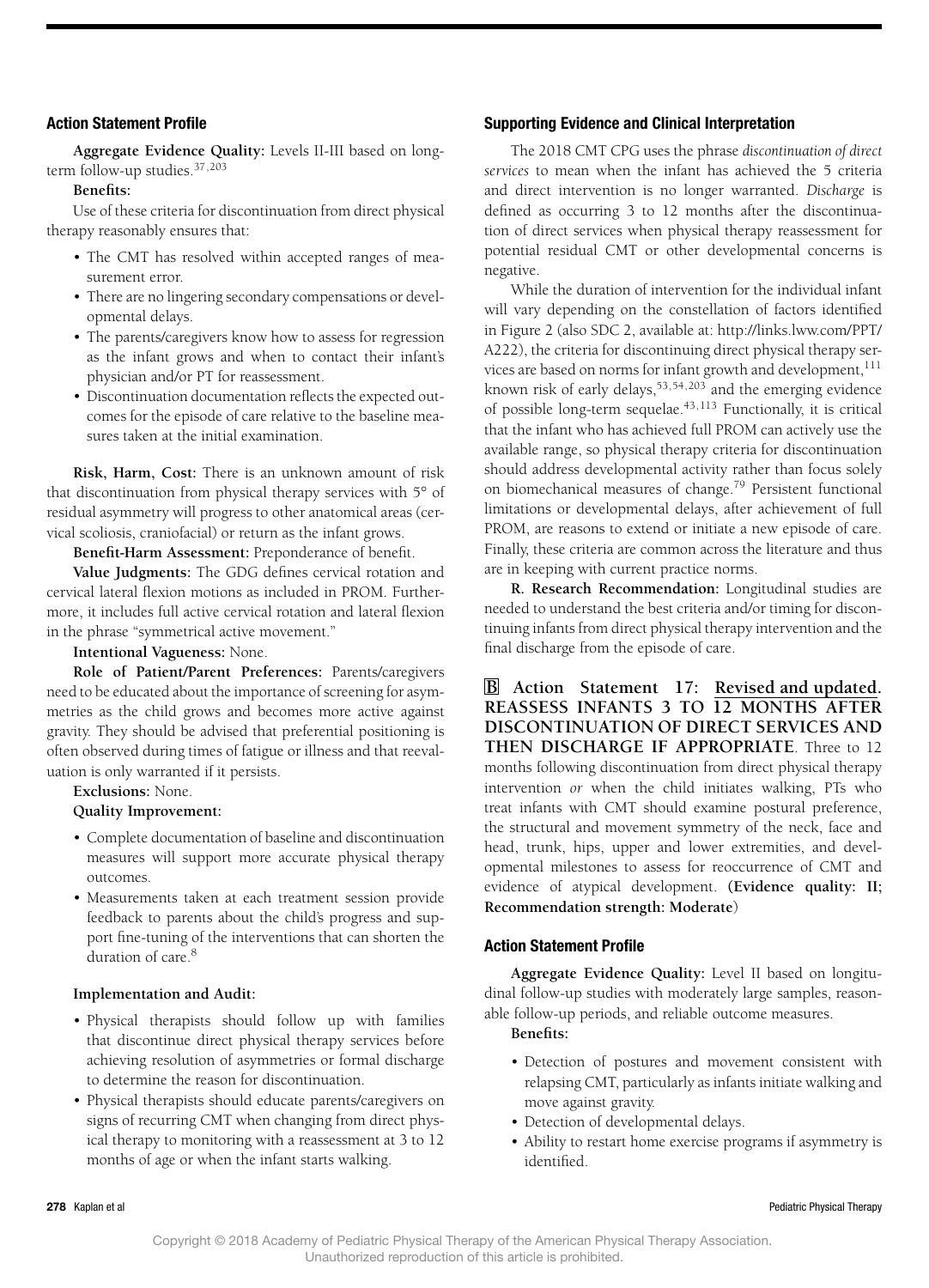• Screening identifies other causes of asymmetry, other than CMT, if asymmetries reappear.

#### **Risk, Harm, Cost:**

• A single follow-up visit will minimally add to the cost of care.

#### **Benefit-Harm Assessment:** Preponderance of benefit.

**Value Judgments:** A single follow-up physical therapy visit for infants with a history of CMT is consistent with the APTA Guide to Physical Therapist Practice that describes the roles of a PT as including prevention of recidivism and preservation of optimal function.80

**Intentional Vagueness:** The recommended time at which follow-up is scheduled (3-12 months) is wide because the age of the infant at discontinuation from direct physical therapy intervention will vary. Reassessment of younger infants, discontinued from direct intervention between 4 and 6 months, may need to occur sooner when the infants are initiating standing and walking. It is not known how far out into early childhood that reassessment should occur. Literature suggests that by 8 to 15 months, infants with delays at 2 to 6 months catch up with their peers $53,54$  and they continue to demonstrate age-appropriate motor development at preschool age.<sup>203</sup> However, a single follow-up study suggests that some infants are at a greater risk for persistent neurodevelopmental conditions, such as developmental coordination disorder and attentiondeficit/hyperactivity disorder, which may not become evident until the early school years.<sup>113</sup>

**Role of Patient/Parent Preferences:** Parents/caregivers may choose to forego a physical therapy reassessment if it places undue burden on the family for travel, time, or finances. Parents should be advised at discontinuation of direct physical therapy intervention of the small chance that developmental conditions may evidence themselves when the child enters school, and parents should be educated to observe for persistent asymmetry.

#### **Exclusions:** None.

#### **Quality Improvement:**

• Long-term follow-up reassessments will provide data to understand the incidence of residual asymmetries or functional deficits, and parental satisfaction.

#### **Implementation and Audit:**

- Provide education to clinicians and families about this recommendation to improve adherence to reassessment.
- Determine a method, based on location and health care coverage processes, to facilitate a cost-effective physical therapy reassessment. This may require PTs to educate administrators, service coordinators, and nonmedical professionals about the importance of a comprehensive reassessment for infants with CMT. Physical therapists should collaborate with their administrative and health care providers to develop pathways for parents to obtain

this reassessment, either internally or by referral to other services.

- Provide clear instructions to parents about the signs of unresolved or returning CMT.
- After reassessment, document:
	- That parents were instructed to notify the PT if there is a persistent return of head tilt or asymmetry in active rotation or lateral flexion ROM.
	- The PT's recommendation to the physician to check the infant's cervical ROM and presence of head tilt in wellchild visits.
	- The PT's recommendation for a physical therapy reassessment to check the condition of the infant's CMT and general development at 12 months of age or when walking begins.
- Have the parent complete a reminder postcard for a physical therapy reassessment that can be mailed to the family at the appropriate time.
- Audit the number of reassessments completed versus the reasons for no reassessment, or premature discontinuation of services.

#### **Supporting Evidence and Clinical Interpretation**

The long-term consequences of CMT are implied from studies of older children and adults who require surgical procedures for correction of unresolved asymmetry<sup>43,47,197</sup> and from long-term follow-up studies.<sup>37,203</sup> While the short-term outcomes of conservative management are well documented, there is little direct evidence of the long-term effectiveness of early physical therapy intervention, nor the rate of recidivism following early intervention. Studies report an "excellent" resolution of CMT as having less than 5° of passive rotation asymmetry with the opposite side<sup>26,32,46,175</sup> and a "good" resolution with as much as  $10^{\circ32,46}$  residual. It is not known whether the last 5° to 10° spontaneously resolves or in whom a mild limitation remains, whether achieving cervical rotation PROM equates to full active use of the available range, or whether residual asymmetry influences normal development.

Öhman and Beckung203 found that although infants with a history of CMT did not exhibit motor delays at preschool age, 7% exhibited a head tilt and 26% had some degree of PROM asymmetry.<sup>204</sup> The clinical significance of asymmetric neck PROM is uncertain because only children with CMT were followed. All had 85° or more of rotation PROM to each side, and 7 children had a lateral flexion PROM differences between sides of only 5° to 10°; it is not clear whether age-matched children without CMT would present with similar results. In this study, asymmetric cervical PROM at preschool age was associated with the degree of asymmetric cervical rotation PROM as an infant.<sup>204</sup>

The documented potential for increasing muscle fibrosis, 98 developmental delays, $^{113}$  and hemisyndrome<sup>76</sup> supports that a single physical therapy reassessment is prudent to determine whether the resolution of CMT achieved at an earlier age is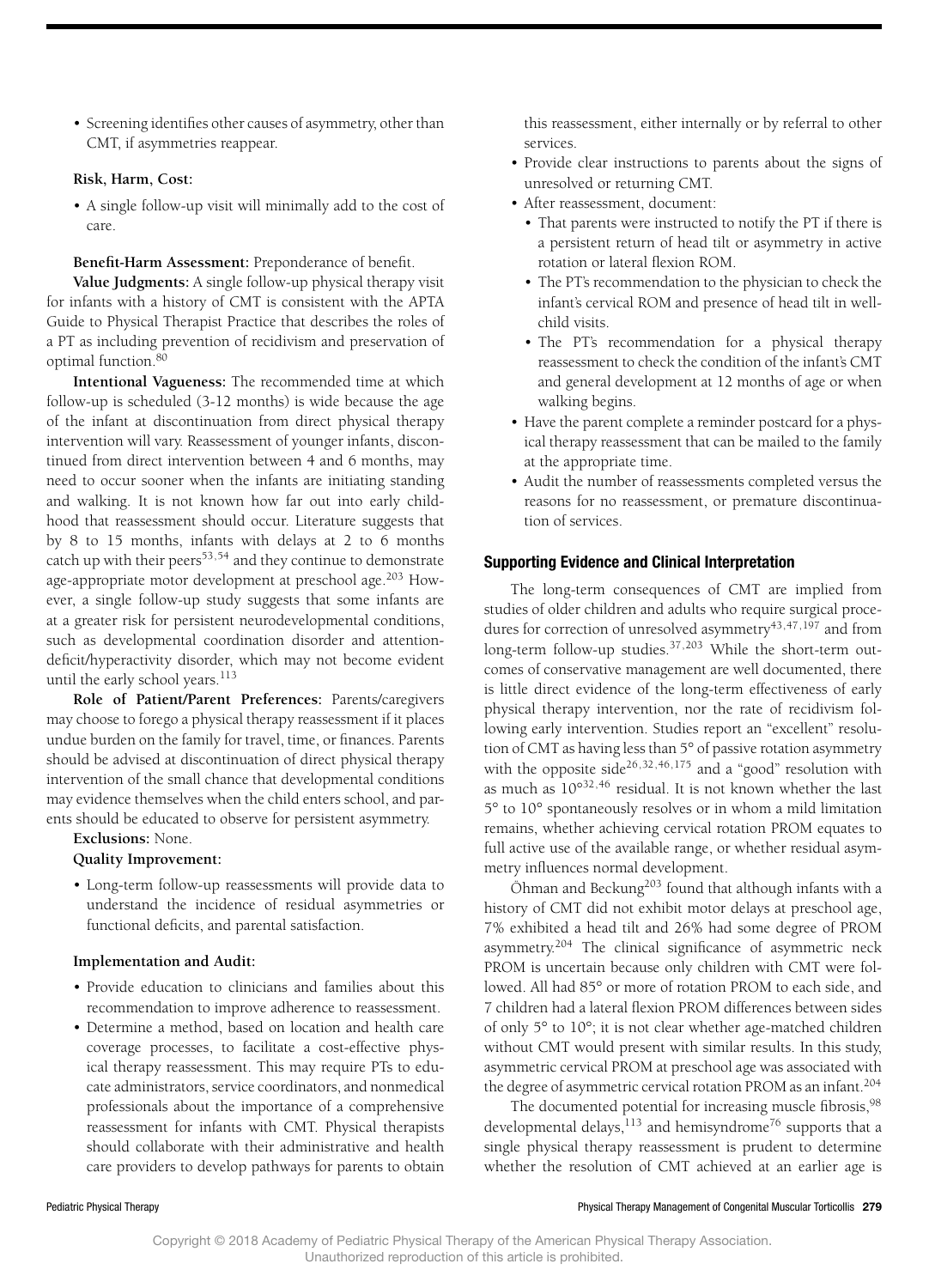maintained as the infant continues to develop and to assess for potential developmental delays or biased limb use. Physicians should be cognizant of the risk for asymmetries and/or motor delays during routine physical examinations as infants with a history of CMT are followed through to their teen years.

The length of time after discontinuation that a physical therapy reassessment should be conducted is supported by level IV evidence. Wei et al<sup>51</sup> proposed following infants until complete resolution or a minimum of 12 months. Ultrasound images suggest that while clinical indicators of ROM may improve, they are not correlated with SCM fibrous changes and these fibrous changes can continue until at least 3 years of age.<sup>98</sup> Finally, the potential for developmental delays may not become evident until early school age, $113$  so a reexamination when the child enters elementary school may be warranted if a parent or teacher reports or the child presents with residual asymmetries, developmental delays, or preferential positioning. Regional differences as to when a child is seen for his or her final direct service appointment may differ from the criteria for discharge, when the episode of care for CMT is considered closed.

**R. Research Recommendations:** Studies are needed to:

- Determine the most reasonable physical therapy reassessment times after discontinuation of direct physical therapy intervention, based on initial presentations.
- Establish the level of risk of developing asymmetries following an episode of intervention.
- Describe parent/caregiver experiences and/or satisfaction with physical therapy intervention and infant outcomes. Limited mentions of parent and/or patient satisfaction are available postsurgery<sup>46,198</sup> and post-botulinum toxin use, $44$  but none were found specific to physical therapy management.
- Determine the validity and reliability of using telemedicine or virtual meetings as compared with in-person physical therapy reassessment for the 3- to 12-month reassessment.

#### **SUMMARY**

A review of the literature, including a focused systematic review, resulted in 17 graded action statements with varying levels of obligation that address education, referral, screening, examination and evaluation, classification, prognosis, firstchoice and supplementary physical therapy interventions, interprofessional consultations, discontinuation, reassessment, and discharge, with suggestions for quality improvement, implementation, and audits. Flow sheets for referral paths and classification of CMT severity have been updated. Evidence tables are available as supplemental files. Research recommendations are made for 17 practice issues and summarized at the end of the document.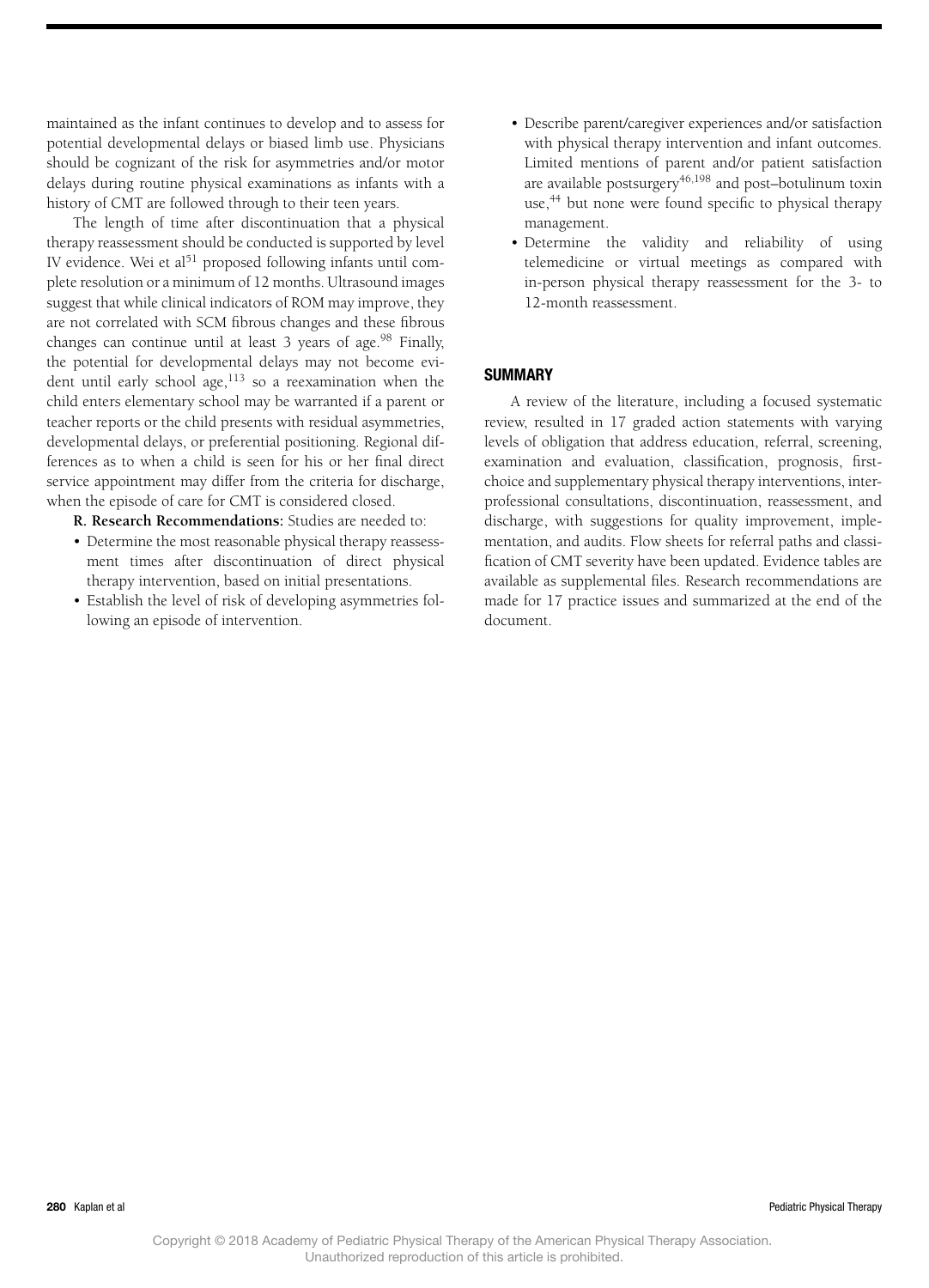There is a growing body of evidence on implementing research into practice. The following suggestions are provided as general strategies for clinicians to implement the action statements of this CPG but are not an exhaustive review. Many variables impact the successful translation of evidence into practice; clinicians will need to assess their own practice structures, cultures, and clinical skills to determine how to best implement the action statements as individuals and how to facilitate implementation by others.

The GDG recommends that:

- Education about the 2018 CMT CPG should be included in physical therapy curricula.
- Continuing education programs are provided to PTs on the updates in the 2018 CMT CPG.
- Physical therapists distribute brochures devel[oped by the APPT \(https://pediatricapta.org/](https://pediatricapta.org/clinical-practice-guidelines/) clinical-practice-guidelines/) to parents, physicians, midwives, and other health care providers that summarize the applicable key points of the 2018 CMT CPG.

## **Strategies for Individual Implementation**

- Seek training in the use of the recommended standardized measures and/or intervention approaches.<sup>205</sup>
- Build relationships with referral sources to encourage early referral of infants.
- Measure individual service outcomes of care (eg, patient impact across the ICF domains, costs, parent/caregiver satisfaction).206,207

### **Strategies for Facilitating CPG Implementation in Other Clinicians**

- Recognize that adoption of the recommendations by others may require time for learning about the 2018 CMT CPG content, developing a positive attitude toward adopting the action statements, comparing what is already done with the recommended actions, trialing selected changes in practice to determine their efficacy, and, finally, routine integration of the tested changes.206,208
- Identify early adopting clinicians as opinion leaders to introduce the guideline via journal clubs or staff presentations.206,208
- Identify gaps in knowledge and skills following content presentations to determine staff needs to implement recommendations.208
- Use documentation templates to facilitate standardized collection and implementation of the recommended measures and actions.<sup>5,209,210</sup>
- Institute quality assurance processes to monitor the routine collection of recommended data and implementation of recommendations and to identify barriers to complete collection.206,211
- Measure structural outcomes (eg, dates of referral, equipment availability), process outcomes (eg, use of tests and measures, breadth of plan of care), and service outcomes (eg, patient impact across the ICF domains, costs, parent/caregiver satisfaction)<sup>206,207</sup> to describe service delivery patterns and publish results.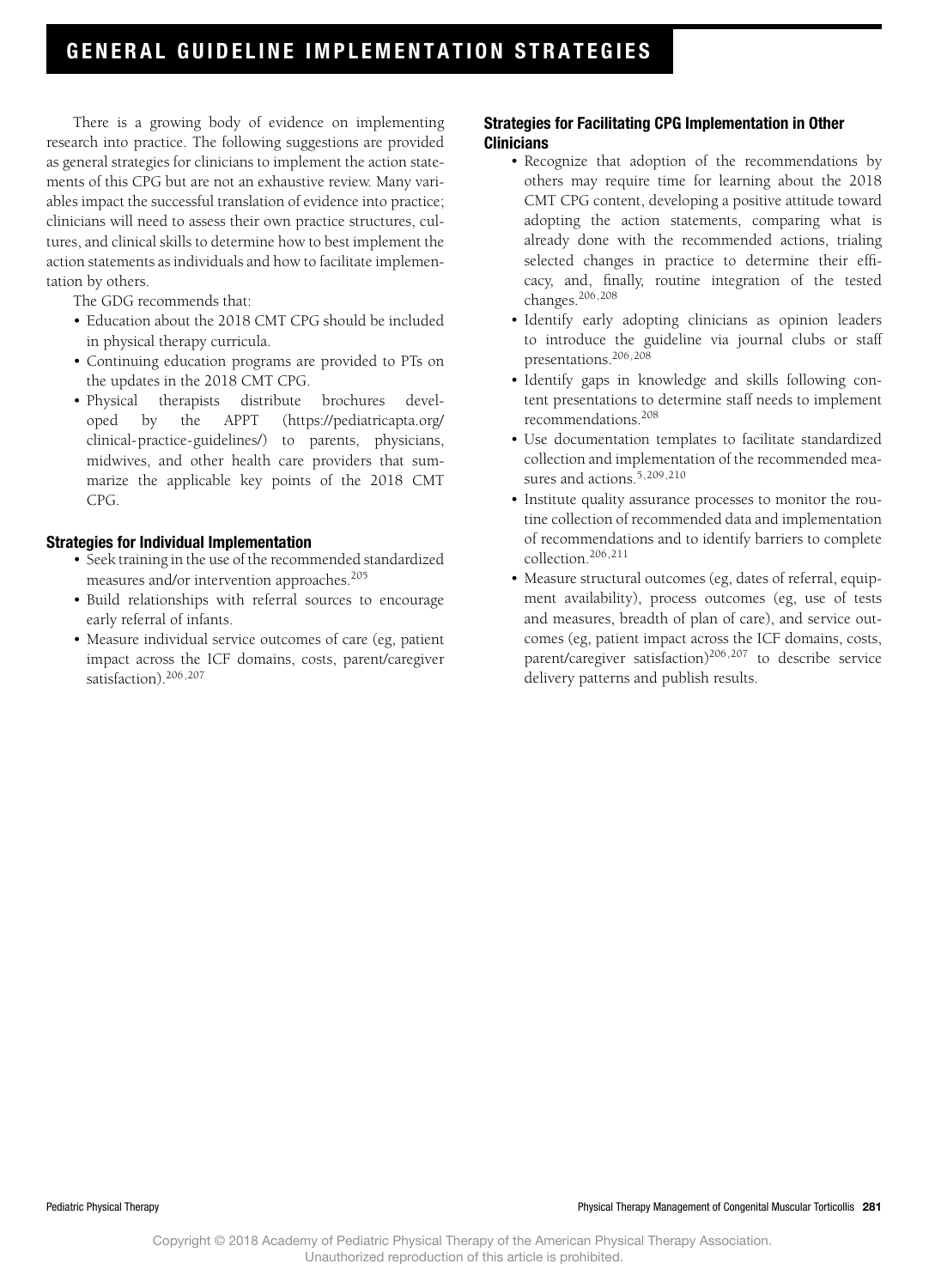**Action Statement 1:** Educate Expectant Parents and Parents of Newborns to Prevent Asymmetries/CMT. Studies are needed on the effect of education of:

- Health care providers and their knowledge of pediatric PTs' roles in managing postural preference.
- Parents/caregivers about the parental experience of receiving this education.

**Action Statement 2:** Assess Newborn Infants for Asymmetries/CMT. Studies are needed to determine:

- Whether routine screening at birth increases the rate of CMT identification or increases false-positives.
- The barriers to early referral of infants with CMT to physical therapy.

**Action Statement 3:** Refer Infants With Asymmetries/CMT to Physicians and Physical Therapists.

- Studies are needed to clarify the predictive baseline measures and characteristics of infants who benefit from immediate follow-up and to compare the cost-benefit of early physical therapy intervention and education versus parental instruction and monitoring by physicians.
- Longitudinal studies of infants with CMT are needed to clarify how the timing of referral and initiation of intervention impact body structure and functional outcomes, and overall costs of care.

**Action Statement 4:** Document Infant History.

• Studies are needed to clarify how the health history factors influence physical therapy diagnosis, prognosis, and intervention.

**Action Statement 5:** Screen Infants for Nonmuscular Causes of Asymmetry and Conditions Associated With CMT.

• Studies are needed to identify the precision of screening procedures specific to CMT.

**Action Statement 6:** Refer Infants From Physical Therapists to Physicians if Indicated by Screen.

• Studies are needed to clarify the incidence of nonmuscular causes of CMT and associated conditions and how early referral impacts ultimate outcome.

**Action Statement 7:** Request Images and Reports.

• Studies are needed to determine who would benefit from imaging, at what time in the management of CMT images are useful, and how images affect the plan of care.

**Action Statement 8:** Examine Body Structures.

- Reliable, valid, and time-efficient methods of measuring infant cervical PROM need to be developed, including lateral flexion, and large-scale normative data of PROM should be established by age in months.
- Determine the sensitivity and specificity of the MFS to differentiate infants with clinically significant limitations from infants developing typically.
- Establish a clinically practical, objective method of measuring cervical rotation AROM in infants 0 to 3 months and infants older than 3 months to assess baseline and change over time.
- Determine what, if any, correlation between AROM and PROM should be used for discontinuation and/or discharge criteria.
- Studies are needed to describe and differentiate signs of discomfort from the types of pain reactions typically observed in infants with CMT during specific testing or interventions.
- Determine the validity of the FLACC scale in rating true pain reactions during CMT examinations or interventions.

**Action Statement 9:** Classify the Level of Severity.

• Studies are needed to determine a reliable, valid, and clinically practical method of measuring cervical lateral flexion and then to determine how the severity of lateral flexion may relate to the CMT Severity Classification grades.

**Action Statement 10:** Examine Activity and Developmental Status.

• Studies are needed to identify the best developmental tests to use for infants with suspected or diagnosed CMT, from birth through 12 months, so that the same measures can be documented on all infants, enabling comparison of outcomes across studies.

**Action Statement 11:** Examine Participation Status.

• Studies are needed to quantify changes in participation and clarify how the participation elements inform the plan of care.

**Action Statement 12:** Determine Prognosis. Studies are needed to:

- Clarify the interaction between the factors associated with full symptom resolution and episode of care.
- Clarify the accuracy of prognosis with respect to full symptom resolution and episode of care.
- Describe and clarify the efficacy of different delivery models, for example, individual versus group or clinic versus home.

**Action Statement 13:** Provide These 5 Components as the First-Choice Intervention. Studies are needed to:

- Identify intervention techniques and dosages, including accurate descriptions of active exercises, with links to the CMT Severity Classification grades.
- Identify the components of optimal home programs.
- Evaluate the benefits of individual versus group therapy conditions.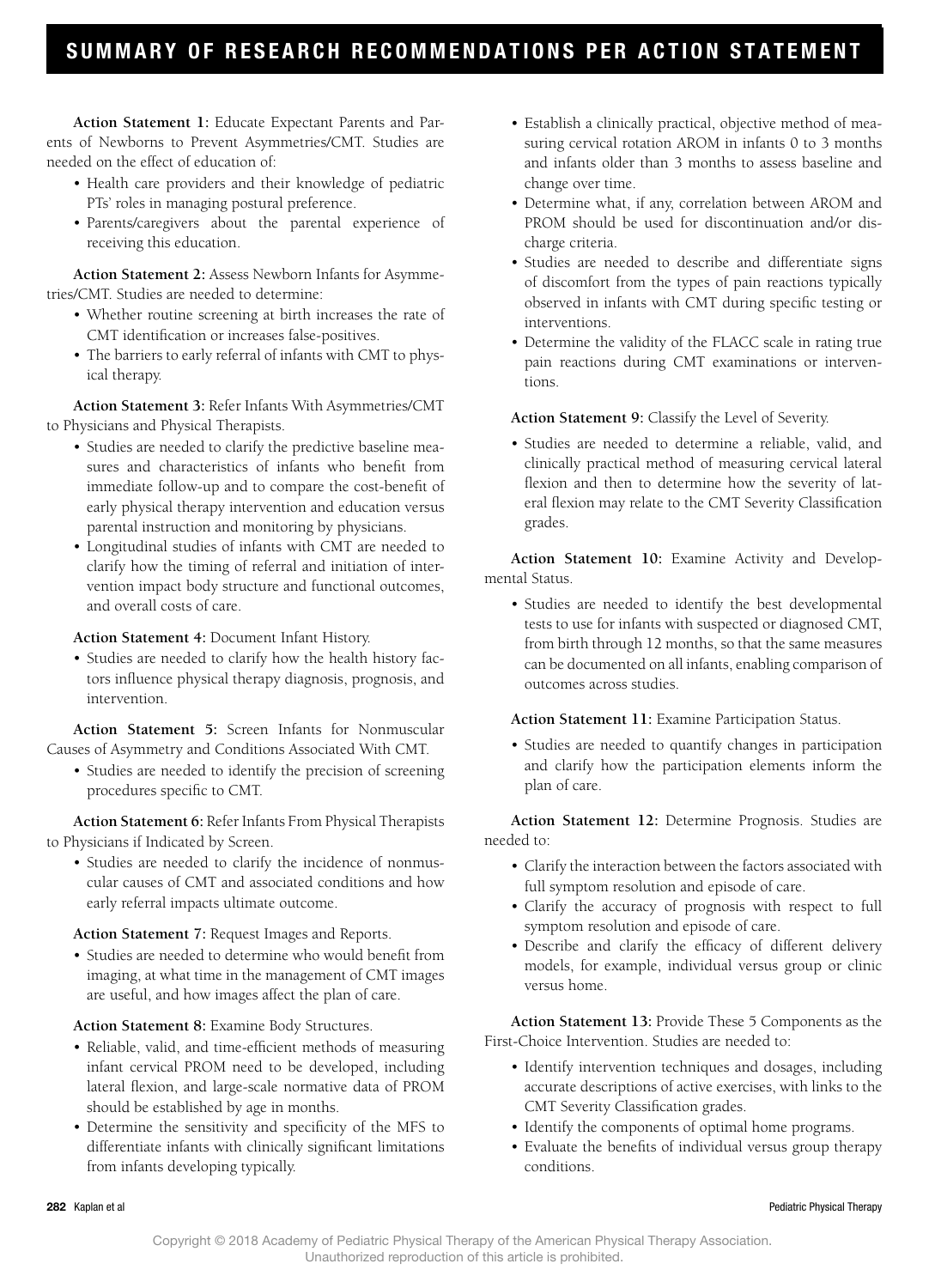**Action Statement 14:** Provide Supplemental Intervention(s), After Appraising Appropriateness for the Infant, to Augment the First-Choice Intervention.

• Studies are needed to describe and clarify the efficacy of all supplementary interventions, including determinants for their choice, principles of application, dosage, and outcomes measures.

**Action Statement 15:** Initiate Consultation When the Infant Is Not Progressing as Anticipated.

• Studies are needed to describe the incidence of infants who require invasive care, their history of interventions, the best time for referral, and any associated physical therapy outcomes.

**Action Statement 16:** Discontinue Direct Services When These 5 Criteria Are Achieved.

• Longitudinal studies are needed to understand the best criteria and/or timing for discontinuing infants from direct physical therapy intervention and the final discharge from the episode of care.

**Action Statement 17:** Reassess Infants 3 to 12 Months After Discontinuation of Direct Services and Then Discharge if Appropriate.

- Determine the most reasonable reassessment times after discontinuation of direct physical therapy intervention based on initial presentations.
- Establish the level of risk of developing asymmetries following an episode of intervention.
- Describe parent/caregiver experiences and/or satisfaction with physical therapy intervention and infant outcomes. Limited mentions of parent and/or patient satisfaction are available postsurgery $46,198$  and post-botulinum toxin use,<sup>44</sup> but none were found specific to physical therapy management.
- Determine the validity and reliability of using telemedicine or virtual meetings as compared with in-person physical therapy reassessment for the 3- to 12-month reassessment.

#### **DEVELOPMENT OF THE GUIDELINE**

This CPG is the product of many people's work and support. At each phase of the update, the GDG has benefitted from the work and advice of clinicians, methodologists, and the families with whom we work. The following outlines the phases of this update and formally acknowledges the contributors in each phase. Contributors are listed alphabetically.

Phase 1: Organization and manuscript development, including determination of scope.

Colleen P. Coulter, PT, DPT, PhD, PCS, Team Lead, Limb Deficiency Program, Orthotics and Prosthetics Department, Children's Healthcare of Atlanta; Adjunct Assistant Professor of Rehabilitation Medicine, Emory University School of Medicine, Atlanta, Georgia

Sandra L. Kaplan, PT, DPT, PhD, Professor, Dept. of Rehabilitation and Movement Sciences, Rutgers, The State University of New Jersey, Newark, New Jersey

Barbara Sargent, PT, PhD, PCS, Assistant Professor of Clinical Physical Therapy, Division of Biokinesiology and Physical Therapy, University of Southern California, Los Angeles, California

Phase 2: Literature search and abstract review.

Colleen P. Coulter, PT, DPT, PhD, PCS

Emily Heidenreich, PT, DPT, PCS

Sandra L. Kaplan, PT, DPT, PhD

Barbara Sargent, PT, PhD, PCS

Phase 3: Literature review, appraiser reliability training, and critical appraisal ratings.

Emily Heidenreich, PT, DPT, PCS

Barbara Sargent, PT, PhD, PCS

Phase 4: Action statement generation and literature summarization.

Colleen Coulter, PT, DPT, PhD, PCS

Sandra L. Kaplan, PT, DPT, PhD

Barbara Sargent, PT, PhD, PCS

Phase 5: First round review by content experts.

Cynthia Baker, MD (AAP representative), Department of Pediatrics, Kaiser Permanente Medical Center, Los Angeles, California

Ginette Lange, PhD, CNM, FNP, Associate Professor, School of Nursing/Nurse Midwifery Program, Rutgers, The State University of New Jersey, Newark, New Jersey

Christine McDonough, PT, PhD (methodologist), Assistant Professor of Physical Therapy, School of Health and Rehabilitation Sciences, University of Pittsburgh, Pittsburgh, Pennsylvania

Victoria Mena, AuD (parent and public representative), Hearing and Speech Lead/Pediatric Audiologist, Department of Rehabilitation Services Children's Hospital Los Angeles, Los Angeles, California

Anna Öhman, PT, PhD (pediatric physical therapist and researcher), PhD Specialist in Pediatrics, Gothenburg, Sweden

Scott Parrott, PhD (methodologist), Professor, Department of Interdisciplinary Studies, School of Health Professions; Adjunct Professor, Department of Epidemiology, School of Public Health, Rutgers, The State University of New Jersey, Newark, New Jersey

Melanie Percy, RN, PhD, CPNP, FAAN (pediatric nurse practitioner), Associate Professor, Advanced Practice Nursing Division, School of Nursing, Rutgers, The State University of New Jersey, Newark, New Jersey

Amy Pomrantz, PT, DPT, OCS, ATC (parent and public representative), Assistant Professor of Clinical Physical Therapy, Division of Biokinesiology and Physical Therapy at the Herman Ostrow School of Dentistry, University of Southern California, Los Angeles, California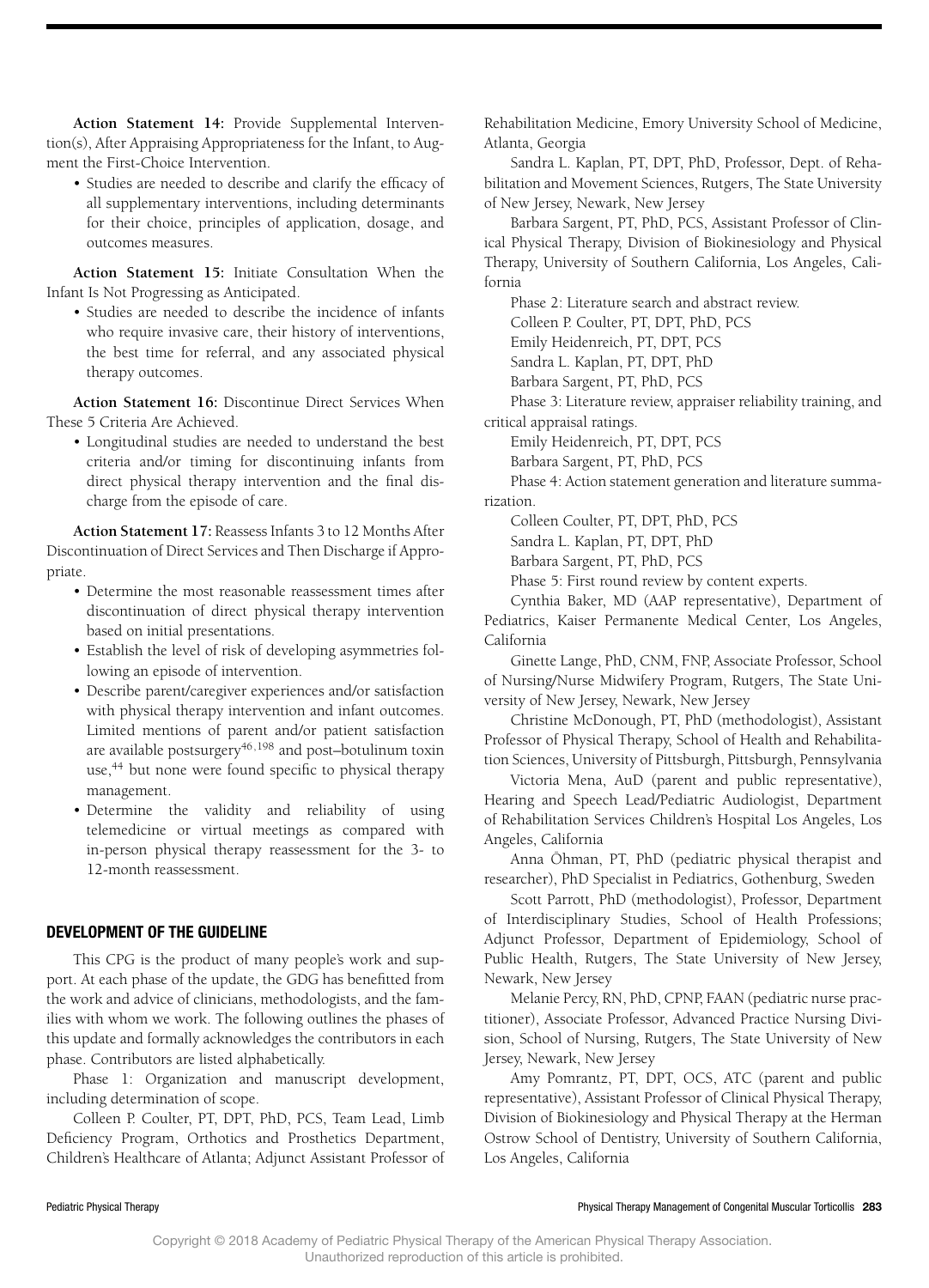Philip Spandorfer, MD, MSCE, FAAP (pediatrician), North Atlantic Pediatric Associates, PC, Atlanta, Georgia

Jordan Steinberg, MD, PhD, FAAP (pediatric plastic surgeon), Assistant Professor, Department of Plastic Surgery, Johns Hopkins University School of Medicine, Baltimore, Maryland

APPT Knowledge Translation Committee Project Leaders:

Erin Bompiani, PT, DPT, PCS, Assistant Professor, School of Physical Therapy & Athletic Training, Pacific University, Hillsboro, Oregon

Ellen Brennan, PT, DPT, PCS, Children's Specialized Hospital, Toms River, New Jersey

Catie Christensen, PT, DPT, PCS, Physical Therapist and Evidence-Based Practice Coordinator, Nationwide Children's Hospital, Westerville, Ohio

Barbara Pizzutillo, PT, DPT, MBA, Clinician, Private Practice/Early Intervention, Wynnewood, Pennsylvania

Susan Rabinowicz, DPT, MS, Private Practice Consultant, New York City, New York

All first round reviewers declared an absence of conflicts of interest with the topic, process, and/or financial relationships.

Phase 6: External review of the revised CPG by the public and AGREE II ratings.

Following edits based on the first round review, a revised CPG draft was posted for public comment on the APTA APPT Web site. Notices were sent through the APPT electronic newsletter, posted on a physical and occupational therapy social media Web site, and sent individually to any clinicians who had inquired about the CPG during its update regarding the opportunity for comments. Comments were and may be submitted to [torticolliscpg@gmail.com.](mailto:torticolliscpg@gmail.com)

### **AGREE II Reviewers**

This CPG was evaluated by the following reviewers using the AGREE II,<sup>15</sup> an established instrument designed to assess the quality of CPGs:

Lisa Selby-Silverstein, PT, PhD, NCS, Professor, Program in Physical Therapy, Neumann University, Aston, Pennsylvania

Catherine R. Smith, PT, DPT, PhD, PCS, CNT, Associate Professor, Physical Therapy; Vanderbilt Pediatric Professorship, University of Tennessee, Chattanooga, Tennessee

Phase 7: Submission for publication to *Pediatric Physical Therapy*.

Colleen P. Coulter, PT, DPT, PhD, PCS

Sandra L. Kaplan, PT, DPT, PhD

Barbara Sargent, PT, PhD, PCS

Linda Fetters, PT, PhD, FAPTA, *Pediatric Physical Therapy*, Editor-in-Chief

Phase 8: Dissemination of guideline.

APTA APPT Web page.

PEDro Submission—Sandra L. Kaplan, PT, DPT, PhD

Presentations scheduled at the APPT Annual Conference

(2018) and the APTA Combined Sections Meeting (2019).

Phase 9: Plan for revision. The GDG recommends that the CPG be reviewed for updating in 5 years, as the body of evidence expands.<sup>11</sup> The guideline revision will be organized by Barbara Sargent, PT, PhD, PCS. Similar to the 2018 CMT CPG, a systematic review to inform an update will be initiated in 2021 and completed in 2023; if warranted, the 2023 CMT CPG update will begin in 2022 and be completed in 2023.

Phase 10: Plan for monitoring guideline uptake. The GDG recommends a survey of pediatric PTs in 2021, similar to Kaplan et al, $^7$  to assess implementation of the 2018 CMT CPG guideline.

#### **ACKNOWLEDGMENTS**

Pam Corley, Reference librarian, USC 2013 CMT CPG; Robert Johnson, MLIS, Reference librarian, USC, 2018 CMT Systematic Review; Richard Shiffman, MD, BridgeWIZ developer; Melanie McKinney, PT, DPT, PCS, liaison to APPT Knowledge Translation and KBNet working groups.

#### **REFERENCES**

- 1. Kaplan SL, Coulter C, Fetters L. Physical therapy management of congenital muscular torticollis: an evidence-based clinical practice guideline from the Section on Pediatrics of the American Physical Therapy Association. *Pediatr Phys Ther*. 2013;25(4):348-394.
- 2. Shiffman RN, Michel G, Rosenfeld RM, Davidson C. Building better guidelines with BRIDGE-Wiz: development and evaluation of a software assistant to promote clarity, transparency, and implementability. *J Am Med Inform Assoc*. 2011;19:94-101.
- 3. Institute of Medicine. *Clinical Practice Guidelines We Can Trust*. Washington, DC: National Academies Press; 2011.
- 4. Do TT. Congenital muscular torticollis: current concepts and review of treatment [review]. *Curr Opin Pediatr*. 2006;18(1):26-29.
- 5. Gutierrez D, Kaplan SL. Aligning documentation with congenital muscular torticollis clinical practice guidelines: administrative case report. *Phys Ther*. 2016;96(1):111-120.
- 6. Nichter S. A clinical algorithm for early identification and intervention of cervical muscular torticollis. *Clin Pediatr (Phila)*. 2016;55(6):532- 536.
- 7. Kaplan SL, Dole RL, Schreiber J. Uptake of the congenital muscular torticollis clinical practice guideline into pediatric practice. *Pediatr Phys Ther*. 2017;29:307-313.
- 8. Strenk ML, Kiger M, Hawke JL, Mischnick A, Quatman-Yates C. Implementation of a quality improvement initiative: improved congenital muscular torticollis outcomes in a large hospital setting. *Phys Ther*. 2017;97(6):649-658.
- 9. Oledzka M, Kaplan SL, Sweeney JK, Coulter C, Evans-Rogers DL. Interrater and intrarater reliability of the congenital muscular torticollis severity classification system. *Pediatr Phys Ther*. 2018;30(3):176- 182.
- 10. Heidenreich E, Johnson R, Sargent B. Informing the update to the physical therapy management of congenital muscular torticollis clinical practice guideline. *Pediatr Phys Ther*. 2018;30(3):164-175.
- 11. Kaplan SL, Coulter C, Fetters L. Developing evidence-based physical therapy clinical practice guidelines. *Pediatr Phys Ther*. 2013;25(3):257-270. doi:10.1097/PEP.1090b1013e31829491c 31829495.
- 12. Keklicek H, Uygur F. A randomized controlled study on the efficiency of soft tissue mobilization in babies with congenital muscular torticollis. *J Back Musculoskelet Rehabil*. 2018;31(2):315-321.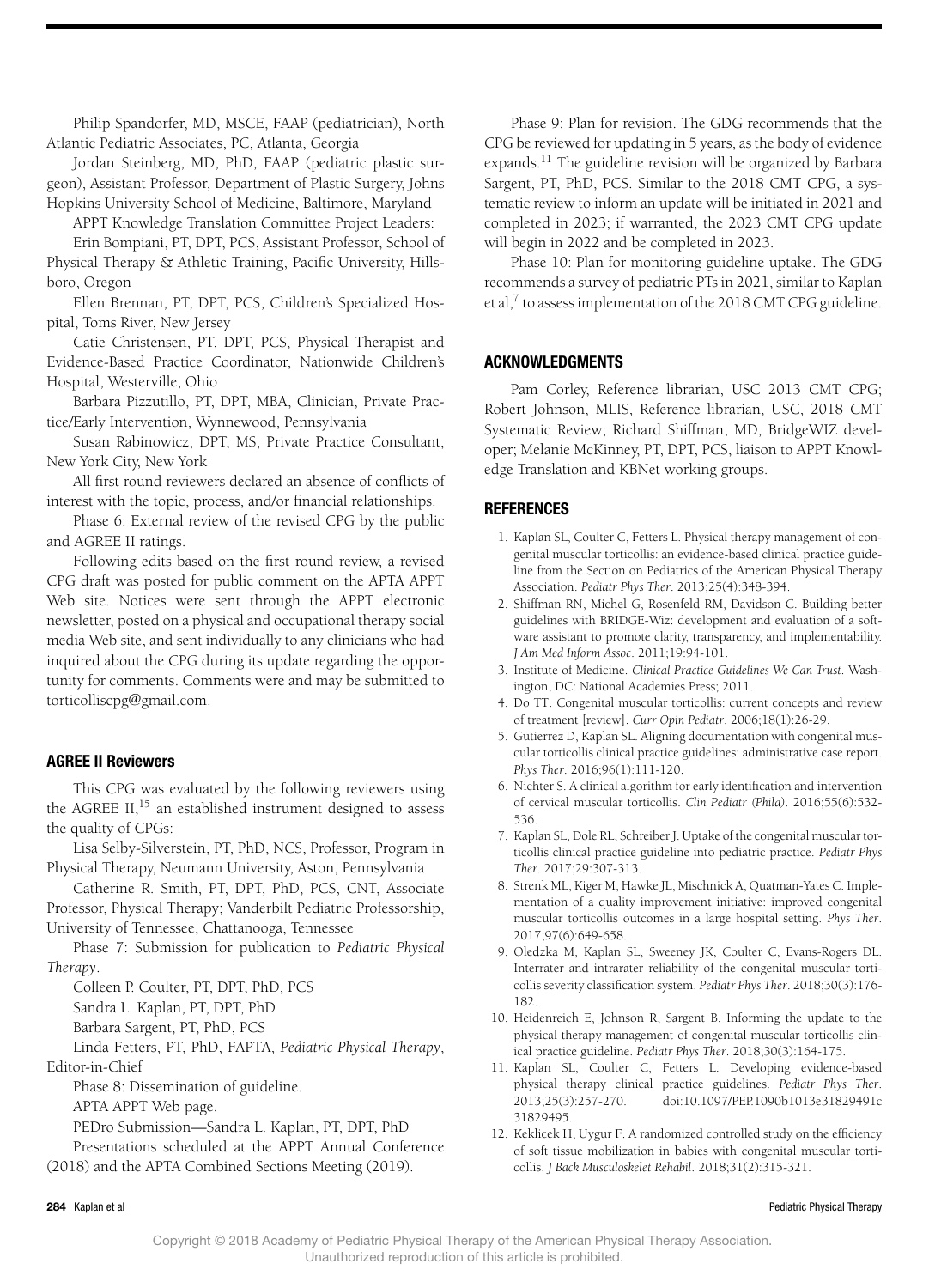- 13. Higgins JPT, Altman DG, Gøtzsche PC, et al. The Cochrane Collaboration's tool for assessing risk of bias in randomised trials. *BMJ*. 2011;343:d5928.
- 14. Darrah J, Hickman R, O'Donnell M, Vogtle L, Wiart L. *AACPDM Methodology to Develop Systematic Reviews of Treatment Interventions*. Rev 1.2. Milwaukee, WI: American Academy for Cerebral Palsy and Developmental Medicine; 2008.
- 15. AGREE Next Steps Consortium. *The AGREE II Instrument* [Electronic version]. 2009. Retrieved from https://www.agreetrust.org.
- 16. Blythe WR, Logan TC, Holmes DK, Drake AF. Fibromatosis colli: a common cause of neonatal torticollis. *Am Fam Physician*. 1996;54(6):1965-1967.
- 17. Lowry KC, Estroff JA, Rahbar R. The presentation and management of fibromatosis colli. *Ear Nose Throat J*. 2004;89(9):4-9.
- 18. Stassen LF, Kerawala CJ. New surgical technique for the correction of congenital muscular torticollis (wry neck). *Br J Oral Maxillofac Surg*. 2000;38(2):142-147.
- 19. Hollier L, Kim J, Grayson BH, McCarthy JG. Congenital muscular torticollis and the associated craniofacial changes. *Plast Reconstr Surg*. 2000;105(3):827-835.
- 20. Stellwagen LM, Hubbard E, Chambers C, Jones KL. Torticollis, facial asymmetry and plagiocephaly in normal newborns. *Arch Dis Child*. 2008;93(10):827-831.
- 21. Tien YC, Su JY, Lin GT, Lin SY. Ultrasonographic study of the coexistence of muscular torticollis and dysplasia of the hip. *J Pediatr Orthop*. 2001;21(3):343-347.
- 22. Ballock RT, Song KM. The prevalence of nonmuscular causes of torticollis in children. *J Pediatr Orthop*. 1996;16:500-504.
- 23. Tatli B, Aydinli N, Caliskan M, Ozmen M, Bilir F, Acar G. Congenital muscular torticollis: evaluation and classification. *Pediatr Neurol*. 2006;34(1):41-44.
- 24. Tomczak KK, Rosman NP. Torticollis. *J Child Neurol.* 2012;28(3):365- 378.
- 25. Stellwagen LM, Hubbard E, Vaux K. Look for the "stuck baby" to identify congenital torticollis. *Contemp Pediatr*. 2004;21(5):55-65.
- 26. Cheng JC, Tang SP, Chen TM, Wong MW, Wong EM. The clinical presentation and outcome of treatment of congenital muscular torticollis in infants—a study of 1,086 cases. *J Pediatr Surg*. 2000;35(7):1091- 1096.
- 27. Boere-Boonekamp MM, van der Linden-Kuiper LT. Positional preference: prevalence in infants and follow-up after two years. *Pediatrics*. 2001;107:339-343.
- 28. Matuszewski L, Pietrzyk D, Kandzierski G, Wilczynski M. Bilateral congenital torticollis: a case report with 25 years of follow-up. *J Pediatr Orthop B*. 2017;26(6):585-588.
- 29. Chen M-M, Chang H-C, Hsieh C-F, Yen M-F, Chen TH-H. Predictive model for congenital muscular torticollis: analysis of 1021 infants with sonography. *Arch Phys Med Rehabil*. 2005;86(11):2199-2203.
- 30. Aarnivala HEI, Valkama AM, Pirttiniemi PM. Cranial shape, size and cervical motion in normal newborns. *Early Hum Dev*. 2014;90(8):425- 430.
- 31. Cheng JC, Au AW. Infantile torticollis: a review of 624 cases. *J Pediatr Orthop*. 1994;14(6):802-808.
- 32. Cheng JC, Tang SP, Chen TM. Sternocleidomastoid pseudotumor and congenital muscular torticollis in infants: a prospective study of 510 cases. *J Pediatr*. 1999;134(6):712-716.
- 33. McAllister JM, Hall ES, Hertenstein GER, Merhar SL, Uebel PL, Wexelblatt SL. Torticollis in infants with a history of neonatal abstinence syndrome. *J Pediatr*. 2018;196:305-308.
- 34. Nucci P, Kushner BJ, Serafino M, Orzalesi N. A multi-disciplinary study of the ocular, orthopedic, and neurologic causes of abnormal head postures in children. *Am J Ophthalmol*. 2005;140(1): 65-68.
- 35. Cheng JC, Chen TM, Tang SP, Shum SL, Wong MW, Metreweli C. Snapping during manual stretching in congenital muscular torticollis. *Clin Orthop Relat Res*. 2001;384:237-244.
- 36. Petronic I, Brdar R, Cirovic D, et al. Congenital muscular torticollis in children: distribution, treatment duration and outcome. *Eur J Phys Rehabil Med*. 2010;45(2):153-158.
- 37. Celayir AC. Congenital muscular torticollis: early and intensive treatment is critical. A prospective study. *Pediatr Int*. 2000;42(5):504-507.
- 38. Fradette J, Gagnon I, Kennedy E, Snider L, Majnemer A. Clinical decision making regarding intervention needs of infants with torticollis. *Pediatr Phys Ther*. 2011;23(3):249-256.
- 39. Hagan JF, Shaw JS, Duncan PM. *Bright Futures: Guidelines for Health Supervision of Infants, Children and Adolescents*. 3rd ed. Elk Grove Village, IL: American Academy of Pediatrics; 2008. ISBN 9781581102239.
- 40. Council on Children With Disabilities, Section on Developmental Behavioral Pediatrics, Bright Futures Steering Committee, Medical Home Initiatives for Children With Special Needs Project Advisory Committee. Identifying infants and young children with developmental disorders in the medical home: an algorithm for developmental surveillance and screening. *Pediatrics*. 2006;118(1):405-420.
- 41. Lee K, Chung E, Lee B-H. A comparison of outcomes of asymmetry in infants with congenital muscular torticollis according to age upon starting treatment. *J Phys Ther Sci*. 2017;29:543-547.
- 42. Coventry MB, Harris LE. Congenital muscular torticollis in infancy some observations regarding treatment. *J Bone Joint Surg Am*. 1959;41(5):815-822.
- 43. Canale ST, Griffin DW, Hubbard CN. Congenital muscular torticollis. A long-term follow-up. *J Bone Joint Surg Am*. 1982;64(6):810-816.
- 44. Joyce MB, de Chalain TMB. Treatment of recalcitrant idiopathic muscular torticollis in infants with botulinum toxin type a. *J Craniofac Surg*. 2005;16(2):321-327.
- 45. Bouchard M, Chouinard S, Suchowersky O. Adult cases of congenital muscular torticollis successfully treated with botulinum toxin. *Mov Disord*. 2010;25(14):2453-2456.
- 46. Shim JS, Noh KC, Park SJ. Treatment of congenital muscular torticollis in patients older than 8 years. *J Pediatr Orthop*. 2004;24(6):683-688.
- 47. Chen CE, Ko JY. Surgical treatment of muscular torticollis for patients above 6 years of age. *Arch Orthop Trauma Surg*. 2000;120(3/4):149- 151.
- 48. Ajay G, Kothari S. Lower pole release in congenital muscular torticollis—retrospective analysis of outcomes in 15 cases. *IJPMR Indian J Phys Med Rehabil*. 2016;27(3):46-48.
- 49. Seo SJ, Kim JH, Joh YH, et al. Change of facial asymmetry in patients with congenital muscular torticollis after surgical release. *J Craniofac Surg*. 2016;27(1):64-69.
- 50. Uluer MC, Bojovic B. A rare cervical dystonia mimic in adults: congenital muscular torticollis (fibromatosis colli), a follow-up. *Front Neurol*. 2016;7:7.
- 51. Wei JL, Schwartz KM, Weaver AL, Orvidas LJ. Pseudotumor of infancy and congenital muscular torticollis: 170 cases. *Laryngoscope*. 2001;111(4, pt 1):688-695.
- 52. Hummer CD, MacEwen GD. The coexistence of torticollis and congenital dysplasia of the hip. *J Bone Joint Surg Am*. 1972;54(6):1255-1256.
- 53. Schertz M, Zuk L, Zin S, Nadam L, Schwartz D, Bienkowski RS. Motor and cognitive development at one-year follow-up in infants with torticollis. *Early Hum Dev*. 2008;84(1):9-14.
- 54. Öhman A, Nilsson S, Lagerkvist A, Beckung ERE. Are infants with torticollis at risk of a delay in early motor milestones compared with a control group of healthy infants? *Dev Med Child Neurol*. 2009;51:545- 550.
- 55. Tse P, Cheng J, Chow Y, Leung PC. Surgery for neglected congenital torticollis. *Acta Orthop Scand*. 1987;58(3):270-272.

#### Pediatric Physical Therapy Physical Therapy Management of Congenital Muscular Torticollis **285**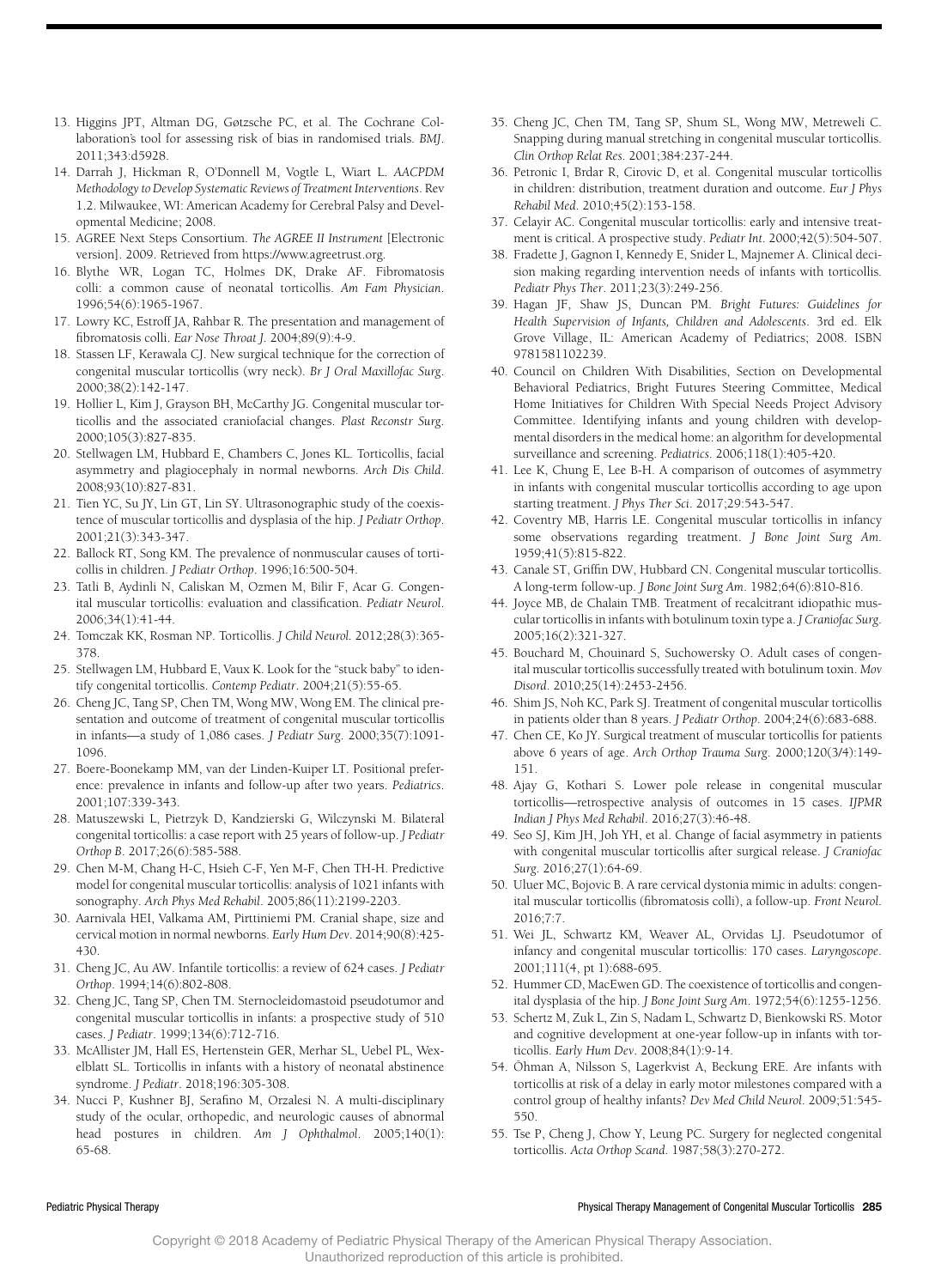- 56. Yu C-C, Wong F-H, Lo L-J, Chen Y-R. Craniofacial deformity in patients with uncorrected congenital muscular torticollis: an assessment from three-dimensional computed tomography imaging. *Plast Reconstr Surg*. 2004;113:24-33.
- 57. Demirbilek S, Atayurt HF. Congenital muscular torticollis and sternomastoid tumor: results of nonoperative treatment. *J Pediatr Surg*. 1999;34(4):549-551.
- 58. van Vlimmeren LA, Helders PJ, van Adrichem LN, Engelbert RH. Diagnostic strategies for the evaluation of asymmetry in infancy-a review [review]. *Eur J Pediatr*. 2004;163(4/5):185-191.
- 59. van Vlimmeren LA, Helders PJM, van Adrichem LNA, Engelbert RHH. Torticollis and plagiocephaly in infancy: therapeutic strategies. *Pediatr Rehabil*. 2006;9:40-46.
- 60. de Chalain TMB, Park S. Torticollis associated with positional plagiocephaly: a growing epidemic. *J Craniofac Surg*. 2010;16(3): 411-418.
- 61. Cameron BH, Langer JC, Cameron GS. Success of nonoperative treatment for congenital muscular torticollis is dependent on early therapy. *J Pediatr Surg*. 1994;9:391-393.
- 62. Lal S, Abbasi AS, Jamro S. Response of primary torticollis to physiotherapy. *J Surg Pakistan*. 2011;16:153-156.
- 63. Emery C. The determinants of treatment duration for congenital muscular torticollis. *Phys Ther*. 1994;74(10):921-929.
- 64. Öhman AM, Nilsson S, Beckung ERE. Stretching treatment for infants with congenital muscular torticollis: physiotherapist or parents? A randomized pilot study. *PM R*. 2010;2:1073-1079.
- 65. Peitsch WK, Keefer CH, LaBrie RA, Mulliken JB. Incidence of cranial asymmetry in health newborns. *Pediatrics*. 2002;110(6):e72.
- 66. Porter S, Qureshi R, Caldwell BA, Echevarria M, Dubbs WB, Sullivan MW. Developmental surveillance and screening practices by pediatric primary care providers implications for early intervention professionals. *Infants Young Child*. 2016;29(2):91-101.
- 67. Koren A, Reece SM, Kahn-D'angelo L, Medeiros D. Parental information and behaviors and provider practices related to tummy time and back to sleep. *J Pediatr Health Care*. 2003;24(4): 222-230.
- 68. Moon RY; Task Force on Sudden Infant Death Syndrome. SIDS and other sleep-related infant deaths: evidence base for 2016 updated recommendations for a safe infant sleeping environment. *Pediatrics*. 2016;138(5):e20162940.
- 69. Chen CC, Bode RK, Granger CV, Heinemann AW. Psychometric properties and developmental differences in children's ADL item hierarchy: a study of the WeeFIM instrument. *Am J Phys Med Rehabil*. 2005;84(9):671-679.
- 70. Öhman AM, Mardbrink E-L, Stensby J, Beckung E. Evaluation of treatment strategies for muscle function. *Physiother Theory Pract*. 2011;27(7):463-470.
- 71. Luxford BK. The physiotherapy management of infants with congenital muscular torticollis: a survey of current practice in New Zealand. *NZ J Physiother*. 2009;37(3):127-135.
- 72. Jung AY, Kang EY, Lee SH, Nam DH, Cheon JH, Kim HJ. Factors that affect the rehabilitation duration in patients with congenital muscular torticollis. *Ann Rehabil Med*. 2015;39(1):18-24.
- 73. Han MH, Kang JY, Do HJ, et al. Comparison of clinical findings of congenital muscular torticollis between patients with and without sternocleidomastoid lesions as determined by ultrasonography. *J Pediatr Orthop*. 2017. doi:10.1097/BPO.0000000000001039.
- 74. van Vlimmeren LA, van der Graaf Y, Boere-Boonekamp MM, L'Hoir MP, Helders PJM, Engelbert RHH. Risk factors for deformational plagiocephaly at birth and at 7 weeks of age: a prospective cohort study. *Pediatrics*. 2007;119:e408-e418.
- 75. Nuysink J, van Haastert IC, Takken T, Helders PJM. Symptomatic asymmetry in the first six months of life: differential diagnosis. *Eur J Pediatr*. 2008;167(6):613-619.
- 76. Binder H, Eng GD, Gaiser JF, Koch B. Congenital muscular torticollis: results of conservative management with long-term follow-up in 85 cases. *Arch Phys Med Rehabil*. 1987;68(4):222-225.
- 77. Thompson F, McManus S, Colville J. Familial congenital muscular torticollis: case report and review of the literature. *Clin Orthop Relat Res*. 1986;(202):193-196.
- 78. Sönmez K, Turkyilmaz Z, Demirogullari B, et al. Congenital muscular torticollis in children [review]. *ORL J Otorhinolaryngol Relat Spec*. 2005;67(6):344-347.
- 79. Tessmer A, Mooney P, Pelland L. A developmental perspective on congenital muscular torticollis: a critical appraisal of the evidence. *Pediatr Phys Ther*. 2010;22(4):378-383.
- 80. APTA. Guide to physical therapist practice. *Phys Ther*. 2001;81(1):1- 768.
- 81. Gray GM, Tasso KH. Differential diagnosis of torticollis: a case report. *Pediatr Phys Ther*. 2009;21:369-374.
- 82. Lobo MA, Harbourne RT, Dusing SC, McCoy SW. Grounding early intervention: physical therapy cannot just be about motor skills anymore. *Phys Ther*. 2013;93(1):94-103.
- 83. Williams CR, O'Flynn E, Clarke NM, Morris RJ. Torticollis secondary to ocular pathology. *J Bone Joint Surg Br*. 1996;78(4):620-624.
- 84. Karmel-Ross K. *Torticollis: Differential Diagnosis, Assessment and Treatment, Surgical Management and Bracing*. Binghamton, NY: Haworth Press Inc: 1997.
- 85. Freed SS, Coulter-O'Berry C. Identification and treatment of congenital muscular torticollis in infants. *J Prosthet Orthot*. 2004;16:S18-S23.
- 86. Rahlin M. TAMO therapy as a major component of physical therapy intervention for an infant with congenital muscular torticollis: a case report. *Pediatr Phys Ther*. 2005;17:209-218.
- 87. Haque S, Shafi BBB, Kaleem M. Imaging of torticollis in children. *RadioGraphics*. 2012;32:557-571.
- 88. Minihane KP, Grayhack JJ, Simmons TD, Seshadri R, Wysocki RW, Sarwark JF. Developmental dysplasia of the hip in infants with congenital muscular torticollis. *Am J Orthop (Bella Mead, NJ).* 2008;37(9):E155-E158; discussion E158.
- 89. von Heideken J, Green DW, Burke SW, et al. The relationship between developmental dysplasia of the hip and congenital muscular torticollis. *J Pediatr Orthop*. 2006;26(6):805-808.
- 90. Nucci P, Curiel B. Abnormal head posture due to ocular problems: a review. *Curr Pediatr Rev*. 2009;5(2):105-111.
- 91. Brodsky MC, Holmes JM. Torsional augmentation for the treatment of lateropulsion and torticollis in partial ocular tilt reaction. *J AAPOS*. 2012;16(2):141-144.
- 92. Ahn AR, Rah UW, Woo JE, Park S, Kim S, Yim SY. Craniovertebral junction abnormalities in surgical patients with congenital muscular torticollis. *J Craniofac Surg*. 2018;29(3):e327-e331.
- 93. Brown RE, Harave S. Diagnostic imaging of benign and malignant neck masses in children—a pictorial review. *Quant Imaging Med Surg*. 2016;6(5):591-604.
- 94. Boyko N, Eppinger MA, Straka-DeMarco D, Mazzola CA. Imaging of congenital torticollis in infants: a retrospective study of an institutional protocol. *J Neurosurg Pediatr*. 2017;20(2):191-195.
- 95. Lee SY, Park HJ, Choi YJ, et al. Value of adding sonoelastography to conventional ultrasound in patients with congenital muscular torticollis. *Pediatr Radiol*. 2013;43(12):1566-1572.
- 96. Cheng JC-Y, Metreweli C, Chen TM-K, Tang S-P. Correlation of ultrasonographic imaging of congenital muscular torticollis with clinical assessment in infants. *Ultrasound Med Biol*. 2000;26(8):1237-1241.
- 97. Tang S, Liu Z, Quan X, Qin J, Zhang D. Sternocleidomastoid pseudotumor of infants and congenital muscular torticollis: fine-structure research. *J Pediatr Orthop*. 1998;18(2):214-218.
- 98. Tang SFT, Hsu K-H, Wong AMK, Hsu C-C, Chang C-H. Longitudinal followup study of ultrasonography in congenital muscular torticollis. *Clin Orthop Relat Res*. 2002;(403):179-185.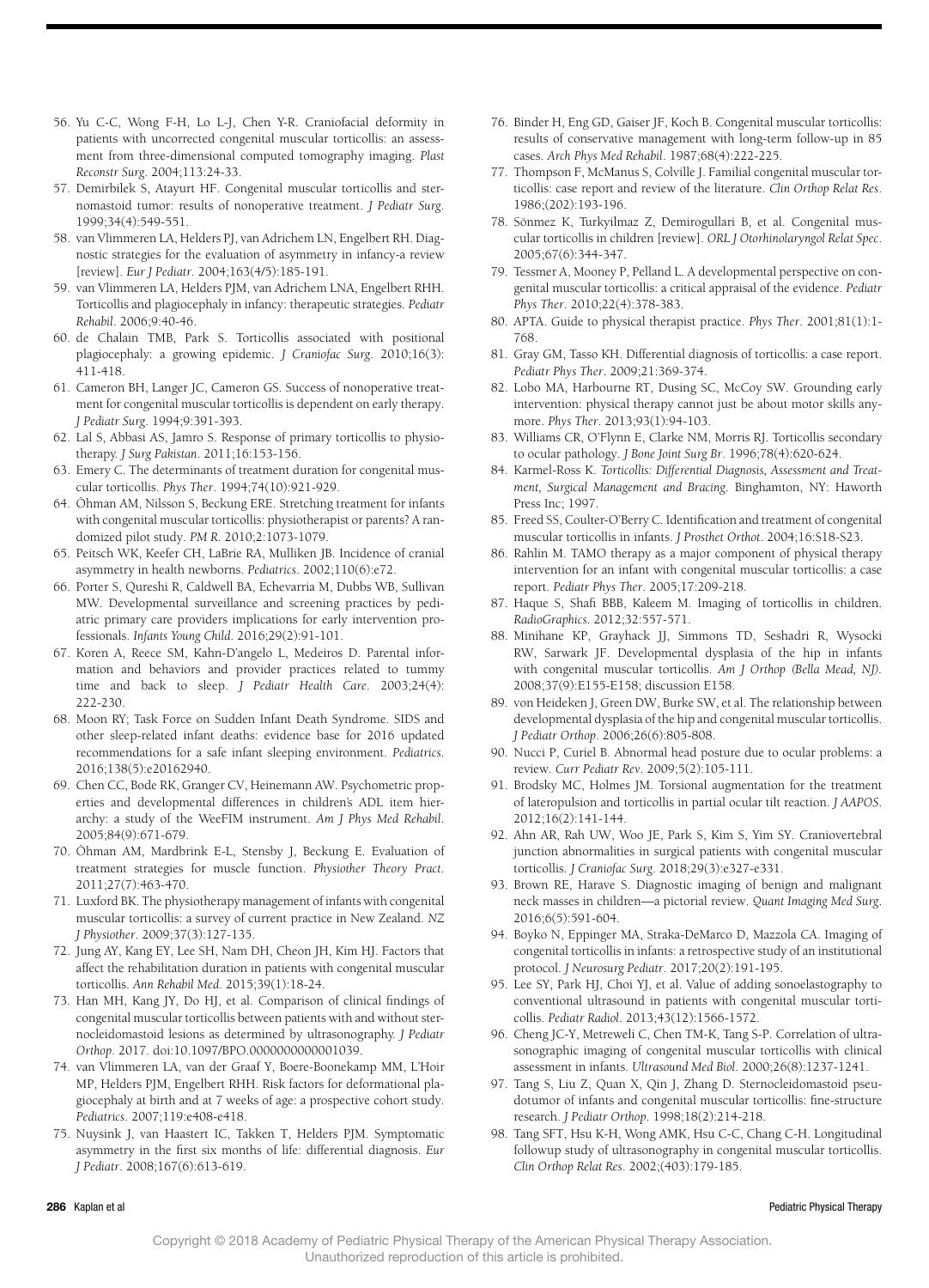- 99. Dudkiewicz I, Ganel A, Blankstein A. Congenital muscular torticollis in infants: ultrasound-assisted diagnosis and evaluation. *J Pediatr Orthop*. 2005;25(6):812-814.
- 100. Kwon DR, Park GY. Diagnostic value of real-time sonoelastography in congenital muscular torticollis. *J Ultrasound Med*. 2012;31: 721-727.
- 101. Hu CF, Fu TC, Chen CY, Chen CP, Lin YJ, Hsu CC. Longitudinal follow-up of muscle echotexture in infants with congenital muscular torticollis. *Medicine (Baltimore)*. 2017;96(6):e6068.
- 102. Lee Y-T, Park J-W, Lim M, et al. A clinical comparative study of ultrasound-normal vs. ultrasound-abnormal congenital muscular torticollis. *PM&R*. 2016;8(3):214-220.
- 103. Chon SC, Yoon SI, You JH. Use of the novel myokinetic stretching technique to ameliorate fibrotic mass in congenital muscular torticollis: an experimenter-blinded study with 1-year follow-up. *J Back Musculoskelet Rehabil*. 2010;23:63-68.
- 104. Taylor JL, Norton Ellen S. Developmental muscular torticollis: outcomes in young children treated by physical therapy. *Pediatr Phys Ther*. 1997;9:173-178.
- 105. Burch C, Hudson P, Reder R, Ritchey M, Strenk M, Woosley M. *Cincinnati Children's Hospital Medical Center: Evidence-Based Clinical Care Guideline for Therapy Management of Congenital Muscular Torticollis in Children Age 0 to 36 Months*. Cincinnati, OH: Cincinnati Children's Hospital Medical Center; 2009.
- 106. Storer SK, Dimaggio J, Skaggs DL, Angeles CHL, Angeles L. Developmental dysplasia of the hip. *Am Fam Physician*. 2006;74:1310-1316.
- 107. Watemberg N, Ben-Sasson A, Goldfarb R. Transient motor asymmetry among infants with congenital torticollis—description, characterization, and results of follow-up. *Pediatr Neurol*. 2016;59:36-40.
- 108. Majnemer A, Barr RG. Association between sleep position and early motor development. *J Pediatr*. 2006;149(5):623-629.
- 109. Majnemer A, Barr RG. Influence of supine sleep positioning on early motor milestone acquisition. *Dev Med Child Neurol*. 2005;47(6):370- 376.
- 110. Rahlin M, Sarmiento B. Reliability of still photography measuring habitual head deviation from midline in infants with congenital muscular torticollis. *Pediatr Phys Ther*. 2010;22(4):399-406.
- 111. Öhman AM, Beckung ERE. Reference values for range of motion and muscle function of the neck in infants. *Pediatr Phys Ther*. 2008;20: 53-58.
- 112. Fletcher JP, Bandy WD. Intrarater reliability of CROM measurement of cervical spine active range of motion in persons with and without neck pain. *J Orthop Sports Phys Ther*. 2008;38(10):640-645.
- 113. Schertz M, Zuk L, Green D. Long-term neurodevelopmental followup of children with congenital muscular torticollis. *J Child Neurol*. 2013;28(10):1215-1221.
- 114. Cheng JCY, Wong MWN, Tang SP, Chen TM, Shum SL, Wong EM. Clinical determinants of the outcome of manual stretching in the treatment of congenital muscular torticollis in infants: a prospective study of eight hundred and twenty-one cases. *J Bone Joint Surg Am*. 2001;83(5):679-687.
- 115. Klackenberg EP, Elfving B, Haglund-Åkerlind Y, Carlberg EB. Intrarater reliability in measuring range of motion in infants with congenital muscular torticollis. *Adv Physiother*. 2005;7:84-91.
- 116. Campbell SK, Kolobe TH, Osten ET, Lenke M, Girolami GL. Construct validity of the Test of Infant Motor Performance. *Phys Ther*. 1995;75(7):585-596.
- 117. Öhman A, Beckung E. Functional and cosmetic status in children treated for congenital muscular torticollis as infants. *Adv Physiother*. 2005;7(3):135-140.
- 118. Laughlin J, Luerssen TG, Dias MS. Prevention and management of positional skull deformities in infants. *Pediatrics*. 2011;128(6):1236- 1241.
- 119. Öhman AM, Nilsson S, Beckung ER. Validity and reliability of the Muscle Function Scale, aimed to assess the lateral flexors of the neck in infants. *Physiother Theory Pract*. 2009;25(2):129-137.
- 120. Agency for Healthcare Research and Quality. *Screening for Developmental Dysplasia of the Hip: Evidence Synthesis Number 42*. Rockville, MD: Agency for Healthcare Research and Quality; 2006.
- 121. Shaw BA, Segal LS; Section on Orthopaedics. Evaluation and referral for developmental dysplasia of the hip in infants. *Pediatrics*. 2016;138(6). doi:10.1542/peds.2016-3107.
- 122. Jimenez C, Delgado-Rodriquez M, Lopez-Moratalla M, Sillero M, Galvez-Vargas R. Validity and diagnostic bias in the clinical screening for congenital dysplasia of the hip. *Acta Orthop Belg*. 1994;60(3):315- 321.
- 123. US Preventative Services Task Force. Screening for developmental dysplasia of the hip: recommendation statement. *Pediatrics.* 2006;117(3):898-902.
- 124. Guille JT, Pizzutillo PD, MacEwen GD. Developmental dysplasia of the hip from birth to six months. *J Am Acad Orthop Surg*. 1999;8: 232-242.
- 125. Sulaiman AR, Yusof Z, Munajat I, Lee NAA, Rad MM, Zaki N. Developmental dysplasia of hip screening using Ortolani and Barlow testing on breech delivered neonates. *Malays Orthop J*. 2011;5(3):13-16.
- 126. Committee on Quality Improvement, Subcommittee on Developmental Dysplasia of the Hip. Clinical practice guideline: early detection of developmental dysplasia. *Pediatrics*. 2000;105(4, pt 1):896-905.
- 127. Herr K, Coyne PJ, Key T, et al. Pain assessment in the nonverbal patient: position statement with clinical practice recommendations. *Pain Manag Nurs*. 2006;7(2):44-52.
- 128. Kim MY, Kwon DR, Lee HI. Therapeutic effect of microcurrent therapy in infants with congenital muscular torticollis. *Phys Med Rehabil*. 2009;1(8):736-739.
- 129. Büttner W, Finke W. Analysis of behavioural and physiological parameters for the assessment of postoperative analgesic demand in newborns, infants and young children: a comprehensive report on seven consecutive studies. *Paediatr Anaesth*. 2000;10(3):303-318.
- 130. Alves MMO, Carvalho PRA, Wagner MB, Castoldi A, Becker MM, Silva CC. Cross-validation of the children's and infants' Postoperative Pain Scale in Brazilian children. *Pain Pract*. 2008;8(3):171-176.
- 131. Merkel S, Voepel-Lewis T, Malviya S. Pain assessment in infants and young children: the FLACC scale. *Am J Nurs*. 2002;102(10):55-58.
- 132. Merkel SI, Voepel-Lewis T, Shayevitz JR, Malviya S. The FLACC: a behavioral scale for scoring postoperative pain in young children. *Pediatr Nurs*. 1997;23(3):293-297.
- 133. Manworren RCB, Hynan LS. Clinical validation of FLACC: preverbal patient pain scale. *Pediatr Nurs*. 2003;29(2):140-146.
- 134. Malviya S, Voepel-Lewis T, Burke C, Merkel S, Tait AR. The revised FLACC observational pain tool: improved reliability and validity for pain assessment in children with cognitive impairment. *Paediatr Anaesth*. 2006;16(3):258-265.
- 135. Oleszek JL, Chang N, Apkon SD, Wilson PE. Botulinum toxin type a in the treatment of children with congenital muscular torticollis. *Am J Phys Med Rehabil*. 2005;84(10):813-816.
- 136. Collins A, Jankovic J. Botulinum toxin injection for congenital muscular torticollis presenting in children and adults. *Neurology*. 2006;67:1083-1085.
- 137. Parikh SN, Crawford AH, Choudhury S. Magnetic resonance imaging in the evaluation of infantile torticollis. *Orthopedics*. 2004;27(5):509- 515.
- 138. Chate RA. Facial scoliosis from sternocleidomastoid torticollis: long-term postoperative evaluation. *Br J Oral Maxillofac Surg*. 2005;43(5):428-434.
- 139. Argenta L. Clinical classification of positional plagiocephaly. *J Craniofac Surg*. 2004;15(3):368-372.

#### Pediatric Physical Therapy Physical Therapy Management of Congenital Muscular Torticollis **287**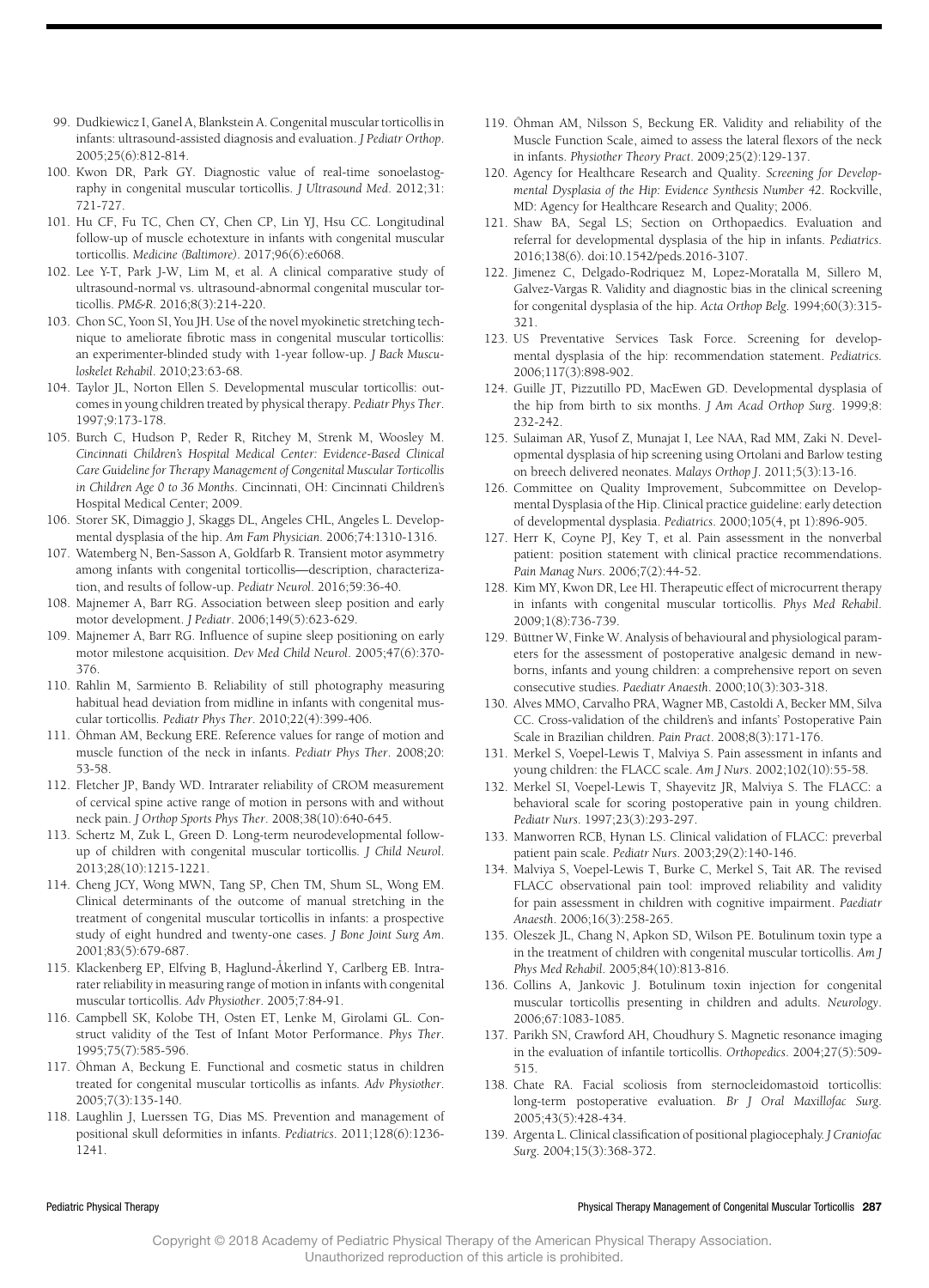- 140. Persing J, James H, Swanson J, Kattwinkel J, Medicine A. Prevention and management of positional skull deformities in infants. *Pediatrics*. 2003;112(1):199-202.
- 141. van Vlimmeren LA, van der Graaf Y, Boere-Boonekamp MM, L'Hoir MP, Helders PJM, Engelbert RHH. Effect of pediatric physical therapy on deformational plagiocephaly in children with positional preference: a randomized controlled trial. *Arch Pediatr Adolesc Med*. 2008;162:712- 718.
- 142. Spermon J, Spermon-Marijnen R, Scholten-Peeters W. Clinical classification of deformational plagiocephaly according to Argenta: a reliability study. *J Craniofac Surg*. 2008;19:664-668.
- 143. van Vlimmeren LA, Takken T, van Adrichem LN, van der Graaf Y, Helders PJ, Engelbert RH. Plagiocephalometry: a non-invasive method to quantify asymmetry of the skull; a reliability study. *Eur J Pediatr*. 2006;165(3):149-157.
- 144. van Adrichem LNA, van Vlimmeren LA, Cadanova D, et al. Validation of a simple method for measuring cranial deformities (plagiocephalometry). *J Craniofac Surg*. 2008;19(1):15-21.
- 145. Öhman A. The inter-rater and intra-rater reliability of a modified "Severity Scale for Assessment of Plagiocephaly" among physical therapists. *Physiother Theory Pract*. 2011;28(5):402-406.
- 146. Öhman A. A craniometer with a headband can be a reliable tool to measure plagiocephaly and brachycephaly in clinical practice. *Health*. 2016;8(12):1258-1265.
- 147. Loveday BP, de Chalain TB. Active counterpositioning or orthotic device to treat positional plagiocephaly? *J Craniofac Surg*. 2001;12:308-313.
- 148. Plank LH, Giavedoni B, Lombardo JR, Geil MD, Reisner A. Comparison of infant head shape changes in deformational plagiocephaly following treatment with a cranial remolding orthosis using a noninvasive laser shape digitizer. *J Craniofac Surg*. 2006;17(6):1084-1091.
- 149. Golden KA, Beals SP, Littlefield TR, Pomatto JK. Sternocleidomastoid imbalance versus congenital muscular torticollis: their relationship to positional plagiocephaly. *Cleft Palate Craniofac J*. 1999;36(3):256-261.
- 150. Holowka MA, Reisner A, Giavedoni B, Lombardo JR, Coulter C. Plagiocephaly Severity Scale to aid in clinical treatment recommendations. *J Craniofac Surg*. 2017;28(3):717-722.
- 151. Cunningham ML, Heike CL. Evaluation of the infant with an abnormal skull shape. *Curr Opin Pediatr*. 2007;19:645-651.
- 152. Hsu T-C, Wang C-L, Wong M-K, Hsu K-H, Tang F-T, Chen H-T. Correlation of clinical and ultrasonographic in congenital muscular torticollis. *Arch Phys Med Rehabil*. 1999;80:637-641.
- 153. Lee K, Chung E, Lee B-H. A study on asymmetry in infants with congenital muscular torticollis according to head rotation. *J Phys Ther Sci*. 2017;29:48-52.
- 154. van Vlimmeren LA, Engelbert RH, Pelsma M, Groenewoud HM, Boere-Boonekamp MM, Nijhuis-van der Sanden MW. The course of skull deformation from birth to 5 years of age: a prospective cohort study. *Eur J Pediatr*. 2017;176(1):11-21.
- 155. Darrah J, Piper M, Watt MJ. Assessment of gross motor skills of at-risk infants: predictive validity of the Alberta Infant Motor Scale. *Dev Med Child Neurol*. 1998;40(7):485-491.
- 156. Folio MR, Fewell RR. *Peabody Developmental Motor Scales*. Austin, TX: Pro-Ed; 2000.
- 157. Flannery AM, Tamber MS, Mazzola C, et al. Congress of Neurological Surgeons systematic review and evidence-based guidelines for the management of patients with positional plagiocephaly: executive summary. *Neurosurgery*. 2016;79(5):623-624.
- 158. Dudek-Shriber L, Zelazny S. The effects of prone positioning on the quality and acquisition of developmental milestones in four-monthold infants. *Pediatr Phys Ther*. 2007;19(1):48-55.
- 159. Monson RM, Deitz J, Kartin D. The relationship between awake positioning and motor performance among infants who slept supine. *Pediatr Phys Ther*. 2003;15(5):196-203.
- 160. Pin T, Eldridge B, Galea MP. A review of the effects of sleep position, play position, and equipment use on motor development in infants. *Dev Med Child Neurol*. 2007;49(11):858-867.
- 161. Moon R; Task Force on Sudden Infant Death Syndrome. SIDS and other sleep-related infant deaths: expansion of recommendations for a safe infant sleeping environment. *Pediatrics*. 2011;128(5):1030-1039.
- 162. Davis BE, Moon RY, Sachs HC, Ottolini MC. Effects of sleep position on infant motor development. *Pediatrics*. 1998;102(5):1135-1140.
- 163. Fetters L, Huang H-h. Motor development and sleep, play, and feeding positions in very-low-birthweight infants with and without white matter disease. *Dev Med Child Neurol*. 2007;49(11):807-813.
- 164. Kennedy E, Majnemer A, Farmer JP, Bar RG, Platt RW. Motor development of infants with positional plagiocephaly. *Phys Occup Ther Pediatr*. 2009;29(3):222-235.
- 165. Philippi H, Faldum A, Jung T, et al. Patterns of postural asymmetry in infants: a standardized video-based analysis. *Eur J Pediatr*. 2006;165(3):158-164.
- 166. Wall V, Glass R. Mandibular asymmetry and breastfeeding problems: experience from 11 cases. *J Hum Lact*. 2006;22(3):328-334.
- 167. Losee JE, Mason AC, Dudas J, Hua LB, Mooney MP. Nonsynostotic occipital plagiocephaly: factors impacting onset, treatment, and outcomes. *Plast Reconstr Surg*. 2007;119(6):1866-1873.
- 168. Genna CW. Breastfeeding infants with congenital torticollis. *J Hum Lact*. 2015;31(2):216-220.
- 169. Burstein FD. Long-term experience with endoscopic surgical treatment for congenital muscular torticollis in infants and children: a review of 85 cases. *Plast Reconstr Surg*. 2004;114(2):491-493.
- 170. Ryu JH, Kim DW, Kim SH, et al. Factors correlating outcome in young infants with congenital muscular torticollis. *Can Assoc Radiol J*. 2016;67(1):82-87.
- 171. Park HJ, Kim SS, Lee SY, et al. Assessment of follow-up sonography and clinical improvement among infants with congenital muscular torticollis. *Am J Neuroradiol*. 2013;34:890-894.
- 172. Oledzka M, Suhr M. Postsurgical physical therapy management of congenital muscular torticollis. *Pediatr Phys Ther*. 2017;29(2):159-165.
- 173. Lee K, Chung E, Koh S-E, Lee B-H. Outcomes of asymmetry in infants with congenital muscular torticollis. *J Phys Ther Sci*. 2015;27: 461-464.
- 174. Hong SK, Song JW, Woo SB, Kim JM, Kim TE, Lee ZI. Clinical usefulness of sonoelastography in infants with congenital muscular torticollis. *Ann Rehabil Med*. 2016;40(1):28-33.
- 175. Lee Y-T, Yoon K, Kim Y-B, et al. Clinical features and outcome of physiotherapy in early presenting congenital muscular torticollis with severe fibrosis on ultrasonography: a prospective study. *J Pediatr Surg*. 2011;46(8):1526-1531.
- 176. He L, Yan X, Li J, et al. Comparison of 2 dosages of stretching treatment in infants with congenital muscular torticollis: a randomized trial. *Am J Phys Med Rehabil*. 2017;96(5):333-340.
- 177. Surprenant D, Milne S, Moreau K, Robert ND. Adapting to higher demands: using innovative methods to treat infants presenting with torticollis and plagiocephaly. *Pediatr Phys Ther*. 2014;26:339-345.
- 178. Rabino SR, Peretz SR, Kastel-Deutch T, Tirosh E. Factors affecting parental adherence to an intervention program for congenital torticollis. *Pediatr Phys Ther*. 2013;25(3):298-303.
- 179. Karmel-Ross K, Lepp M. Assessment and treatment of children with congenital muscular torticollis. *Phys Occup Ther Pediatr*. 1997;17(2):21-67.
- 180. Kwon DR, Park GY. Efficacy of microcurrent therapy in infants with congenital muscular torticollis involving the entire sternocleidomastoid muscle: a randomized placebo-controlled trial. *Clin Rehabil*. 2014;28(10):983-991.
- 181. Giray E, Karadag-Saygi E, Mansiz-Kaplan B, Tokgoz D, Bayindir O, Kayhan O. A randomized, single-blinded pilot study evaluating the effects of kinesiology taping and the tape application techniques in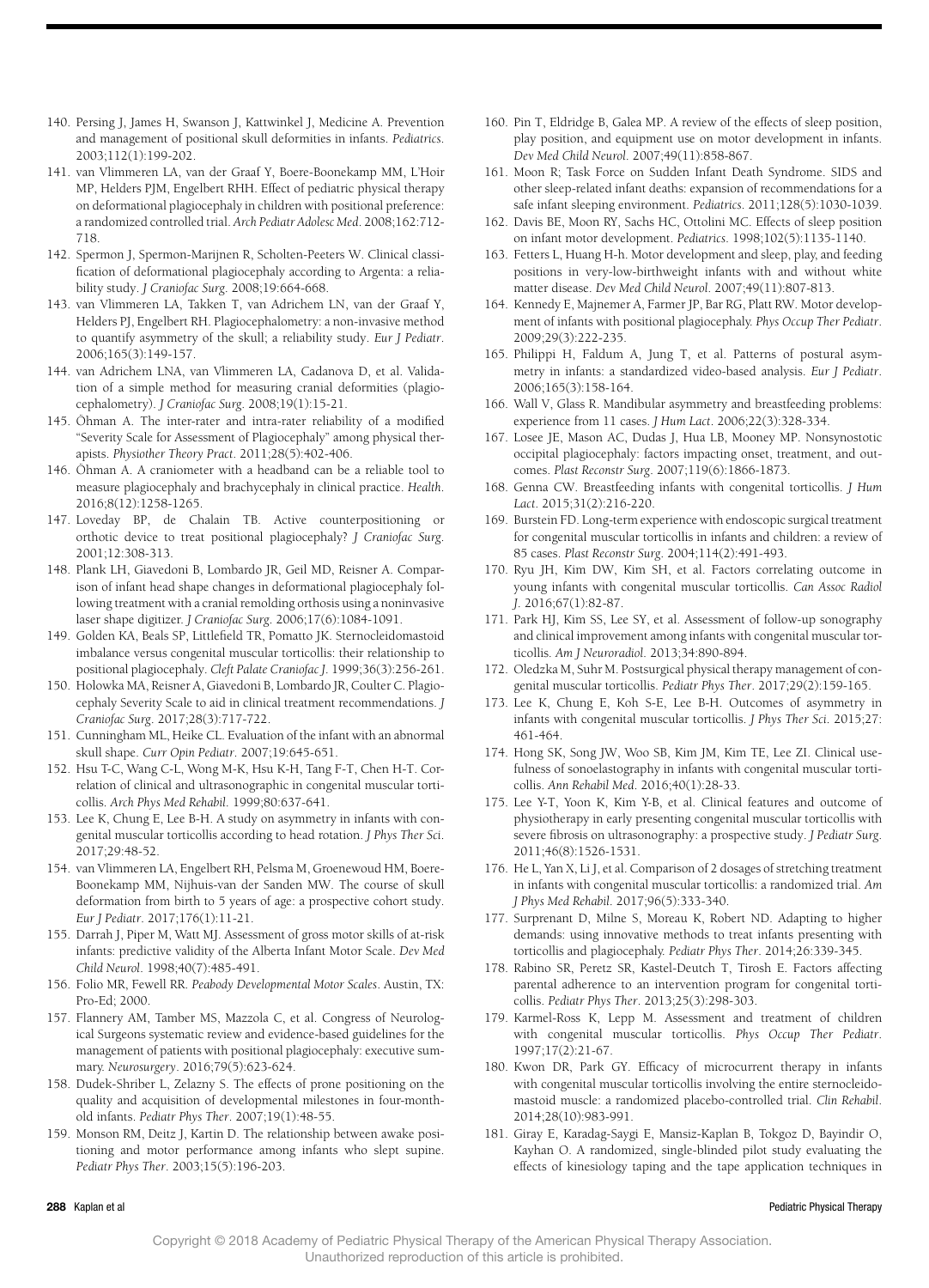addition to therapeutic exercises in the treatment of congenital muscular torticollis. *Clin Rehabil*. 2017;31(8):1098-1106.

- 182. Emery C. Conservative management of congenital muscular torticollis: a literature review. *Phys Occup Ther Pediatr*. 1997;17(2):13-20.
- 183. Öhman A. The immediate effect of kinesiology taping on muscular imbalance in the lateral flexors of the neck in infants: a randomized masked study. *PM R*. 2015;7(5):494-498.
- 184. Lee IJ, Lim SY, Song HS, Park MC. Complete tight fibrous band release and resection in congenital muscular torticollis. *J Plast Reconstr Aesthet Surg*. 2010;63(6):947-953.
- 185. Lee J, Moon H, Park M, Yoo W, Choi I, Cho T-J. Change of craniofacial deformity after sternocleidomastoid muscle release in pediatric patients with congenital muscular torticollis. *J Bone Joint Surg Am*. 2012;94(13):e93-e97.
- 186. Amemiya M, Kikkawa I, Watanabe H, Hoshino Y. Outcome of treatment for congenital muscular torticollis: a study on ages for treatment, treatment methods, and postoperative therapy. *Eur J Orthop Surg Traumatol*. 2009;19(5):303-307.
- 187. Swain B. Transaxillary endoscopic release of restricting bands in congenital muscular torticollis—a novel technique. *J Plast Reconstr Aesthet Surg*. 2007;60(1):95-98.
- 188. Kozlov Y, Yakovlev A, Novogilov V, et al. SETT—subcutaneous endoscopic transaxillary tenotomy for congenital muscular torticollis. *J Laparoendosc Adv Surg Tech A*. 2009;19(1):S179-S181.
- 189. Itoi E, Funayama K, Suzuki T, Kamio K, Sakurai M. Tenotomy and postoperative brace treatment for muscular torticollis. *Contemp Orthop*. 1990;20(5):515-523.
- 190. Lee J-Y, Koh S-E, Lee I-S, et al. The cervical range of motion as a factor affecting outcome in patients with congenital muscular torticollis. *Ann Rehabil Med*. 2013;37(2):183-183.
- 191. Prasad KD, Hegde C, Shah N, Shetty M. Congenital muscular torticollis: rehabilitation with a customized appliance. *J Prosthet Orthot*. 2013;25:89-92.
- 192. Skaggs DL, Lerman LD, Albrektson J, Lerman M, Stewart DG, Tolo VT. Use of a noninvasive halo in children. *Spine*. 2008;33(15):1650- 1654.
- 193. Brand PL, Engelbert RH, Helders PJ, Offringa M. Systematic review of the effects of therapy in infants with the KISS-syndrome (kinetic imbalance due to suboccipital strain). *Ned Tijdschr Geneeskd*. 2005;149(13):703-707.
- 194. Gotlib A, Rupert R. Chiropractic manipulation in pediatric health conditions—an updated systematic review. *Chiropr Osteopat*. 2008;16:11.
- 195. Allergan. *Botox*. Irvine, CA: Allergan; 2013.
- 196. Lee TG, Rah DK, Kim YO. Endoscopic-assisted surgical correction

for congenital muscular torticollis. *J Craniofac Surg*. 2012;23(6):1832- 1834.

- 197. Patwardhan S, Shyam AK, Sancheti P, Arora P, Nagda T, Naik P. Adult presentation of congenital muscular torticollis: a series of 12 patients treated with a bipolar release of sternocleidomastoid and Zlengthening. *J Bone Joint Surg Br*. 2011;93(6):828-832.
- 198. Shim JS, Jang HP. Operative treatment of congenital torticollis. *J Bone Joint Surg Br*. 2008;90(7):934-939.
- 199. Hahn HM, Cook KH, Lee IJ, Park DH, Park MC. Use of acellular dermal matrix in treatment of congenital muscular torticollis in patients over eight years of age. *J Craniofac Surg*. 2017;28(3):610-615.
- 200. Hung NN, Anh LT. A comparison of outcome of age at time surgery between younger and older than 8 years old in children with congenital muscular torticollis. *OALibJ*. 2017;04(11):1-12.
- 201. Burstein FD, Cohen SR. Endoscopic surgical treatment for congenital muscular torticollis. *Plast Reconstr Surg*. 1998;101(1):20-24.
- 202. Cheng JC, Tang SP. Outcome of surgical treatment of congenital muscular torticollis. *Clin Orthop Relat Res*. 1999;362:190-200.
- 203. Öhman A, Beckung E. Children who had congenital torticollis as infants are not at higher risk for a delay in motor development at preschool age. *PM R*. 2013;5(10):850-855.
- 204. Öhman AM. The status of the cervical spine in preschool children with a history of congenital muscular torticollis. *Open J Ther Rehabil*. 2013;1(2):31-35.
- 205. Brusamento S, Legido-Quigley H, Panteli D, et al. Assessing the effectiveness of strategies to implement clinical guidelines for the management of chronic diseases at primary care level in EU member states: a systematic review. *Health Policy*. 2012;107(2/3):168-183.
- 206. RNAO. *Toolkit: Implementation of Best Practice Guidelines*. 2nd ed. Toronto, ON, Canada: RNAO; 2012.
- 207. Hoenig H, Duncan PW, Horner RD, et al. Structure, process, and outcomes in stroke rehabilitation. *Med Care*. 2002;40(11):1036-1047.
- 208. Moulding NT, CA Silagy, Weller DP. A framework for effective management of change in clinical practice: dissemination and implementation of clinical practice guidelines. *Qual Health Care*. 1999;8(3):177- 183.
- 209. Whited K, Aiyagari V, Calderon-Arnulphi M, et al. Standardized admission and discharge templates to improve documentation of the Joint Commission on Accreditation of Healthcare Organization performance markers. *J Neurosci Nurs*. 2010;42(4):225-228.
- 210. Davies BL. Evidence into clinical practice. *J Obstet Gynecol Neonatal Nurs*. 2002;31:558-562.
- 211. Kinsman L, James EL. Evidence-based practice needs evidence-based implementation. *Lippincotts Case Manag*. 2001;6(5):208-216; quiz 217-209.